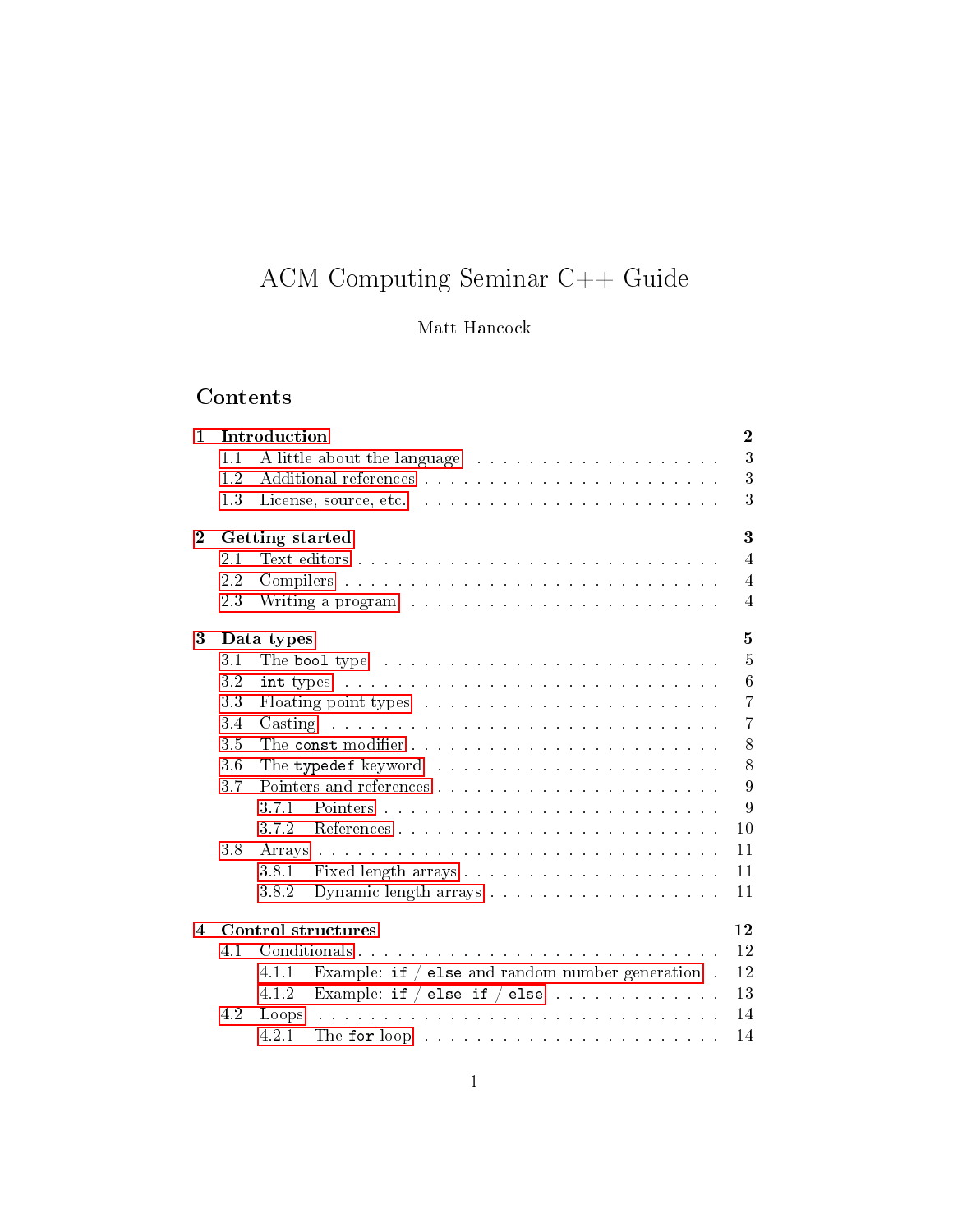|   |                        | 4.2.2                             | 16<br>The while loop                                                                                                                                                                                                                 |  |  |  |
|---|------------------------|-----------------------------------|--------------------------------------------------------------------------------------------------------------------------------------------------------------------------------------------------------------------------------------|--|--|--|
|   |                        | 4.2.3                             | 18<br>The break keyword                                                                                                                                                                                                              |  |  |  |
| 5 | 18<br>Input / $Output$ |                                   |                                                                                                                                                                                                                                      |  |  |  |
|   | 5.1                    |                                   | 18<br>Inputs to main: argc and argv                                                                                                                                                                                                  |  |  |  |
|   | 5.2                    | Filestreams                       | 19<br>.<br>In the contract of the contract of the contract of the contract of the contract of the contract of the contract                                                                                                           |  |  |  |
|   |                        | 5.2.1                             | 19<br>Reading data from a file                                                                                                                                                                                                       |  |  |  |
|   |                        | 5.2.2                             | 20                                                                                                                                                                                                                                   |  |  |  |
| 6 | <b>Functions</b><br>21 |                                   |                                                                                                                                                                                                                                      |  |  |  |
|   | 6.1                    |                                   | 21<br>Writing a function and a series and a series of the series of the series of the series of the series of the series of the series of the series of the series of the series of the series of the series of the series of the se |  |  |  |
|   |                        | 6.1.1                             | Example: linspace: generating a set of equally-spaced                                                                                                                                                                                |  |  |  |
|   |                        |                                   | 22<br>points received a received and contract the contract of the contract of the contract of the contract of the contract of the contract of the contract of the contract of the contract of the contract of the contract of the co |  |  |  |
|   | 6.2                    |                                   | 23<br>Header and implementation files                                                                                                                                                                                                |  |  |  |
|   |                        | 6.2.1                             | 23<br>The header file resonance in the contract of the header file resonance in the set of the set of the set of the                                                                                                                 |  |  |  |
|   |                        | 6.2.2                             | 24<br>The implementation file                                                                                                                                                                                                        |  |  |  |
|   |                        | 6.23                              | 25<br>The file containing main                                                                                                                                                                                                       |  |  |  |
|   | 6.3                    |                                   | 25                                                                                                                                                                                                                                   |  |  |  |
|   |                        | 631                               | 26<br>Example: Newton's method for rootfinding                                                                                                                                                                                       |  |  |  |
|   |                        | 632                               | 27<br>Example: The midpoint rule for definite integrals                                                                                                                                                                              |  |  |  |
| 7 |                        | 29<br>Object-oriented programming |                                                                                                                                                                                                                                      |  |  |  |
|   | 7.1                    |                                   | 29                                                                                                                                                                                                                                   |  |  |  |
|   |                        | 7.1.1                             | 29                                                                                                                                                                                                                                   |  |  |  |
|   |                        | 7.1.2                             | The implementation file<br>31                                                                                                                                                                                                        |  |  |  |
|   |                        | 7.13                              | 32<br>Example usage entertainment and the state of the state of the state of the state of the state of the state of the state of the state of the state of the state of the state of the state of the state of the state of the stat |  |  |  |
|   |                        | 7.1.4                             | 33                                                                                                                                                                                                                                   |  |  |  |
|   |                        | 7.1.5                             | 36                                                                                                                                                                                                                                   |  |  |  |
|   |                        | 7.1.6                             | 37<br>Friend functions and all the contract of the contract of the contract of the contract of the contract of the contract of the contract of the contract of the contract of the contract of the contract of the contract of the c |  |  |  |
|   | 7.2                    |                                   | 40                                                                                                                                                                                                                                   |  |  |  |
|   |                        | 7.2.1                             | 43<br>Overloading operator* in the second second second second second second second second second second second second second second second second second second second second second second second second second second second seco |  |  |  |
|   | 73                     | Inheritance                       | 45<br>والمتعاونة والمتعاونة والمتعاونة والمتعاونة والمتعاونة والمتعاونة والمتعاونة والمعاونة                                                                                                                                         |  |  |  |

## <span id="page-1-0"></span>1 Introduction

This manual is a guide for quickly learning  $C++$  for mathematical and scientific computing applications. The goal of this guide is not to make you a  $C++$  expert, but to quickly teach you enough of the  $C++$  fundamentals and design patterns to help you off the ground. If you should like to go beyond this guide, a few references are listed below.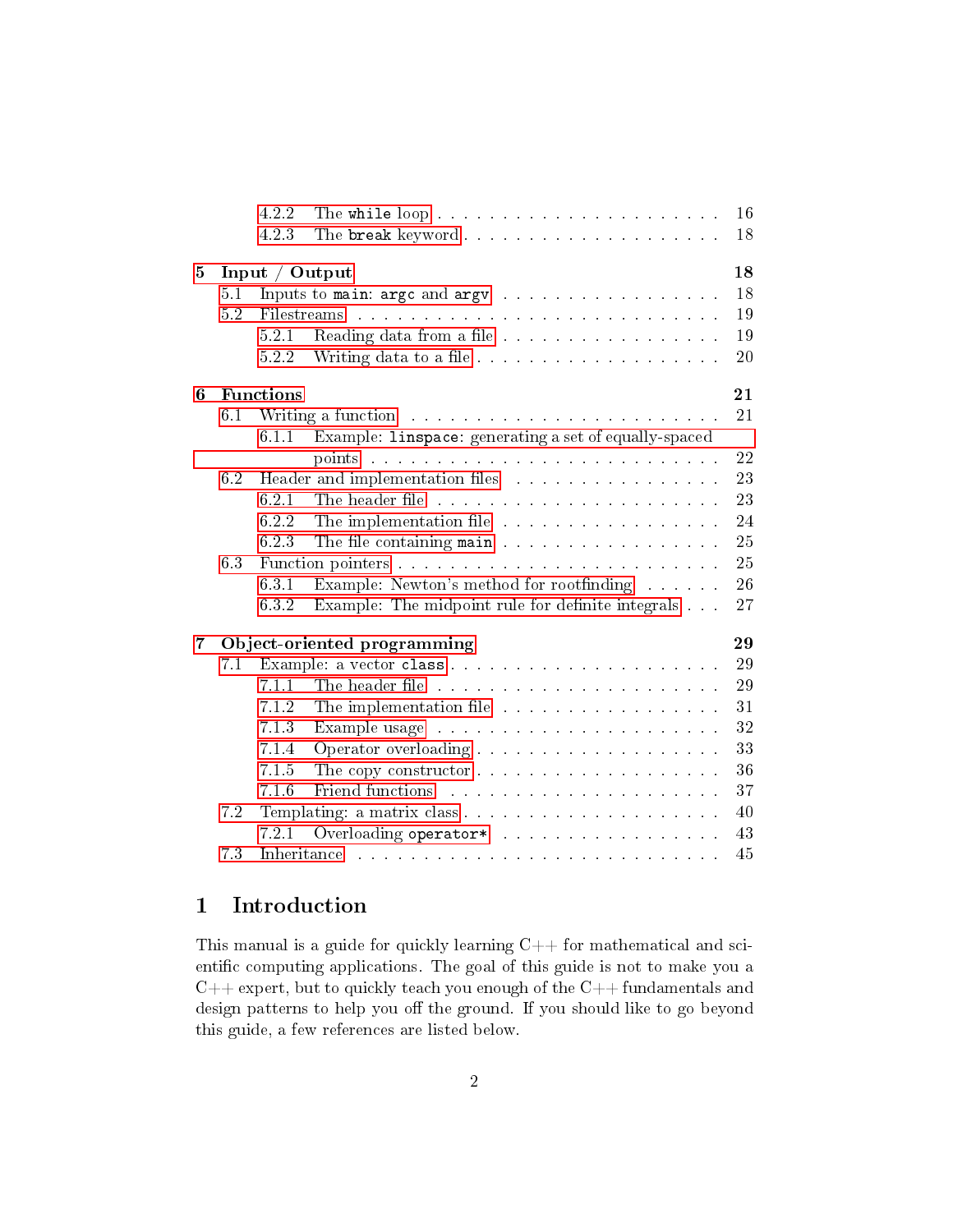#### <span id="page-2-0"></span>1.1 A little about the language

Before you dive in, here is a little about the  $C_{++}$  programming language:

 $C++$  is an extension of the C programming language. Both C and  $C++$ are statically-typed and compiled languages, which means that the type of variables used in your source code must be declared explicitly and is checked when the program is compiled (i.e., translated into a machine executable file).

One key difference between  $C_{++}$  and C, however, is that  $C_{++}$  provides many mechanisms to allow for the [object-oriented programming paradigm.](https://en.wikipedia.org/wiki/Object-oriented_programming) This essentially allows the software writer to create custom, complex, reusable data structures. The object-oriented paradigm is extremely useful, but we will only touch the surface of it in this guide.

#### <span id="page-2-1"></span>1.2 Additional references

- $\bullet$  [C++ reference](http://cppreference.com)
- $\bullet$  [C++ tutorials](http://www.cplusplus.com/doc/tutorial)
- $\bullet$  [C++ wiki](https://en.wikipedia.org/wiki/C%2B%2B)
- $\bullet$  A compiled list of C++ textbooks from stackoverflow

#### <span id="page-2-2"></span>1.3 License, source, etc.

This document was created using [Emacs](https://www.gnu.org/software/emacs/) [org mode](http://orgmode.org/) with some custom css and javascript. You can find the license, view the source, and contribute to this document here:

<https://github.com/notmatthancock/acm-computing-seminar>

## <span id="page-2-3"></span>2 Getting started

The particular programming tools that you choose to use will likely be largely influenced by the operating system that you use. We will use free tools (often developed for GNU / Linux systems) in this guide. These tools are mostly available in other operating systems as well. For example, on Windows, you could use [Cygwin,](https://www.cygwin.com/) or install a dual boot with some Linux distribution (e.g., [Ubuntu\)](http://www.ubuntu.com/). On the other hand, MAC OSX, being a BSD-derived system, has many of the required tools already available (although, a command line utility, [Brew,](http://brew.sh) makes building and installing other tools very simple).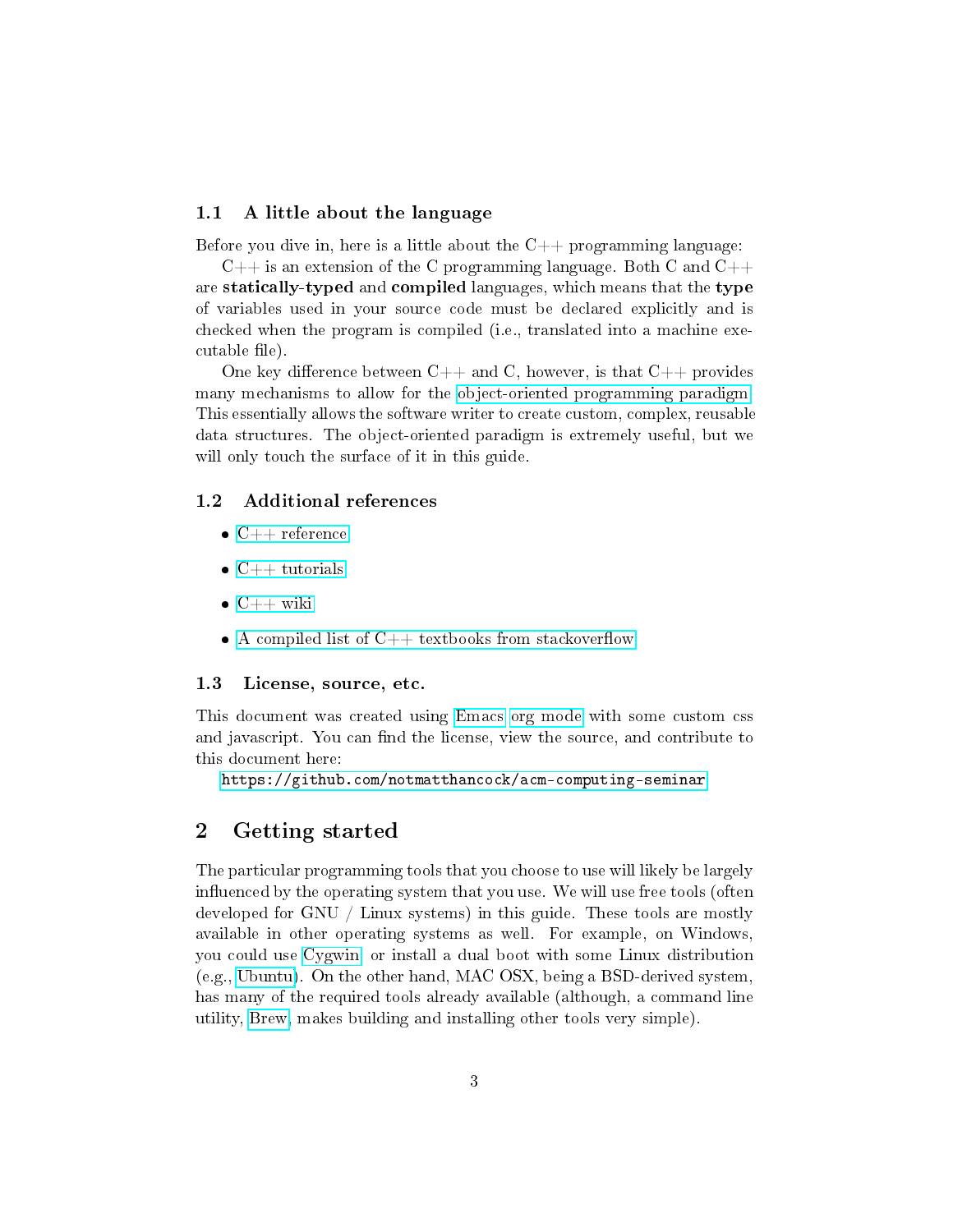In the following two sections, we'll talk about the two basic types of software that you'll need to begin writing  $C++$  programs.

#### <span id="page-3-0"></span>2.1 Text editors

The text editor that you choose to use should be be any program capable of editing plain text files. However, you may find that it's more productive to write in an editor that offers features such as syntax highlighting, codecompletion, bracket-matching, or other features. Here are some popular free text editors:

- [Atom](https://atom.io/) is a recently open-sourced GUI editor which some have compared to the very popular non-free editor, [Sublime Text.](https://sublimetext.com)
- [Emacs](https://www.gnu.org/software/emacs/) is another powerful editor, which allows for highly optimized workflows.
- [Gedit](https://wiki.gnome.org/Apps/Gedit) is a nice and simple GUI editor, which is the default in GNOME desktop environment.
- [Kate](https://kate-editor.org) is a another simple GUI editor, which is the default in the KDE desktop environment.
- [Vim](http://www.vim.org) is a modal editor with a steep learning curve. It offers highly efficient means to edit text, and is available (or it's predecessor, vi) by default on nearly all UNIX-like operating systems.

#### <span id="page-3-1"></span>2.2 Compilers

Second, you'll need a program called a **compiler**. A compiler translates the high-level  $C++$  language into an executable program. In this guide, we will use the  $g$ ++ compiler which is freely available through the [gnu compiler](https://gcc.gnu.org/) [collection \(gcc\).](https://gcc.gnu.org/)

g++ is a program which you typically call from the command line, which takes as input, your  $C_{++}$  source code file, and produces as output, a binary executable file.

#### <span id="page-3-2"></span>2.3 Writing a program

Let's create our first  $C++$  program, the obligatory "Hello, world!". First, fire-up your text editor and create a file called, hello.cpp, with the following contents: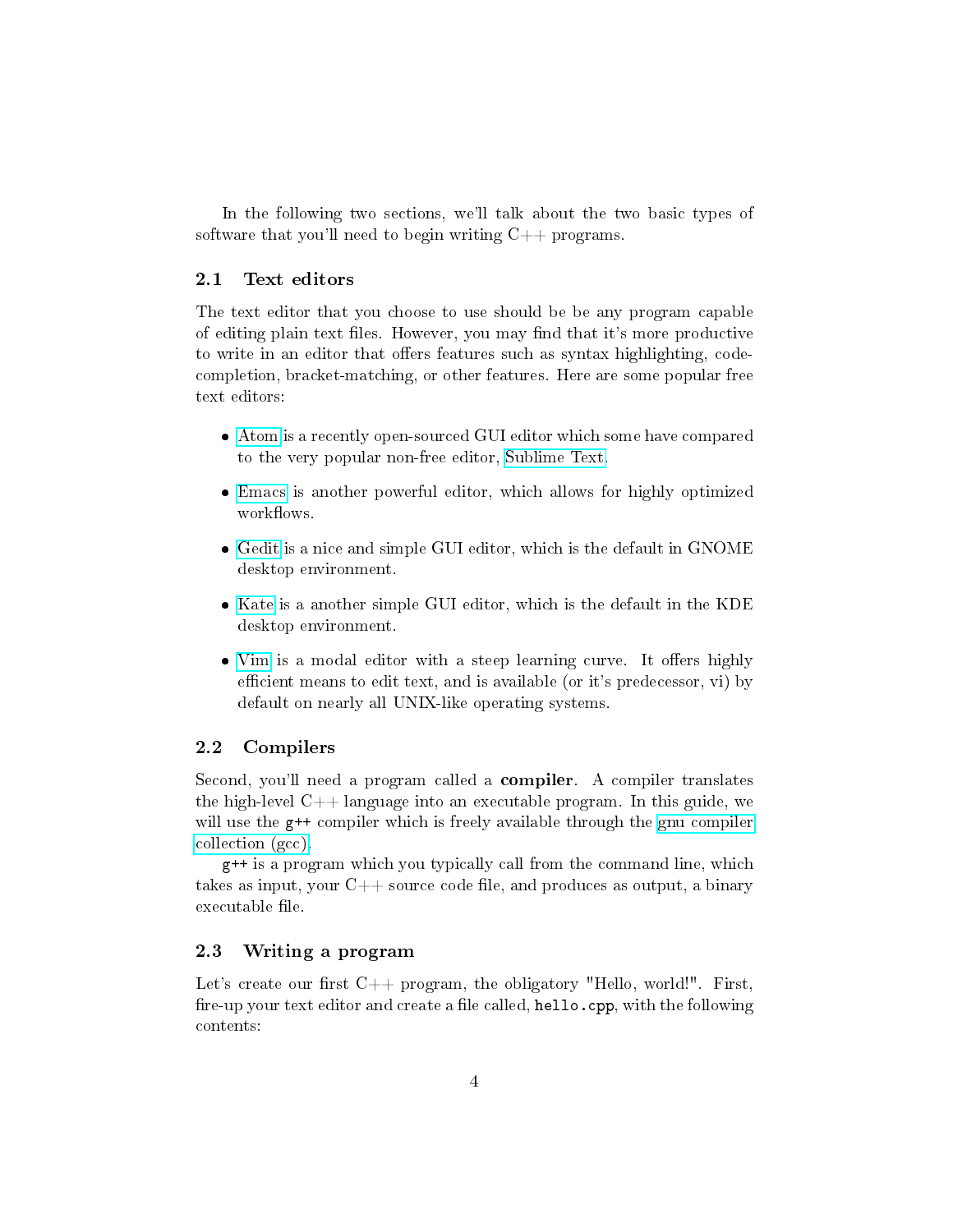```
1 #include <iostream>
2
3 int main() {
4 std::cout << "Hello, world!";
5 return 0;
6 }
```
Now, to compile the program, execute:

```
g++ hello.cpp
```
Followed by:

./a.out

By default, g++ names the resulting binary executable, a.out, but you can specify a different output file name by using the -o flag:

```
g++ hello.cpp -o my_executable_file.bin
```
Note that in Windows, executable files typically end in .exe. In Unix-like systems, there is no particular file-extension type for executables.

## <span id="page-4-0"></span>3 Data types

As we [mentioned previously,](#page-2-0) you must explicitly declare the type of a variable. So, in this section, we'll talk about the main variable types you'll use. In the section on [object-oriented programming,](#page-28-0) we'll discuss how to build more complex data types.

#### <span id="page-4-1"></span>3.1 The bool type

A boolean data type is either true or false. There are a number of operators between these types, illustrated in the code snippet below (note that lines starting with // are comments and are ignored by the compiler):

```
1 bool a,b,c; // Declare the type of variables a, b, and c.
2 a = true;
3 b = false;
4
5 // ! is logical negation when applied to a single variable.
```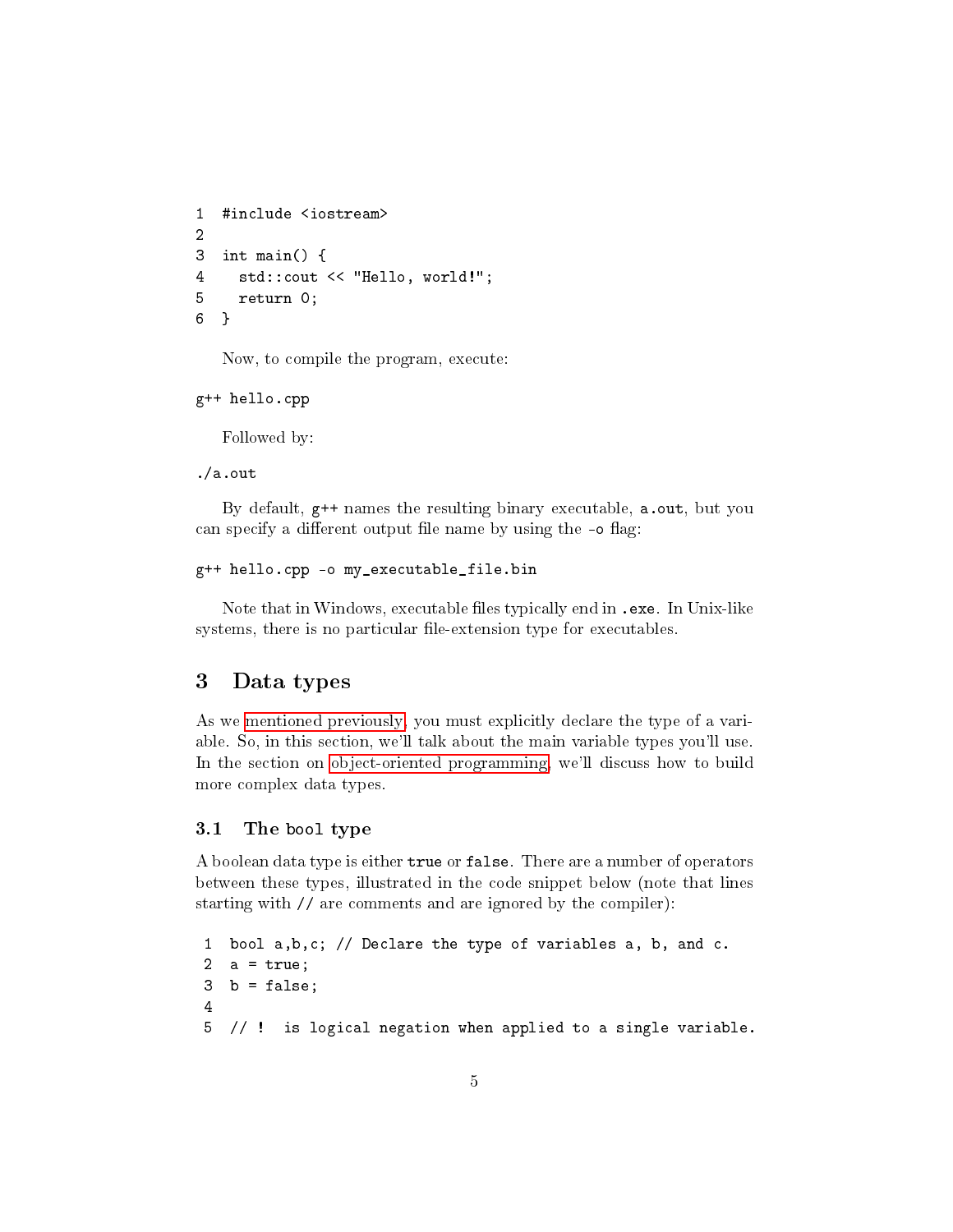6  $c = !a$ ; // c is false. 7 8 // && is logical and. 9  $c = (a \& b);$  // c is false. 10 11 // || is logical or. 12  $c = (a || b)$ ; // c is true.

We don't often use boolean variables by themselves, but rather as a result of comparing two other data types (such as comparing if one integer is less than another integer). Expressions that result in boolean values are mostly used in [conditional control structures.](#page-11-1)

#### <span id="page-5-0"></span>3.2 int types

There are [a variety of integer types](http://en.cppreference.com/w/cpp/language/types) in  $C++$ . Below, we illustrate a couple. These can be modified further using the short and long keywords, changing the number of bytes occupied by the variable (and hence the maximum and minimum size the variable can take on).

```
1 int a = 6; // initialize a to 6.
 2 unsigned int b = 7; // initialize b to 7.
 3 int c; // declare c to be an integer variable.
 4
 5 \text{ a} = 6;
 6 b = 7;
 7
 8 c = a / b; // c is 0
 9 c = b / a; // c is 1
10 c = b % a; // c is 1 (% is the integer remainder or modulo operator)
11 c = a - b; // c is -1
12 c = a > b; // c is 0 (boolean gets cast to integer)
13 c = a < b; // c is 1 (boolean gets cast to integer)
14 c++; // c is 2 (++ is shorthand for <math>c = c + 1</math>)15
16 b = a - b; // b is 4294967295 (-1 gets cast to unsigned)
17 b = b + 1; // b is 0 (b was previously the largest unsigned,
18 // so adding one circles it back to zero.)
19 b += 7; // b is 7 (+= is shorthand for b = b + 7;
```
In the above, we've illustrated the use of signed and unsigned integer types and the operators between them. It is important to take care when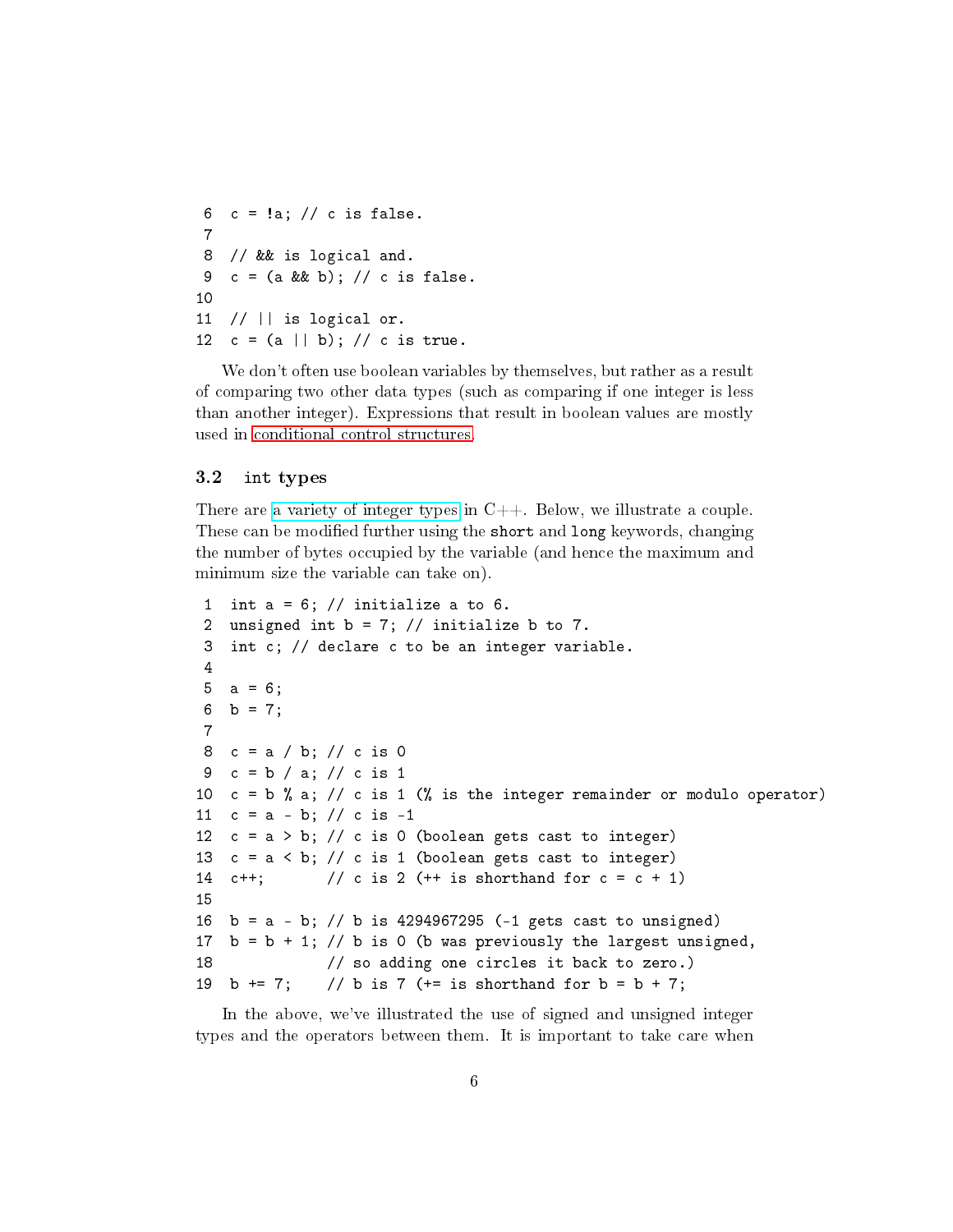you assign a result to a variable that doesn't match the type of the result. In many cases, the result gets implicitly cast to the type of variable being assigned to. The result may or may not match your expectations, as shown above.

#### <span id="page-6-0"></span>3.3 Floating point types

There are two main floating point data types in  $C++$ , float and double, which correspond to IEEE 32- and 64-bit floating point types.

```
1 #include <iostream>
 2 #include <limits>
 3
 4 int main() {
 5 float a; // Declare a single precision float.
 6 double b; // Declare a double precision float.
 7
 8 // Print the max value of a float type.
 9 std::cout << std::numeric_limits<float>::max() << std::endl;
10
11 // Print the max value of a double type.
12 std::cout << std::numeric_limits<double>::max() << std::endl;
13
14 // Print machine epsilon of a float type.
15 std::cout << std::numeric_limits<float>::epsilon() << std::endl;
16
17 // Print machine epsilon of a double type.
18 std::cout << std::numeric_limits<double>::epsilon() << std::endl;
19
20 return 0;
21 }
3.40282e+38
1.79769e+308
1.19209e-07
2.22045e-16
```
#### <span id="page-6-1"></span>3.4 Casting

Sometimes it is useful to explicitly cast one variable type as another. This can be done like the following: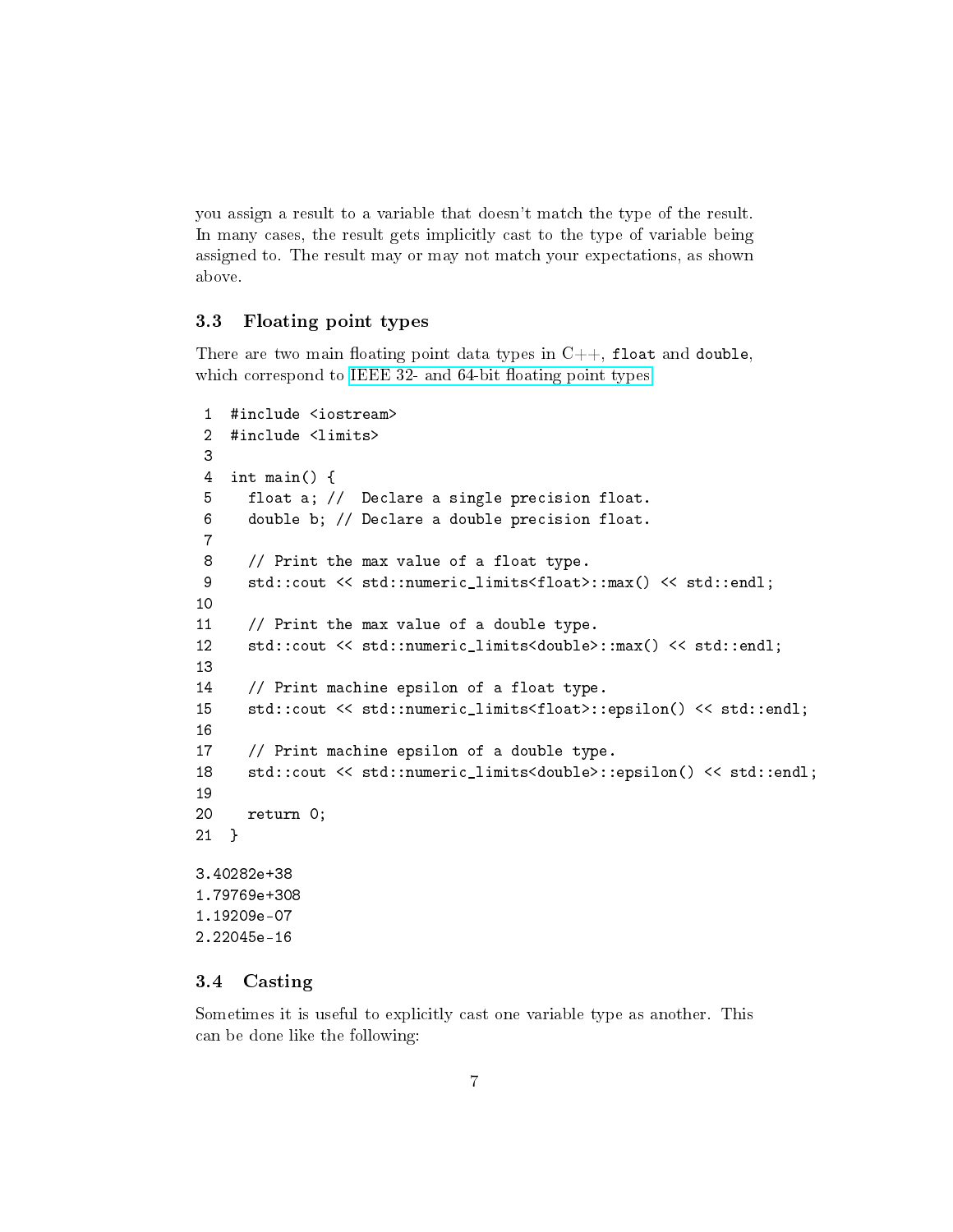```
1 int a; double b = 3.14159;
2
3 a = (int) b;4
5 std::cout << a << std::endl;
3
```
## <span id="page-7-0"></span>3.5 The const modifier

If the value of some variable should not change, you can use the const keyword to protect its status. It is typical to denote const variables with all caps. Try to compile the following program:

1 const double  $PI = 3.14159$ ; 2 3 PI = 3.0;

You will see an error like, error: assignment of read-only variable  $'PT'.$ 

#### <span id="page-7-1"></span>3.6 The typedef keyword

Suppose you have a large numerical experiment, where all your code used floating point of type double. Your curious about how the results will be affected by changing the floating point type to single precision float type. One solution would be to run a "find and replace" in your editor, but something about that doesn't feel right.

Instead, we can use the typedef statement to define types:

```
1 // Define "int_type" to be a short int.
2 typedef short int int_type;
3
4 // Define "float_type" to be single precision float.
5 typedef float float_type;
6
7 // Define "array_index_type" to be unsigned long int.
8 typedef unsigned long int array_index_type;
9
10 int_type a = -17;
11 float_type = 1.14;12 array_index_type c = 9;
```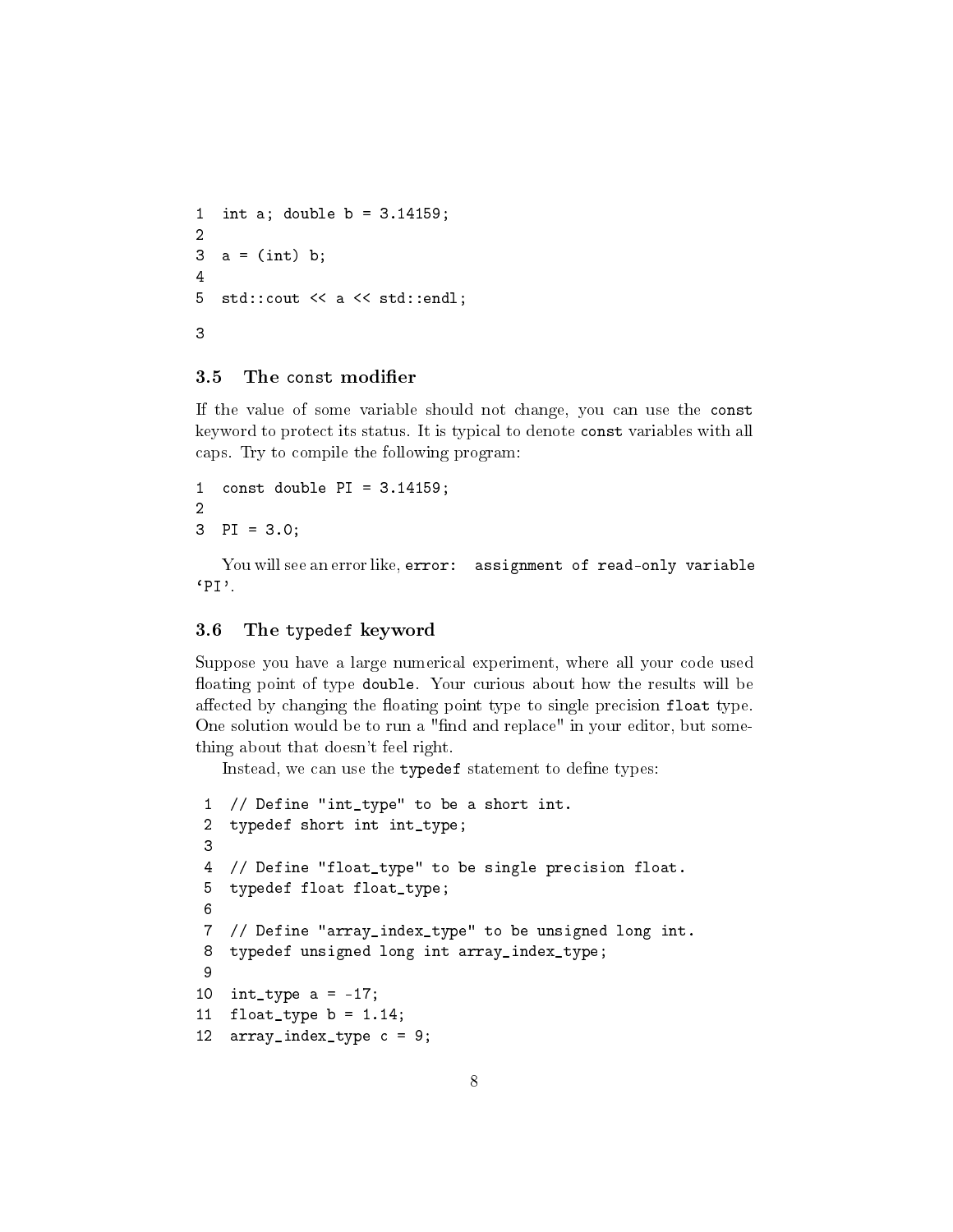#### <span id="page-8-0"></span>3.7 Pointers and references

#### <span id="page-8-1"></span>3.7.1 Pointers

Pointers are variables that hold the memory address for a variable of a specific type. Pointers are declared by specifying the variable type, followed by the \* symbol, followed by the name of the pointer variable, e.g., double \* x defines a "pointer to double" variable. The variable, x, therefore, does not hold the value of a double type, but rather, the memory address for a variable of type, double. The memory address for a variable can be obtained by the & operator.

```
1 double * a;
2 double b = 7;
3
4 // This obtains the memory address of 'b'.
5 \text{ a} = k b;6
7 // Prints some memory address (starts with 0x)
8 std::cout << a << std::endl;
```
#### 0x7ffe0d98f7b8

Similar to obtaining the memory address from a regular variable, using the & operator, you can use the \* symbol before a pointer to access the variable value held at the memory location of the pointer. In this context, the \* symbol is called the dereference operator. This is probably better understood with a short example:

```
1 double * a;
 2 double b = 7.3;
 3 double c;
 4
 5 // Now 'a' holds the memory address of 'b'.
 6 a = kb;7
 8 \frac{1}{2} \frac{1}{2} \frac{1}{2} \frac{1}{2} obtains the value of the variable
 9 // at the memory address held by a^i.
10 // So, `c` is 7.3.
11 c = *a;12
13 std::cout << c << "\n";
```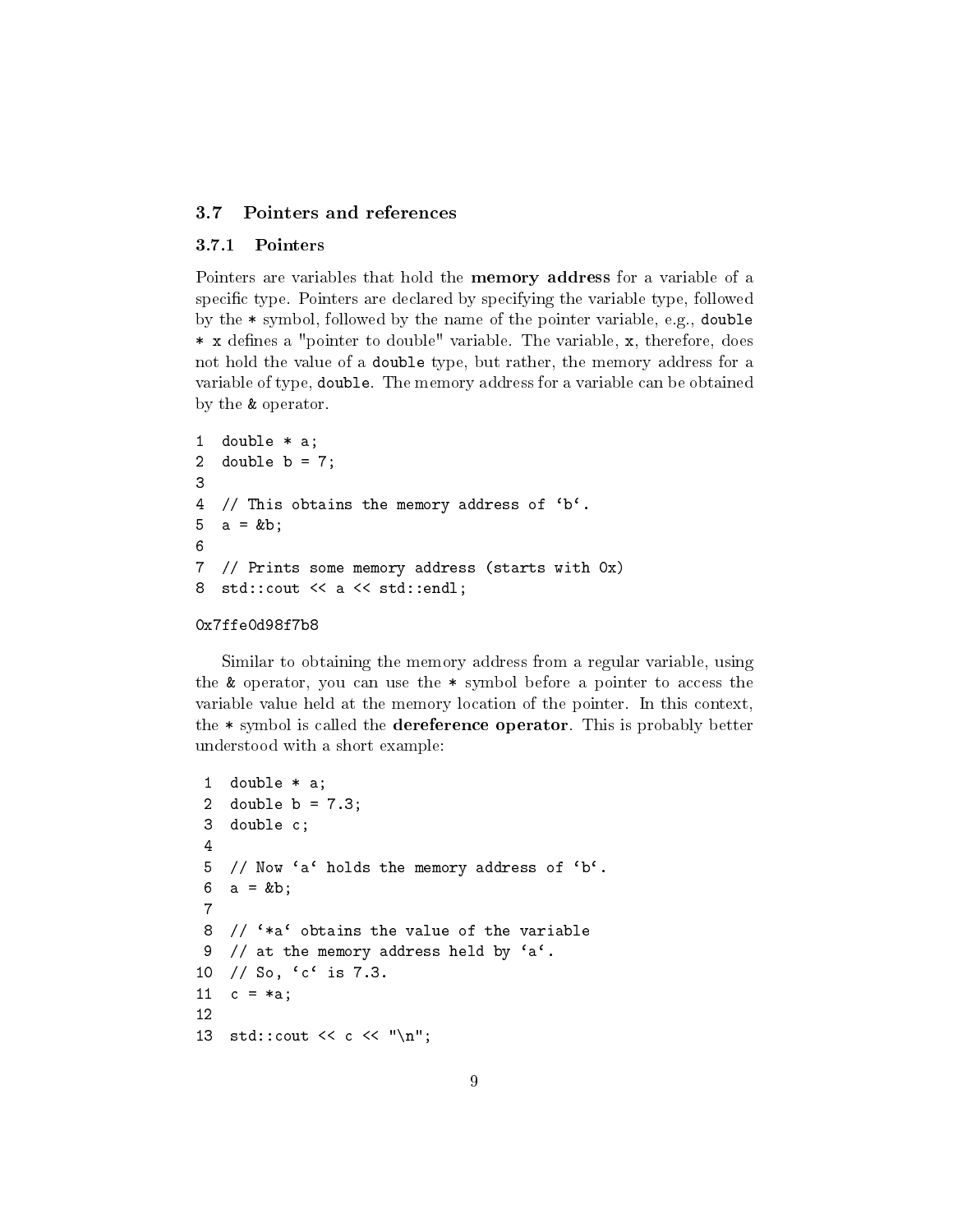#### <span id="page-9-0"></span>3.7.2 References

A reference is a sort of like a pointer, but not quite. There are differences. A good analogy, which you can find in the previous link, is that a reference is similar to a symbolic link, or "shortcut" if you're on Windows. You can treat it more-or-less like the original variable, but it's not the original.

```
1 double a = 1.1;
 2 // b^t is a reference to a^t.
 3 double k b = a;
 4
 5 std::cout << "a: " << a << ", b: " << b << "\n";
 6
 7 a = 2.1;
 8
 9 std::cout << "a: " << a << ", b: " << b << "\n";
10
11 b = 3.1;
12
13 std::cout << "a: " << a << ", b: " << b << "\n";
14
15 std::cout \langle \langle \rangle \rangle "\n\n";
16 std::cout << "&a: " << &a << "\n" << "&b; " << &b << "\n";
a: 1.1, b: 1.1
a: 2.1, b: 2.1
a: 3.1, b: 3.1
&a: 0x7ffcfbe7b1e8
&b: 0x7ffcfbe7b1e8
```
References are useful for passing around large objects, so that the object doesn't need to be copied. References are also useful as a return type for functions [\(to be discussed later\)](#page-20-0) because it allows to assign to assign a value to a function, which is useful if the function, for example, returns a reference to the element of an array.

7.3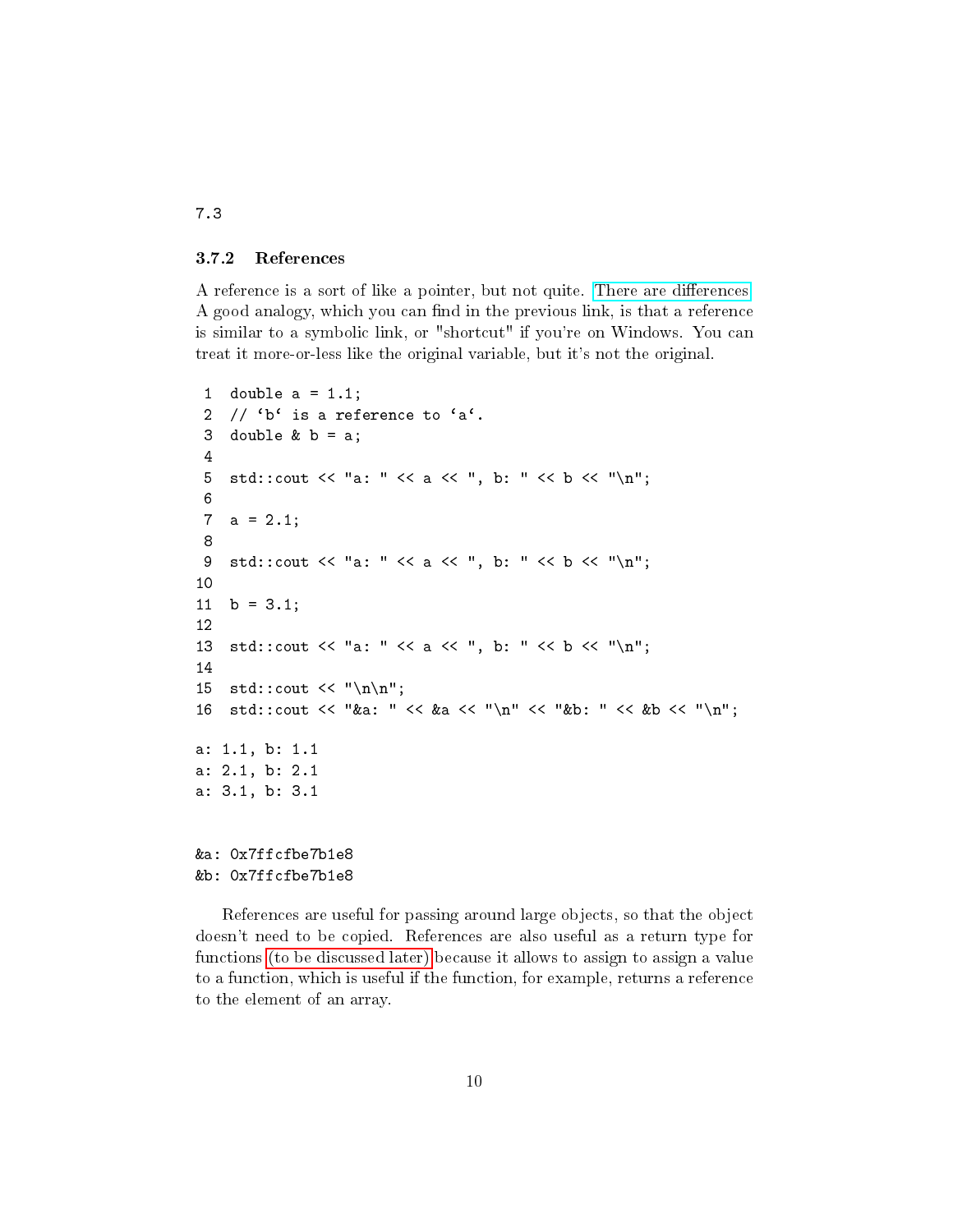## <span id="page-10-0"></span>3.8 Arrays

The length of an array can be fixed or dynamic, and how you declare the array depends on this. Array indexing starts at  $0$  in  $C++$  (compared to start at 1, for example, in Fortran or Matlab).

#### <span id="page-10-1"></span>3.8.1 Fixed length arrays

1 double a[5]; 2 3 a[0] = 1.0; 4 // etc.

#### <span id="page-10-2"></span>3.8.2 Dynamic length arrays

Dynamic length arrays are made possible through pointers:

```
1 // This allocates memory for 5 double types.
 2 double * a = new double[5];
 3
 4 // Afterwards, you can treat 'a' like a normal array.
 5 \text{ a} [0] = 1.0;6 // etc...
 7
 8 // Whenever you use the 'new' keyword, you must
 9 // delete the memory allocated when you're done by hand.
10 delete [] a;
11
12 // We can change the size of a^c.
13 a = new double [10];14
15 \quad a[0] = 2.0;16 // etc...
17
18 delete [] a;
```
Note that omitting the first delete statement will cause no error. However, the memory allocated by the first new statement will not be freed, and thus inaccessible. This is bad because the memory cannot be allocated to other resources. You should generally try to avoid manually memory management when possible, but a good tool for debugging memory problems is called [valgrind.](http://valgrind.org/)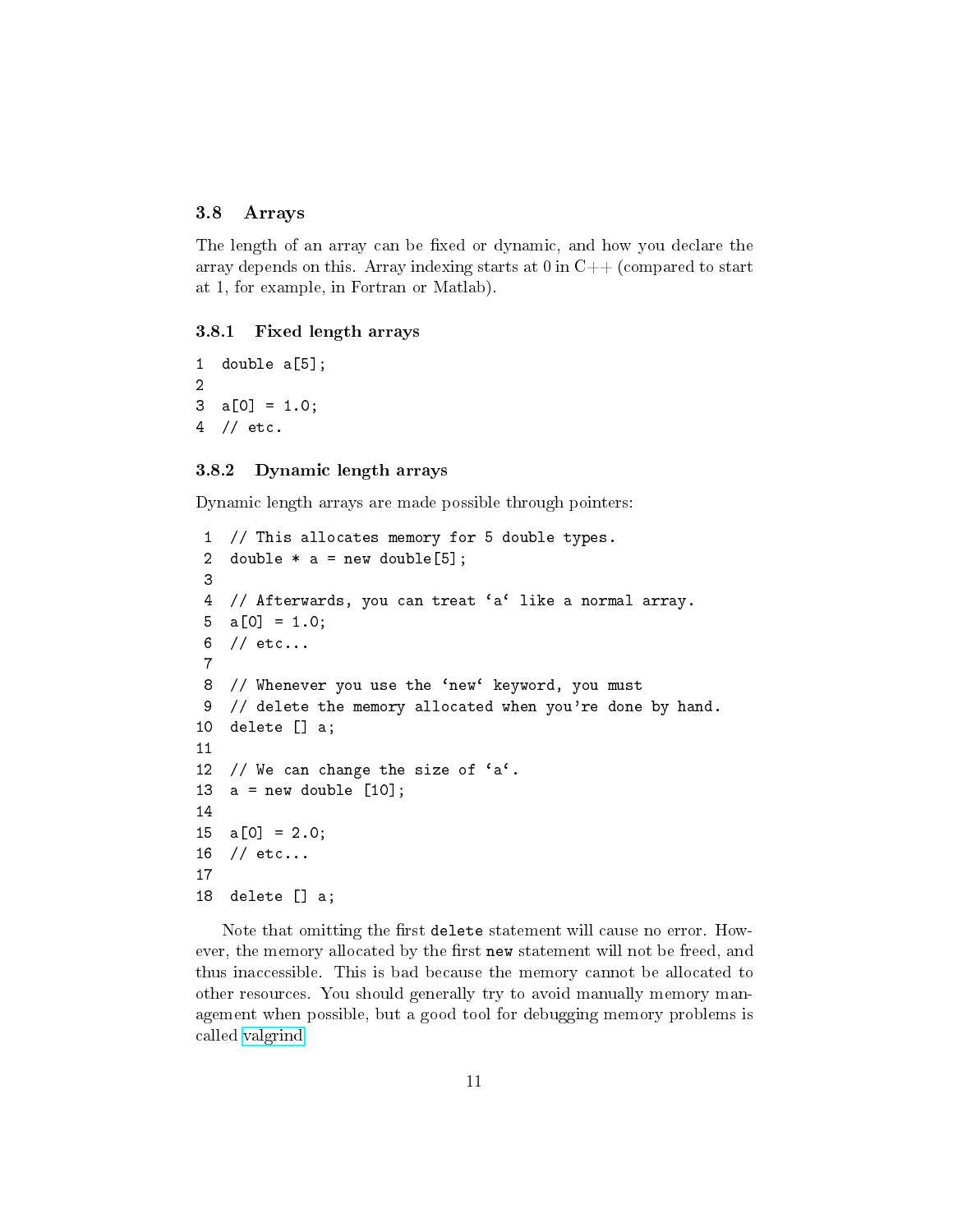## <span id="page-11-0"></span>4 Control structures

#### <span id="page-11-1"></span>4.1 Conditionals

#### <span id="page-11-2"></span>4.1.1 Example: if / else and random number generation

Often a code block should only be executed if some condition is true. Below, we generate a random number between 0 and 1; print the number; and, print whether or not the number was greater than 0.5.

```
1 #include <iostream>
 2 #include <stdlib.h>
 3 #include <time.h>
 4
 5 int main() {
 6 // Seed a random number generator.
 7 srand(123);
 8
 9 // rand() produces a random integer between 0 and RAND_MAX.
10 double num = rand() / ((double) RAND_MAX);
11
12 std::cout << "num: " << num << "\n";
13
14 if (num < 0.5) {
15 std::cout << "num was less than 0.5.\n";
16 }
17 else {
18 std::cout << "num was greater than 0.5.\n";
19 }
20
21 // Do it again.
22 num = rand() / ((double) RAND_MAX);
23
24 std::cout << "num: " << num << "\n";
25
26 if (num < 0.5) {
27 std::cout \lt\lt "num was less than 0.5.\n\cdot\ldots";
28 }
29 else {
30 std::cout << "num was greater than 0.5.\n";
31 }
```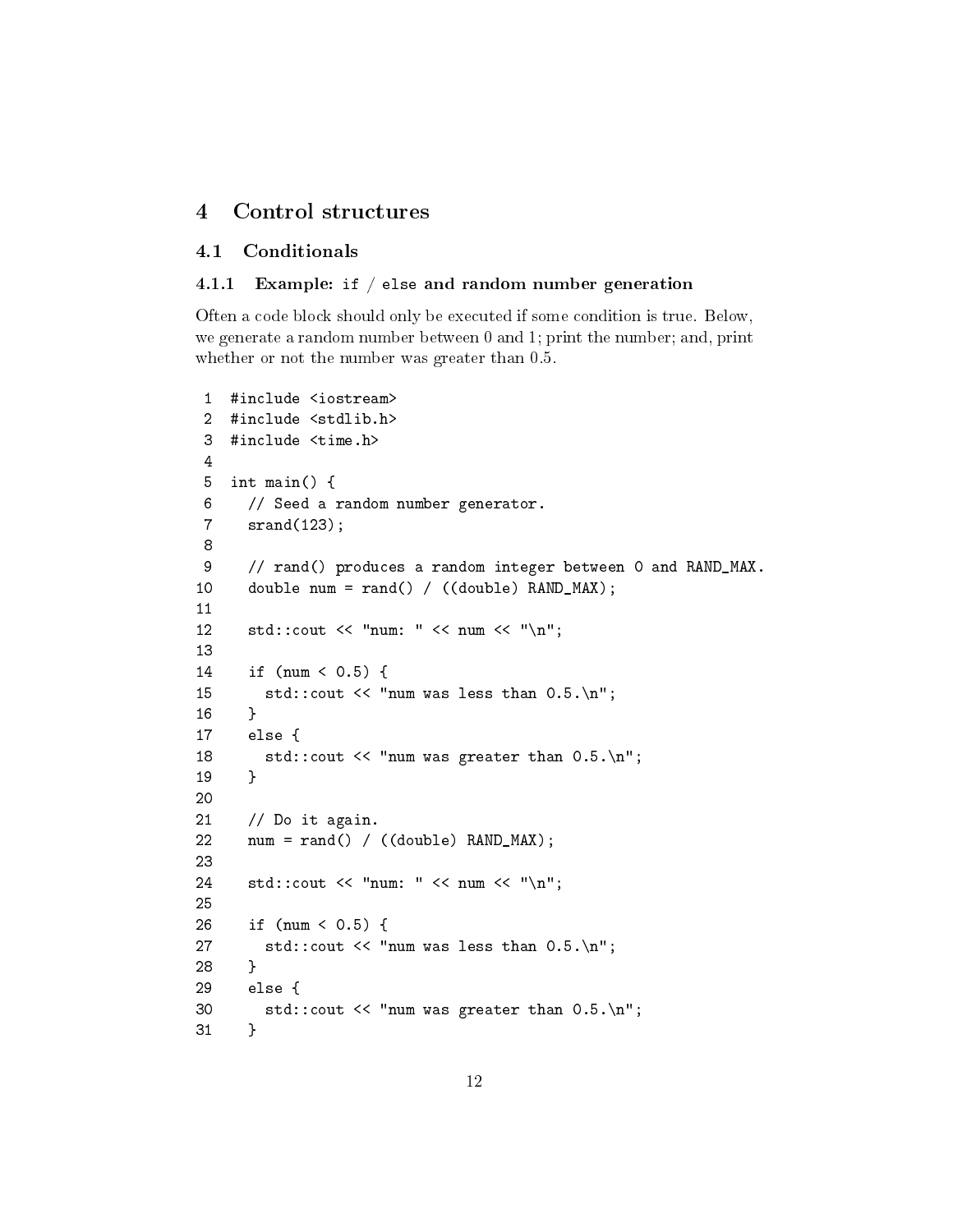```
32
33 return 0;
34 }
num: 0.0600514
num was less than 0.5.
num: 0.788318
num was greater than 0.5.
```
#### <span id="page-12-0"></span>4.1.2 Example: if  $/$  else if  $/$  else

You can follow else immediate by another if to have multiple mutuallyexclusive blocks:

```
1 #include <iostream>
2 #include <stdlib.h>
3 #include <time.h>
4
5 int main() {
6 // Seed the random number generator based on the current time.
7 srand(time(NULL));
8
9 // rand() produces a random integer between 0 and RAND_MAX.
10 double num = rand() / ((double) RAND_MAX);
11
12 std::cout << "num: " << num << "\n";
13
14 if (num >= 0.75) {
15 std::cout << "num was between 0.75 and 1.\n";
16 }
17 else if (num >= 0.5) {
18 std::cout << "num was between 0.5 and 0.75.";
19 }
20 else if (num >= 0.25) {
21 std::cout << "num was between 0.25 and 0.5.";
22 }
23 else {
24 std::cout << "num was between 0 and 0.25";
25 }
26
27 return 0;
```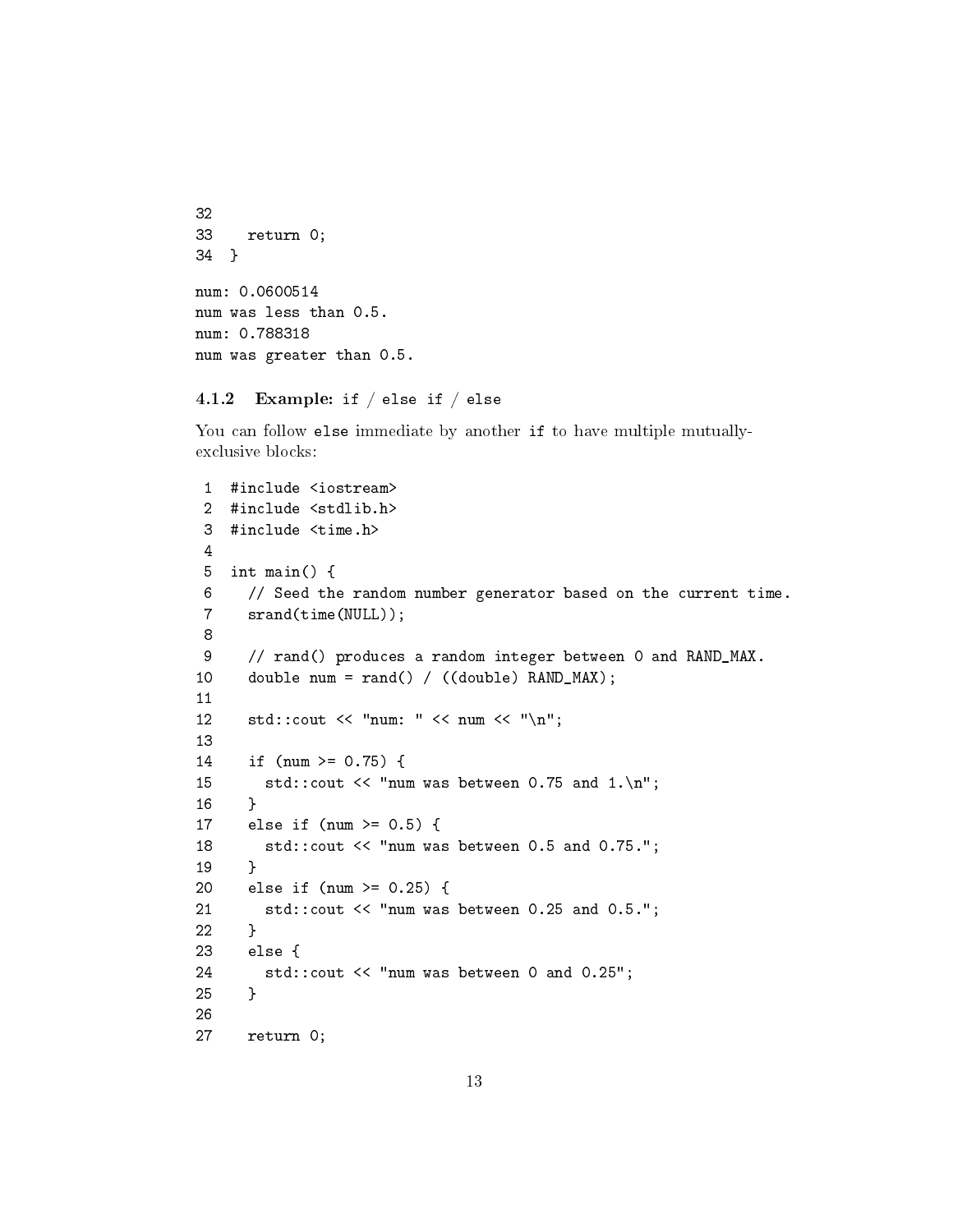28 } num: 0.0456405 num was between 0 and 0.25

The conditions are checked in the order that they're written. So, for example, in the second condition, we don't need to specify num  $>= 0.5$  && num < 0.75 because we know that this condition will only be checked if the previous was false.

#### <span id="page-13-0"></span>4.2 Loops

We discuss two main structures for iterating  $-$  the for and while loops.

#### <span id="page-13-1"></span>4.2.1 The for loop

The for loop requires three specifications  $-$  the iteration variable initialization, the termination condition, and the update rule. The body of the loop follows these three specifications. Shown below, we declare an array; assign to its components; and, print the current component to the screen.

```
1 int length = 11;
 2 double x[length];
 3
 4 for(int i=0; i < length; i++) {
 5 // Assign to each array component.
 6 x[i] = (double) i / (length - 1);7
 8 // Print the current component.
 9 std::cout << "x[" << i << "] = " << x[i] << std::endl;
10 }
x[0] = 0x[1] = 0.1x[2] = 0.2x[3] = 0.3x[4] = 0.4x[5] = 0.5x[6] = 0.6x[7] = 0.7x[8] = 0.8x[9] = 0.9x[10] = 1
```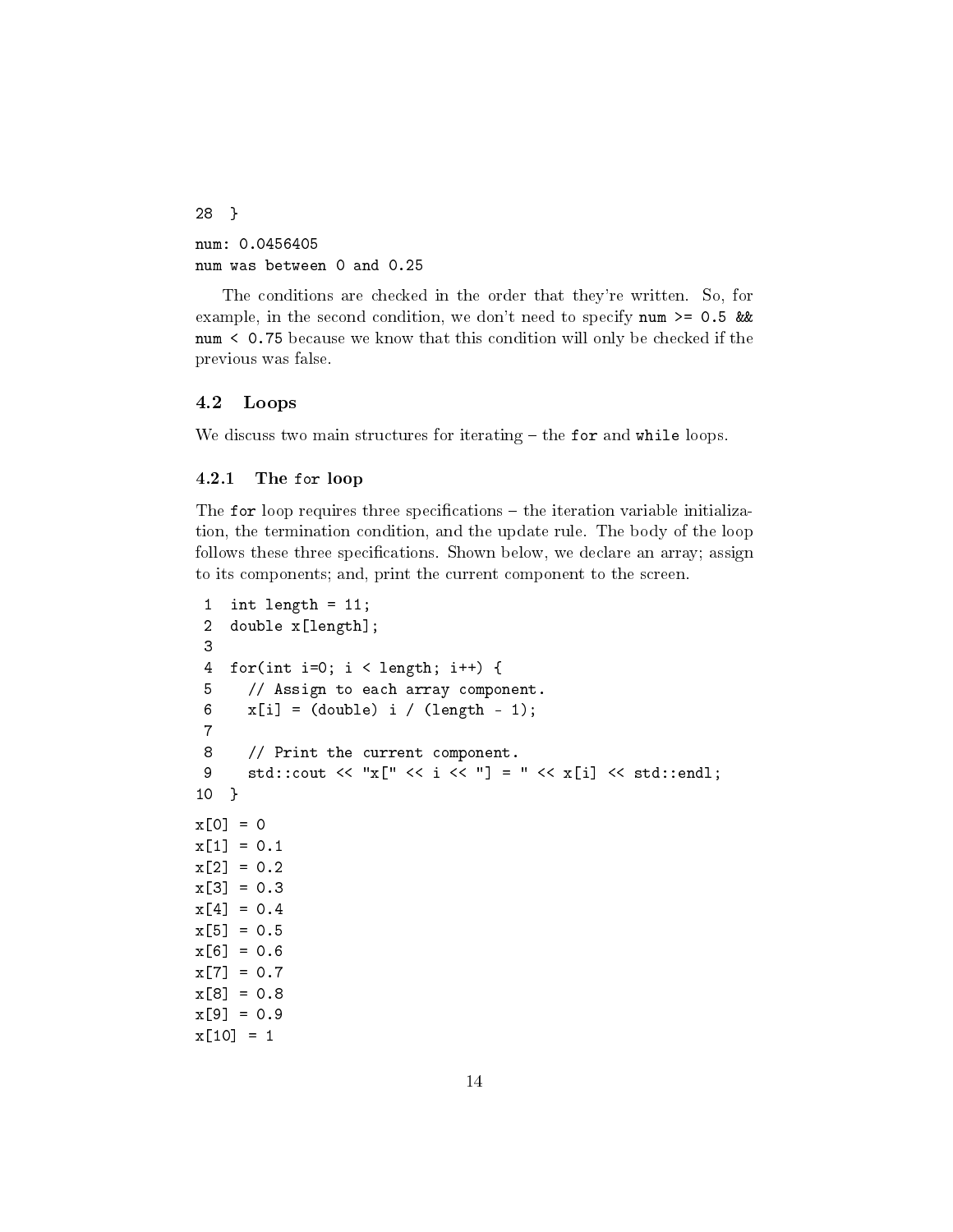Example: row-major matrix You can nest loops, i.e., loops inside of loops, etc.

Below, is an example of a double loop for creating and accessing matrix data stored in a flat array. The matrix data is stored in [row-major order.](https://en.wikipedia.org/wiki/Row-major-order) This means the first n\_cols elements of the array named, matrix, will contain the first row of the matrix, the second n\_cols elements of matrix will contain the second row, etc.

```
1 int n rows = 4;
2 int n_{cols} = 3;
3
4 // Row-major matrix array.
5 double matrix [n rows*n cols];
6
7 // temporary index.
8 int k;
9
10 for(int i=0; i < n_{rows}; i++) {
11 for(int j=0; j < n_{\text{cols}}; j++) {
12 // Convert the (i,j) matrix index to the "flat" row-major index.
13 k = i*n\_cols + j;14
15 // Assign a value of 1.0 to the diagonal,
16 // 2 to the off-diagonal, and 0 otherwise.
17 if (i == j) {
18 matrix[k] = 1.0;
19 }
20 else if ((i == (j+1)) || (i == (j-1))){
21 matrix[k] = 2.0;22 }
23 else {
24 matrix[k] = 0.0;
25 }
26 }
27 }
28
29
30 // Print the matrix elements.
31 for(int i=0; i < n_rows; i++) {
32 for(int j=0; j < n_cols; j++) {
```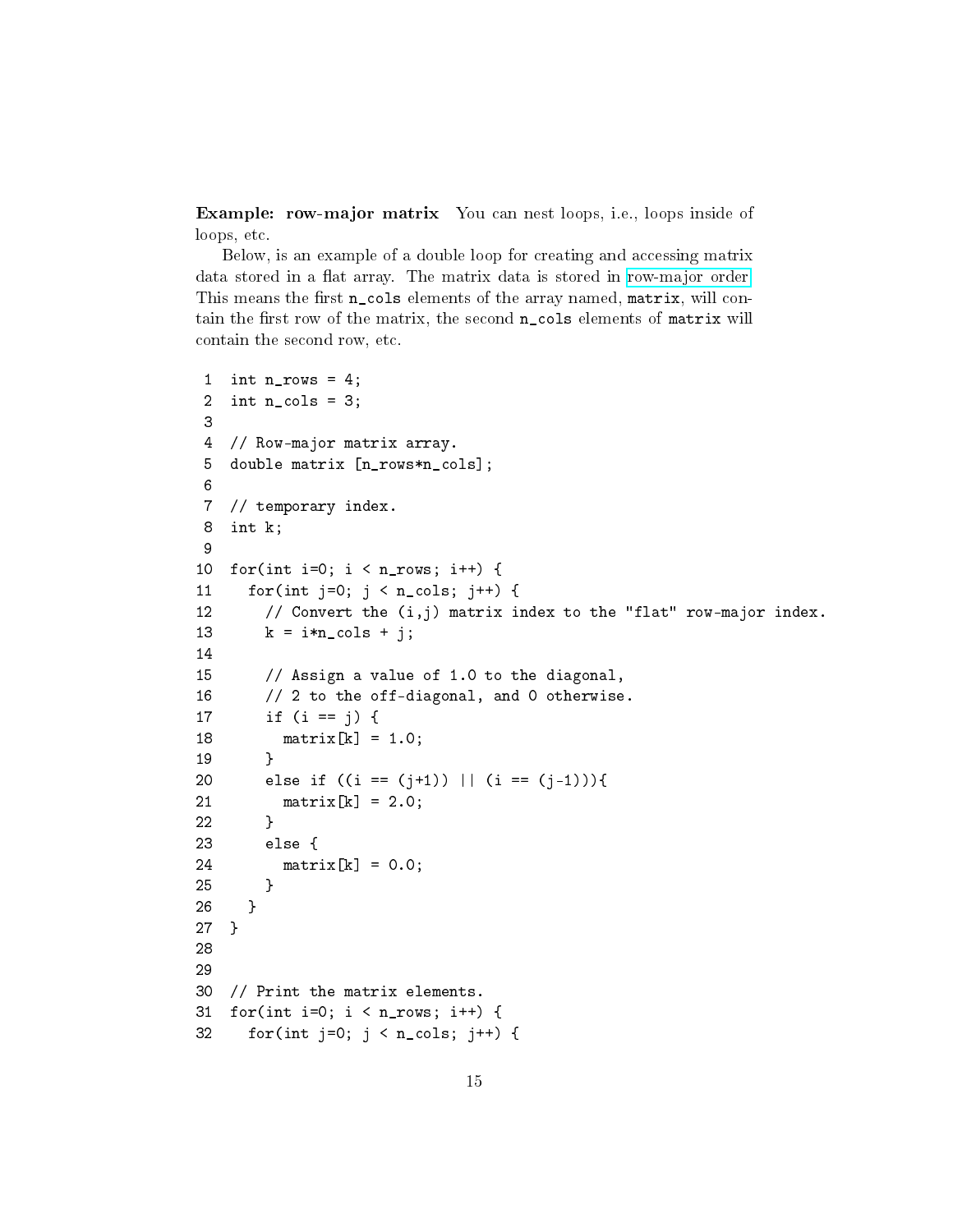```
33 k = i*n\_cols + j;34
35 std::cout << matrix[k];
36 if (j != (n_cols-1)) {
37 std::cout << ", ";
38 }
39 }
40
41 if (i != (n_rows-1)) {
42 std::cout \langle \langle \nabla \cdot \rangle std::
43 }
44 }
1, 2, 0
2, 1, 2
0, 2, 1
0, 0, 2
```
#### <span id="page-15-0"></span>4.2.2 The while loop

A while loop iterates while a condition is true. Essentially, it is a for loop without an update variable.

Example: truncated sum In the following example, we approximate the geometric series:

 $1 = \sum_{n=1}^{\infty} \left(\frac{1}{2}\right)$  $\frac{1}{2}$ <sup>n</sup> The loop exits when the absolute error, absolute error :=  $1 - \sum_{n=1}^{N} \left(\frac{1}{2}\right)$  $\frac{1}{2}$ <sup>n</sup> is less than some specified tolerance, tol.

```
1 double sum = 0.0;
2 double base = 0.5;
3 double pow = base; // initialize to base^1
4 double tol = 1e-4;
5 int iter = 1;
6
7 while((1-sum) >= tol) {
8 // Add 'pow' to 'sum'.
9 sum += pow;
10 // Update 'pow' by one power of 'base'.
```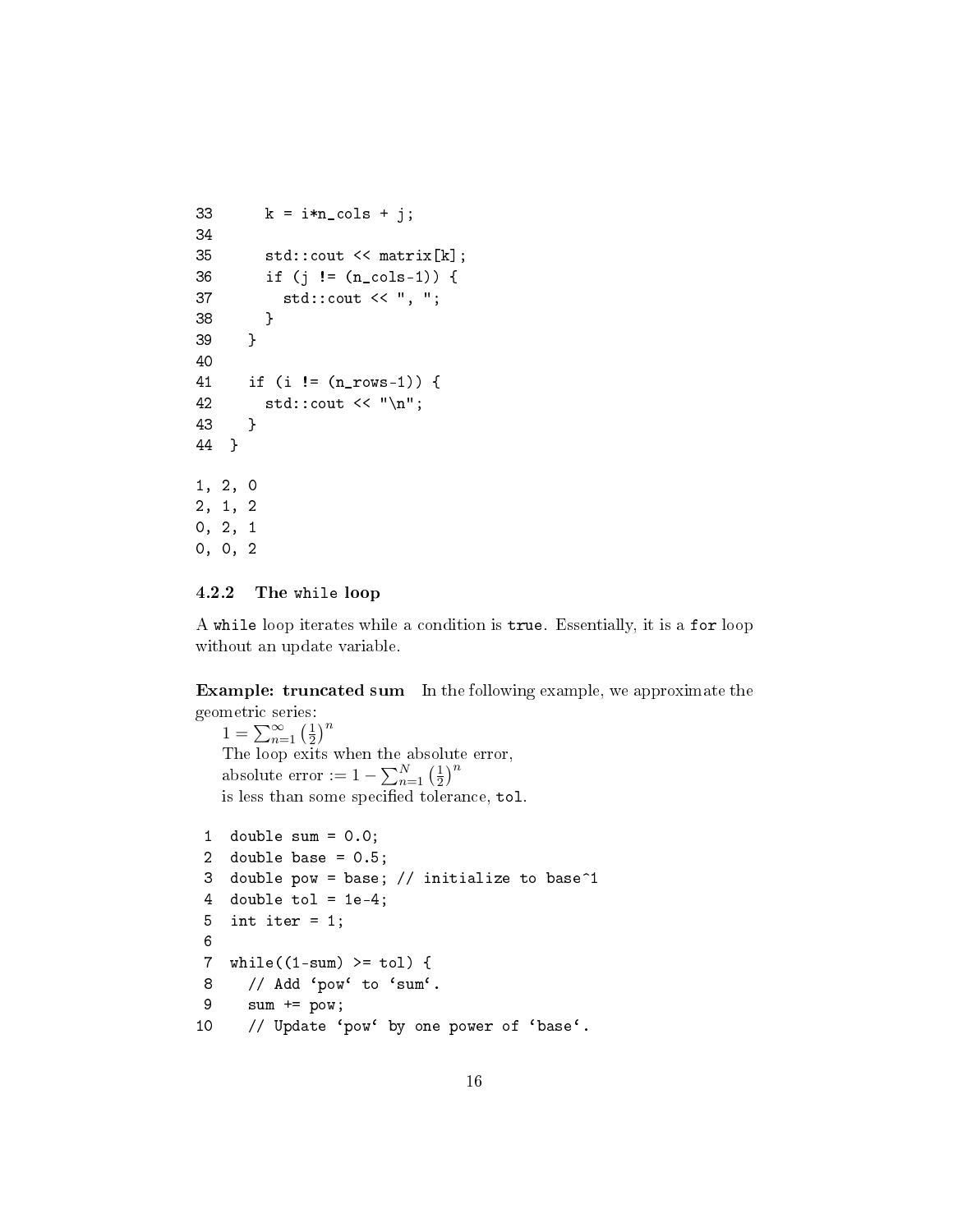```
11 pow *= base;
12
13 printf("Iter: %03d, Sum: %.5f, Abs Err: %.5f\n", iter, sum, 1-sum);
14
15 // Update the 'iter' val by 1.
16 iter += 1;
17 }
Iter: 001, Sum: 0.50000, Abs Err: 0.50000
Iter: 002, Sum: 0.75000, Abs Err: 0.25000
Iter: 003, Sum: 0.87500, Abs Err: 0.12500
Iter: 004, Sum: 0.93750, Abs Err: 0.06250
Iter: 005, Sum: 0.96875, Abs Err: 0.03125
Iter: 006, Sum: 0.98438, Abs Err: 0.01562
Iter: 007, Sum: 0.99219, Abs Err: 0.00781
Iter: 008, Sum: 0.99609, Abs Err: 0.00391
Iter: 009, Sum: 0.99805, Abs Err: 0.00195
Iter: 010, Sum: 0.99902, Abs Err: 0.00098
Iter: 011, Sum: 0.99951, Abs Err: 0.00049
Iter: 012, Sum: 0.99976, Abs Err: 0.00024
Iter: 013, Sum: 0.99988, Abs Err: 0.00012
Iter: 014, Sum: 0.99994, Abs Err: 0.00006
Example: estimating machine epsilon
1 double eps = 1;
 2 int count = 1;
 3
 4 while(1.0 + eps*0.5 > 1.0) {
5 eps *= 0.5;
 6 count += 1;
```
9 std::cout << eps << ", " << std::numeric\_limits<double>::epsilon() << "\n"

```
10 << count << ", " << std::numeric_limits<double>::digits;
2.22045e-16, 2.22045e-16
```

```
53, 53
```
7 } 8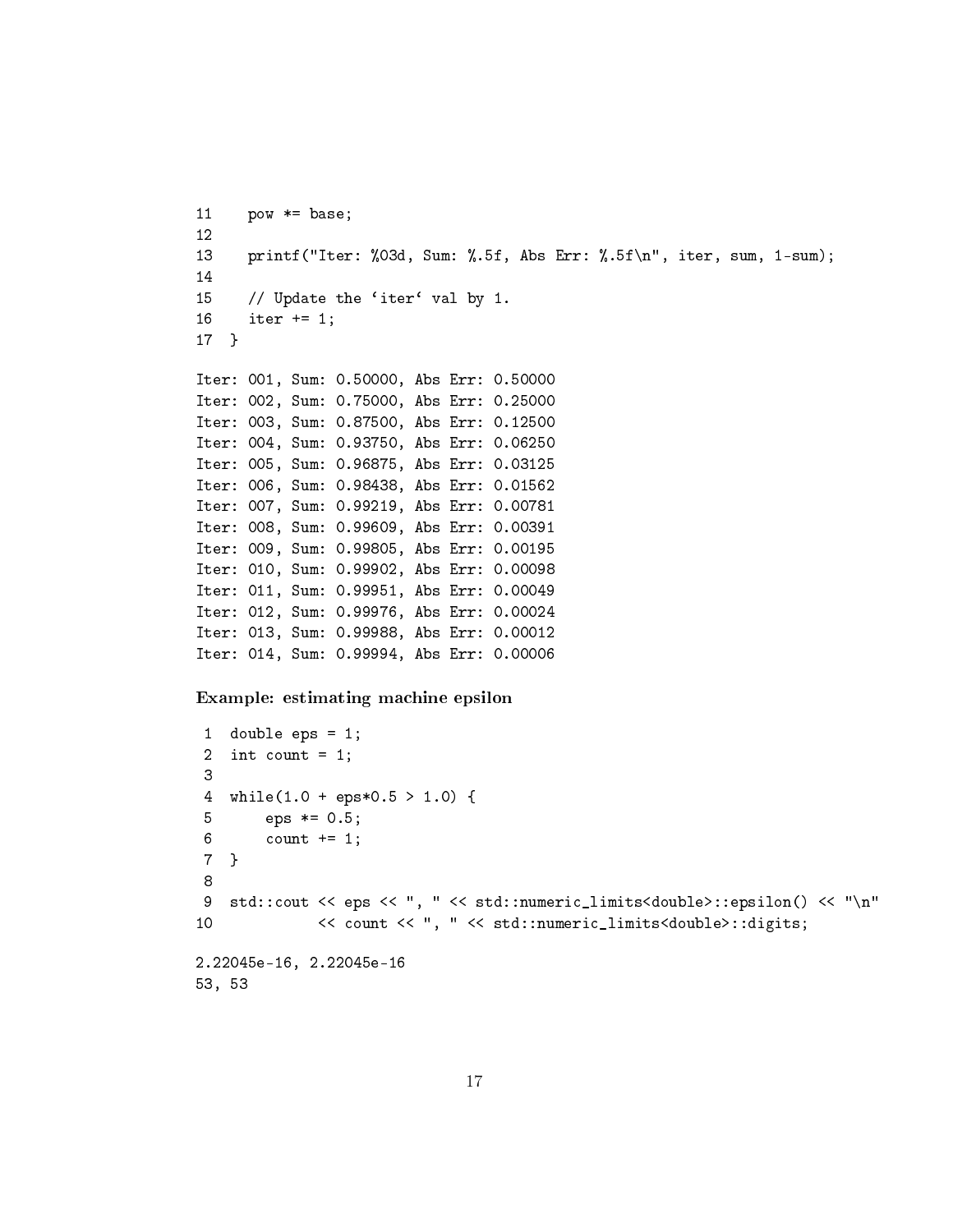#### <span id="page-17-0"></span>4.2.3 The break keyword

The break keyword provides a mechanism for exiting the direct parent loop for which the break statement is placed. For example:

```
1 for(int i=0; i < 3; i++) {
2 while(true) {
3 std::cout << "Entering infinite loop number " << (i+1) << "\n";
4 break;
5 }
6 std::cout << "We escaped the infinite loop!\n";
7 }
Entering infinite loop number 1
We escaped the infinite loop!
Entering infinite loop number 2
We escaped the infinite loop!
Entering infinite loop number 3
We escaped the infinite loop!
```
The previous example is contrived, but there are situations, where you might find the break statement within an infinite loop useful. Of course, you should avoid this sort of thing if there is a more straight-forward approach.

## <span id="page-17-1"></span>5 Input / Output

We have already used the  $\leq$  istream library to print results to the console. However, in many cases, we'd like to read in lots of data from a file, pass option flags to the program from the command line, or save the results of some computation to a file for further analysis.

#### <span id="page-17-2"></span>5.1 Inputs to main: argc and argv

The main function has two optional arguments which we have thus far omitted, argc and argv. These arguments allow arguments to passed to the main function when the program is run. This is how flags and other arguments are passed to programs you use from the command line. The first,  $\arg c$ , is of type, int, and stands for arg count. It gives the number of arguments to the program. The arg count is always at least 1 because the program's name is always the first argument. The second, argv, is a double pointer to char. In essence, argv is an array of strings.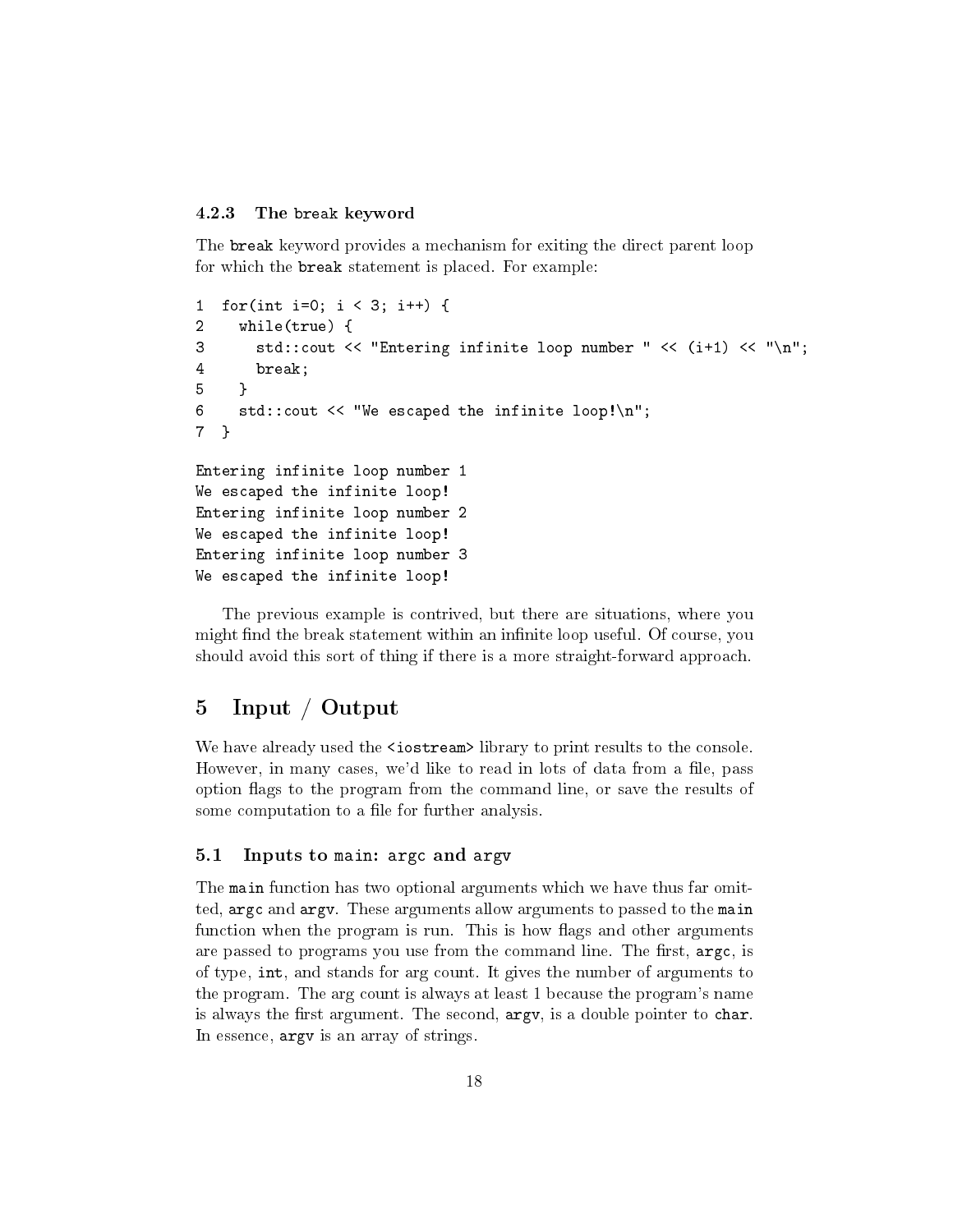```
1 #include <iostream>
2
3 int main(int argc, char ** argv) {
4 std::cout << "argc = " << argc << "\n";
5
6 for(int i=0; i < argc; i++) {
7 std::cout << "argv[" << i << "] = " << argv[i] << "\n";
8 }
9 return 0;
10 }
```
Compile this program, and run, for example:

```
g++ main.cpp
./a.out hello 1 2 34
\arg c = 5argv[0] = ./a.outargv[1] = helloargv[2] = 1\arg v[3] = 2argv[4] = 34
```
argc and argv are handy for setting up large experiments. You could, for example, set up your main function so that different functions or parameters or used based on the arguments of arcv. Then, you could set up a shell script that loops through the desired arguments to be supplied to the main function.

## <span id="page-18-0"></span>5.2 Filestreams

File input and output is crucial for numerical experiments with lots of data. In this section, we see how to read and write data to files.

#### <span id="page-18-1"></span>5.2.1 Reading data from a file

In general, how data is read in depends heavily on how the data is stored. Nevertheless, we will give an example of reading in a vector stored in a particular fashion. Suppose a text file exists in the directory, ./data/vector.txt, containing

1 2 3.14 4 5 6.28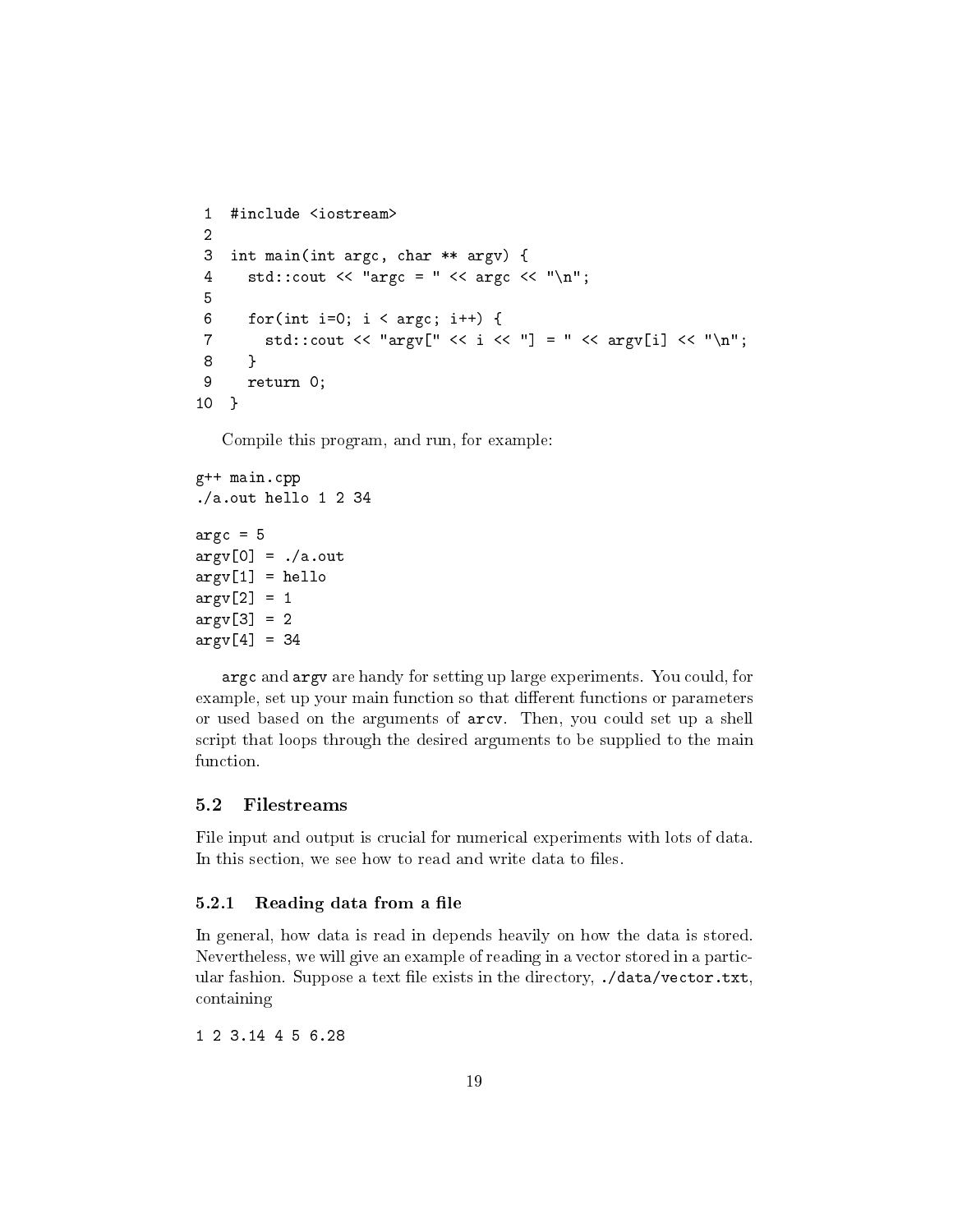```
1 #include <iostream>
2 #include <fstream>
3
4 int main() {
5 std::fstream fin("./data/vector.txt", std::ios_base::in);
6 double vector[6];
7 int i = 0;
8 while(fin >> vector[i]) {
9 std::cout << vector[i] << " ";
10 i++;
11 }
12 return 0;
13 }
g++ main.cpp && ./a.out
1 2 3.14 4 5 6.28
```
This simply prints the data in the file back out to the console. Note, however, that the data is read into an array of type double, so it can be processed numerically thereafter.

In this example dealt with simply stored data, and it was assumed that the number of data entries was known beforehand. Parsing data can become quite complicated depending on how it is stored, and depending on the intended format of the data.

#### <span id="page-19-0"></span> $5.2.2$  Writing data to a file

Writing to a file is similar, using the <fstream> library.

```
1 #include <fstream>
 2 #include <cmath>
 3
 4 int main() {
 5 std::fstream fout("./data/new_shiny_data.txt", std::ios_base::out);
 6 double x;
 7
 8 fout \langle x \rangle fout \langle x \rangle fout \langle x \rangle9
10 for(int i=0; i < 11; i++) {
11 x = i / 10.0;
```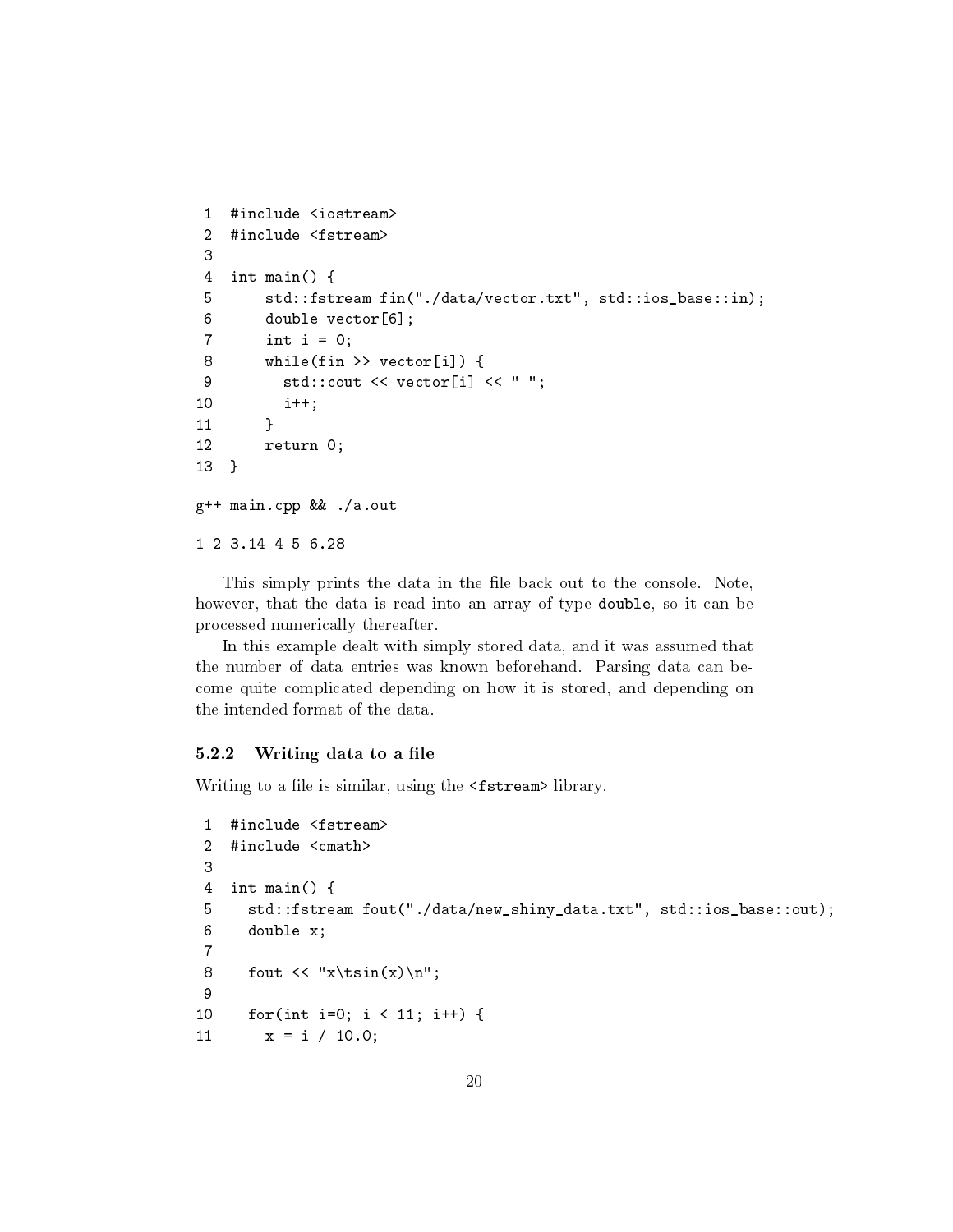```
12 fout \langle x \rangle \langle x \rangle fout \langle x \rangle to \langle x \rangle to \langle x \rangle and \langle x \rangle for \langle x \rangle for \langle x \rangle and \langle x \rangle for \langle x \rangle for \langle x \rangle for \langle x \rangle for \langle x \rangle for \langle x \rangle for \langle x \rangle for \langle x \rangle for \langle x \rangle for \langle x \rangle for \langle x \13 }
14
15 fout.close();
16
17 return 0;
 18 }
```
This produces a file called new\_shiny\_data.txt in the folder, data, containing:

```
x sin(x)0 0
0.1 0.0998334
0.2 0.198669
0.3 0.29552
0.4 0.389418
0.5 0.479426
0.6 0.564642
0.7 0.644218
0.8 0.717356
0.9 0.783327
1 0.841471
```
## <span id="page-20-0"></span>6 Functions

So far, we've piled everything into the main function. When we have a block of code used for a specific subtask, we can offload it to a function. This promotes code which is separated based on the subtasks each block is intended to perform. This, in turn, makes your code easier to debug and easier to understand.

#### <span id="page-20-1"></span>6.1 Writing a function

A function must be declared before use. Thus, a function usual consists of two parts, a declaration and an implementation. You must declare the return type of a function as well as the types of all the function's arguments. If the function is defined in the same file as the main function, you should write the declaration before main and the implementation after main.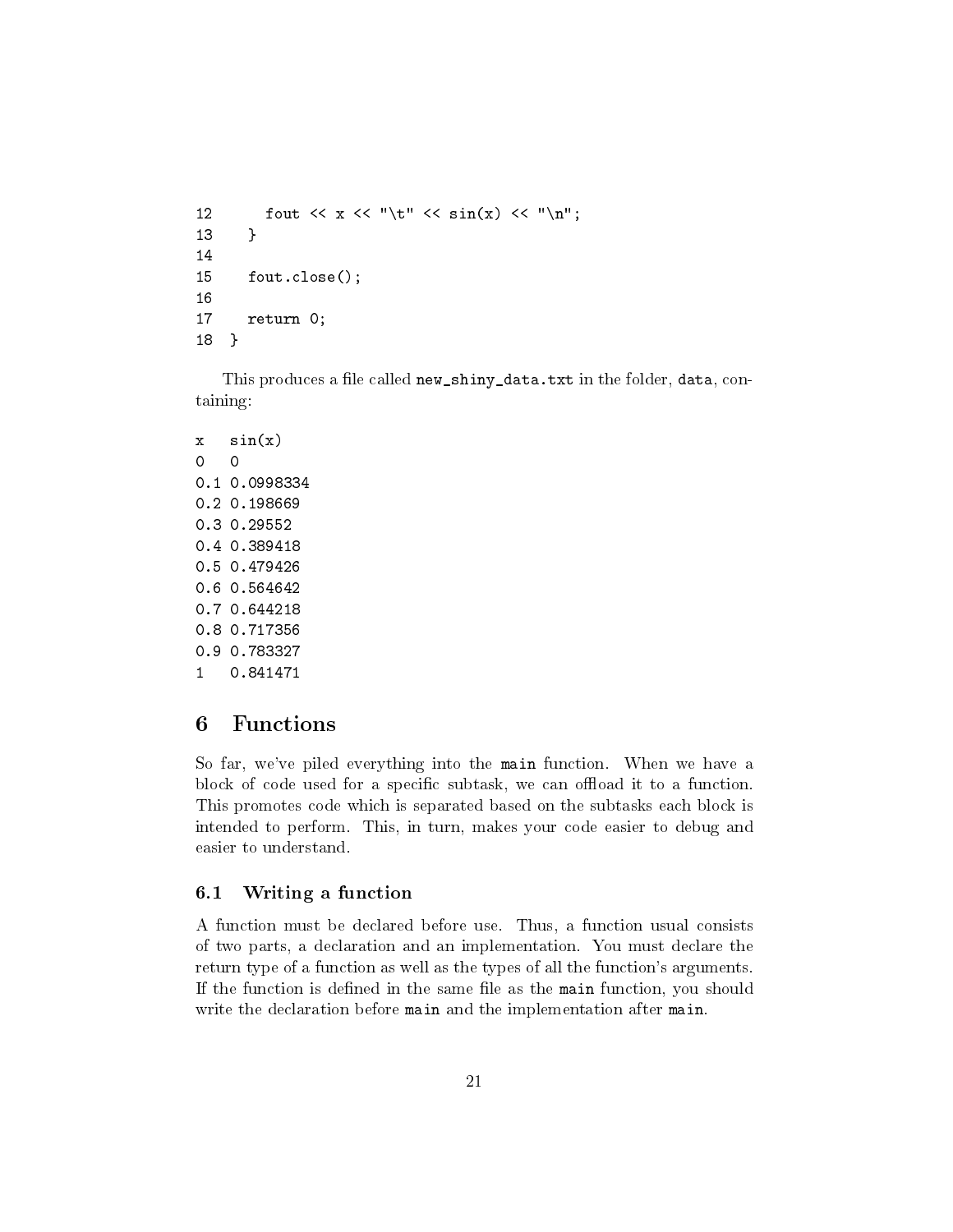<span id="page-21-0"></span>6.1.1 Example: linspace: generating a set of equally-spaced points

```
1 #include <iostream>
 2
 3 // This is the function declaration.
 4 // You should describe the functions arguments
 5 // and what is returned by the function in comments
 6 // near the declaration.
 7 //
8 // `linspace` returns an array of doubles containing
9 // 'n_points' entries which are equally-spaced, starting
10 // at 'start' and ending at 'stop'.
11 double * linspace(double start, double stop, int n_points);
12
13 // 'void' is a function with no return type.
14 // 'print_array' takes an array and prints it to std out.
15 void print_array(double * arr, int arr_len);
16
17 int main() {
18 double * xs = linspace(-1, 1, 5);
19 print_array(xs, 5);
20 delete [] xs;
21
22 return 0;
23 }
24
25 // Implementation of 'linspace'.
26 double * linspace(double start, double stop, int n_points) {
27 double * arr = new double [n_points];
28 double dx = (stop-start) / (n\_points-1.0);29
30 for(int i=0; i < n points; i++) {
31 \quad \ar{arr[i]} = start + i * dx;32 }
33
34 return arr;
35 }
36
37 // Implementation of 'print_array'.
38 void print_array(double * arr, int arr_len) {
```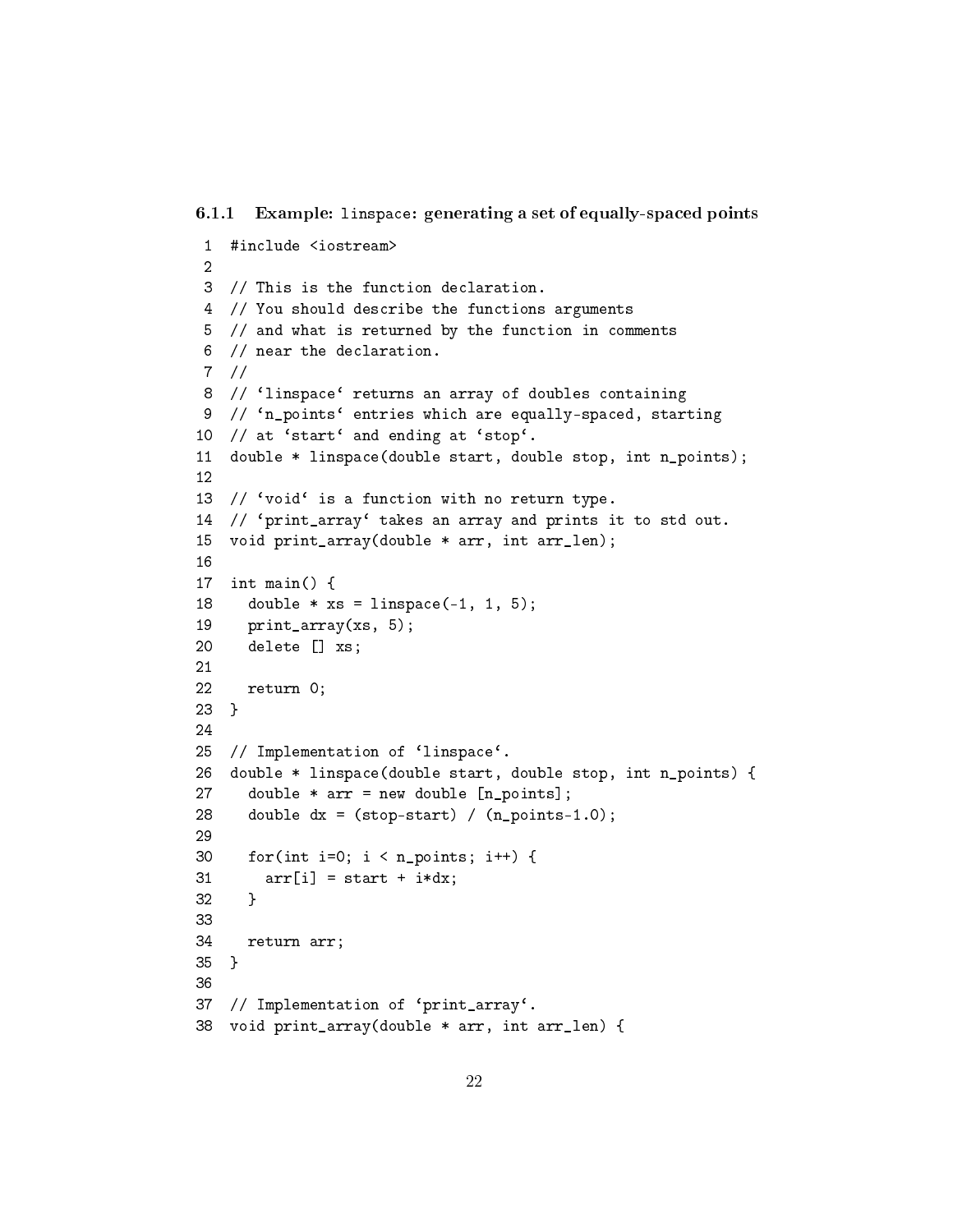```
39 for(int i=0; i < arr_len; i++) {
40 std::cout \langle arr[i] \langle \rangle "\n";
41 }
42 }
-1
-0.5
0
0.5
1
```
#### <span id="page-22-0"></span>6.2 Header and implementation files

The example in the previous section certainly made the main function cleaner and simpler to understand, having only two function calls. However, the file itself was still pretty messy. Thankfully, there is a way to modularize further, by creating header and implementation files. Here is how we do it:

#### <span id="page-22-1"></span>6.2.1 The header file

Put the declarations from the into a header file, called my\_library.h:

```
1 #ifndef MY_LIBRARY_H
 2 #define MY_LIBRARY_H
 3
 4 #include <iostream>
 5
 6 namespace my_namespace {
 7 // `linspace` returns an array of doubles containing
 8 // 'n_points' entries which are equally-spaced, starting
 9 // at 'start' and ending at 'stop'.
10 double * linspace(double start, double stop, int n_points);
11
12 \frac{1}{2} // 'void' is a function with no return type.
13 // 'print_array' takes an array and prints it to std out.
14 void print_array(double * arr, int arr_len);
15 }
16
17 #endif
```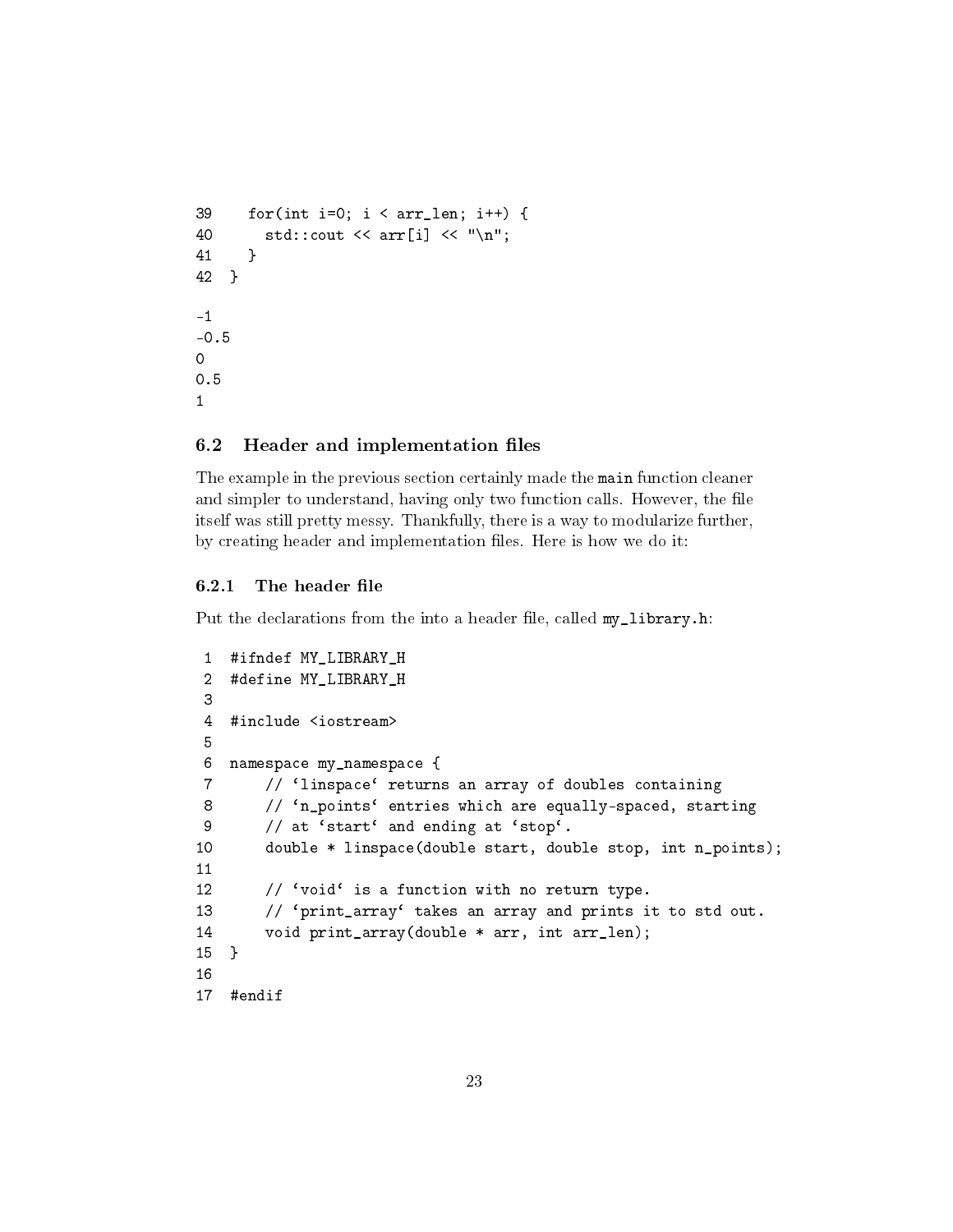Note the the function declarations are wrapped in conditional "macro" statments, #ifndef, #define, and #endif. You can think of this as protecting your library from being imported twice.

We have also introduced the notion of a namespace above. Namespaces help to prevent naming clashes between separate libraries. When calling a function from a particular namespace, you must write the namespace followed by :: and then the function name. This is why many standard library functions like <iostream> begin with std::.

#### <span id="page-23-0"></span> $6.2.2$  The implementation file

Create a file called  $my$  library.cpp containing the implementations as follows:

```
1 #include "my_library.h"
2
3 // Implementation of 'linspace'.
4 double * my_namespace::linspace(double start, double stop, int n_points) {
5 double * arr = new double [n_points];
6 double dx = (stop-start) / (n\_points-1.0);7
8 for(int i=0; i < n_points; i++) {
9 arr[i] = start + i * dx;10 }
11
12 return arr;
13 }
14
15 // Implementation of 'print_array'.
16 void my_namespace::print_array(double * arr, int arr_len) {
17 for(int i=0; i < arr_{\text{len}}; i++) {
18 std::count \leq \arr[i] \leq \sqrt[n]{n};
19 }
20 }
```
Note that we have to include the header file in quotations at the beginning, and the names of the functions must be prepended by the namespace that we've given in the header file.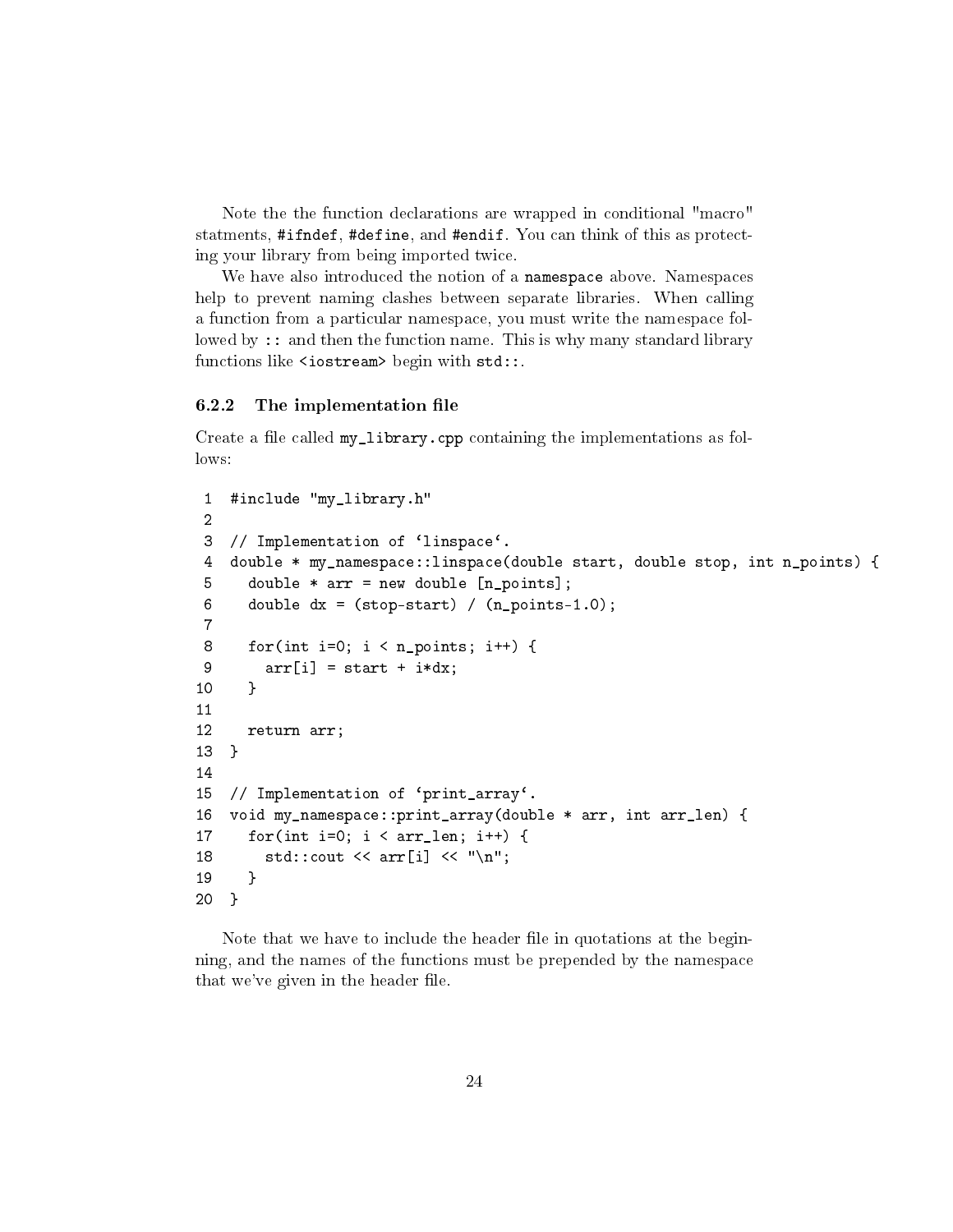#### <span id="page-24-0"></span>6.2.3 The file containing main

Create a file with the main function, say main.cpp:

```
1 #include <iostream>
2 #include "my_library.h"
3
4 int main() {
5 double * xs = my_namespace::linspace(-1,1,5);
6 my_namespace::print_array(xs, 5);
7 delete [] xs;
8
9 return 0;
10 }
```
Now the main function is very nice and clean, but now we 3 separate files we must compile into one executable. This is done as follows:

```
# Convert the library into an object file.
g++ -c my_library.cpp
# Compile the main to an executable.
g++ my_library.o main.cpp
# Run it.
./a.out
-1
-0.5
0
0.5
1
```
If successful, you will see the same output [as previously.](#page-20-1)

#### <span id="page-24-1"></span>6.3 Function pointers

Pointers can be made to functions, and these function pointers can be used as arguments to other functions. We'll look at two functions that accept a function pointer as one of their arguments.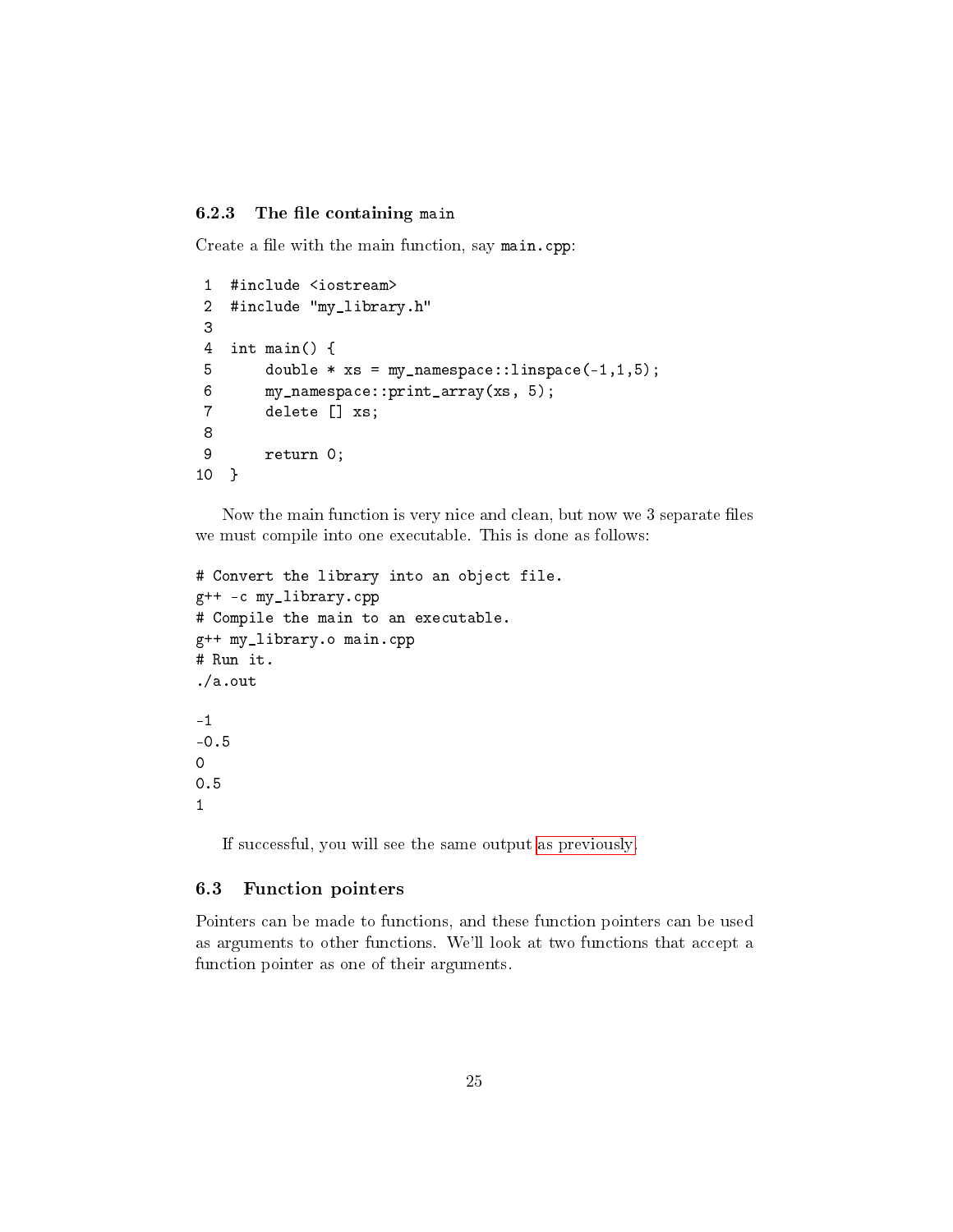#### <span id="page-25-0"></span>6.3.1 Example: Newton's method for rootfinding

Suppose  $f : \mathbb{R} \to \mathbb{R}$ , and we'd like to find a root of f. Newton's method is an iterative method for finding roots, which, starting from some initial guess,  $x_0$ , iterates:

 $x_{n+1} \leftarrow x_n - \frac{f(x_n)}{f'(x_n)}$  $\overline{f'(x_n)}$ 

For simplicity, we'll dump everything into the file containing main, but you could imagine a libary with many methods for finding roots, which would contain Newton's method.

Let's consider  $f(x) = x^2 - 2$ .

```
1 #include <cmath>
 2 #include <iostream>
 3
 4 // The function to find the root of.
 5 double func(double x);
 6 // Its derivative.
 7 double dfunc(double x);
 8
 9 // Find the root of 'f' using Newton's method,
10 // starting from 'x0' until |f(x)| < 'tol' or 'max_iters'
11 // is reached.
12 //
13 // Note the first and second arguments are function pointers.
14 double newton_root(double (*f)(double), double (*df)(double), double x0,
15 double tol, int max_iters, bool print_iters);
16
17 int main() {
18 double x = newton_root(&func, &dfunc, 1.0, 1e-6, 1000, true);
19
20 return 0;
21 }
22
23 double func( double x) { return x*x - 2; }
24 double dfunc(double x) { return 2*x; }
25
26 double newton_root(double (*f)(double), double (*df)(double), double x0,
27 double tol, int max_iters, bool print_iters) {
28 double x = x0;
29 int iter = 0;
```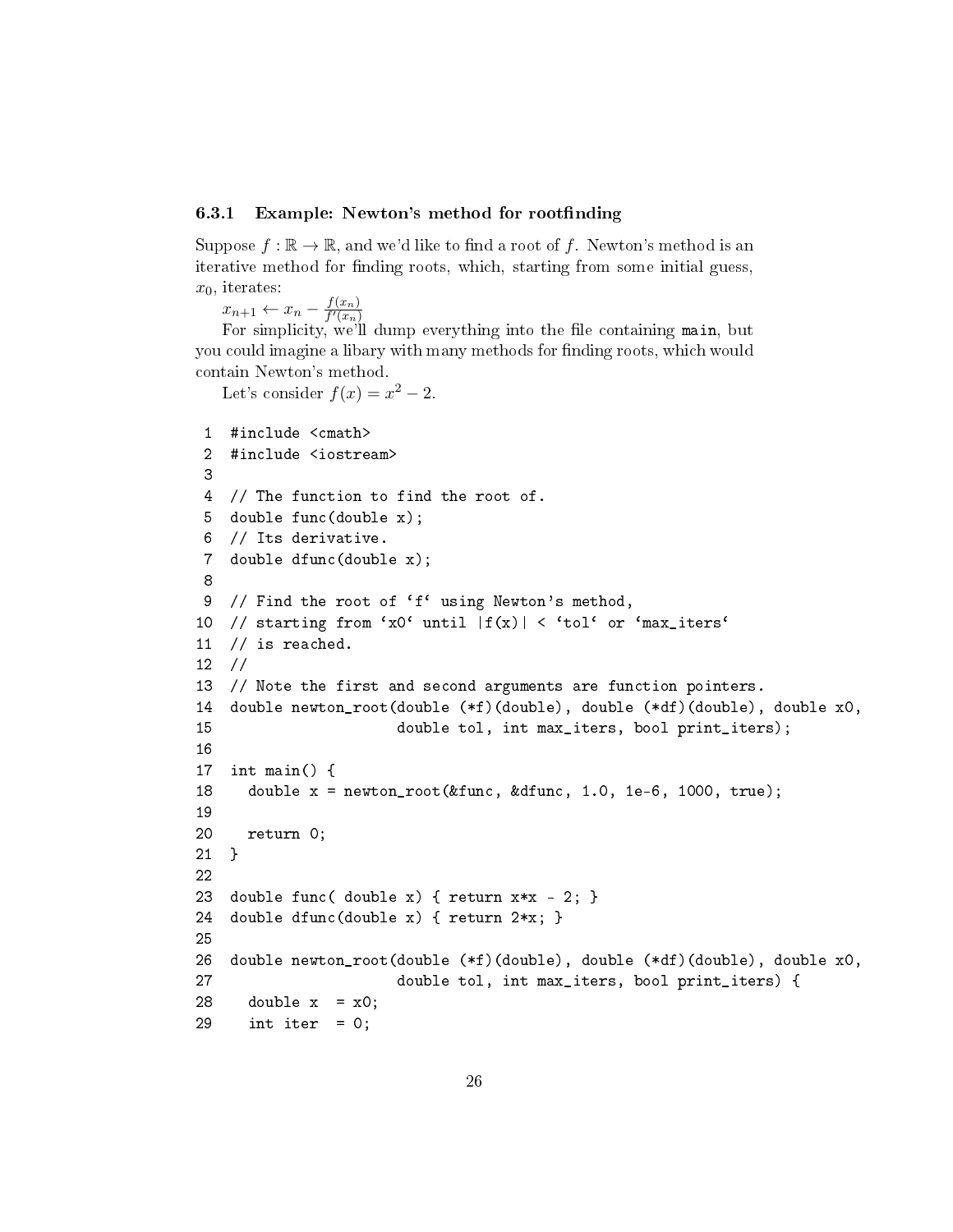```
30
31 while (std::abs(f(x)) > tol && iter < max_iters) {
32 if (print_iters) {
33 std::cout << "f(" << x << ") = " << f(x) << "\n";
34 }
35
36 // Newton's method update.
37 x = f(x) / df(x);
38 iter++;
39 }
40
41 // One last print if necessary.
42 if (print_iters) {
43 std::cout << "f(" << x << ") = " << f(x) << "\n";
44 }
45
46 return x;
47 }
f(1) = -1f(1.5) = 0.25f(1.41667) = 0.00694444f(1.41422) = 6.0073e-06f(1.41421) = 4.51061e-12
```
#### <span id="page-26-0"></span>6.3.2 Example: The midpoint rule for definite integrals

The midpoint rule is a numerical integration method which approximates the definite integral of a specified function over a specified interval using a specified number of subintervals where on each subinterval, the area under the curve is approximated by a rectangle whose width is the width of the subinterval and whose height is the height of the function at the midpoint between the points defining the end points of the subinterval.

Specifically, if n equally-sized subintervals are used on  $[a, b]$ , then the midpoint rule approximation,  $M_n$ , to the definite integral of  $f(x)$  on [a, b] is:

 $\int_a^b f(x) dx \approx \sum_{i=1}^n f\left(\frac{x_{i-1}+x_i}{2}\right)$  $\left(\frac{1+x_i}{2}\right)\Delta x=:M_n$ where  $\Delta x = \frac{b-a}{n}$  $\frac{-a}{n}$ , and  $x_i = a + i \cdot \Delta x$ ,  $i = 0, 1, \dots, n$ . Let's consider  $f(x) = \frac{1}{x}$  on [1, e].

1 #include <iostream>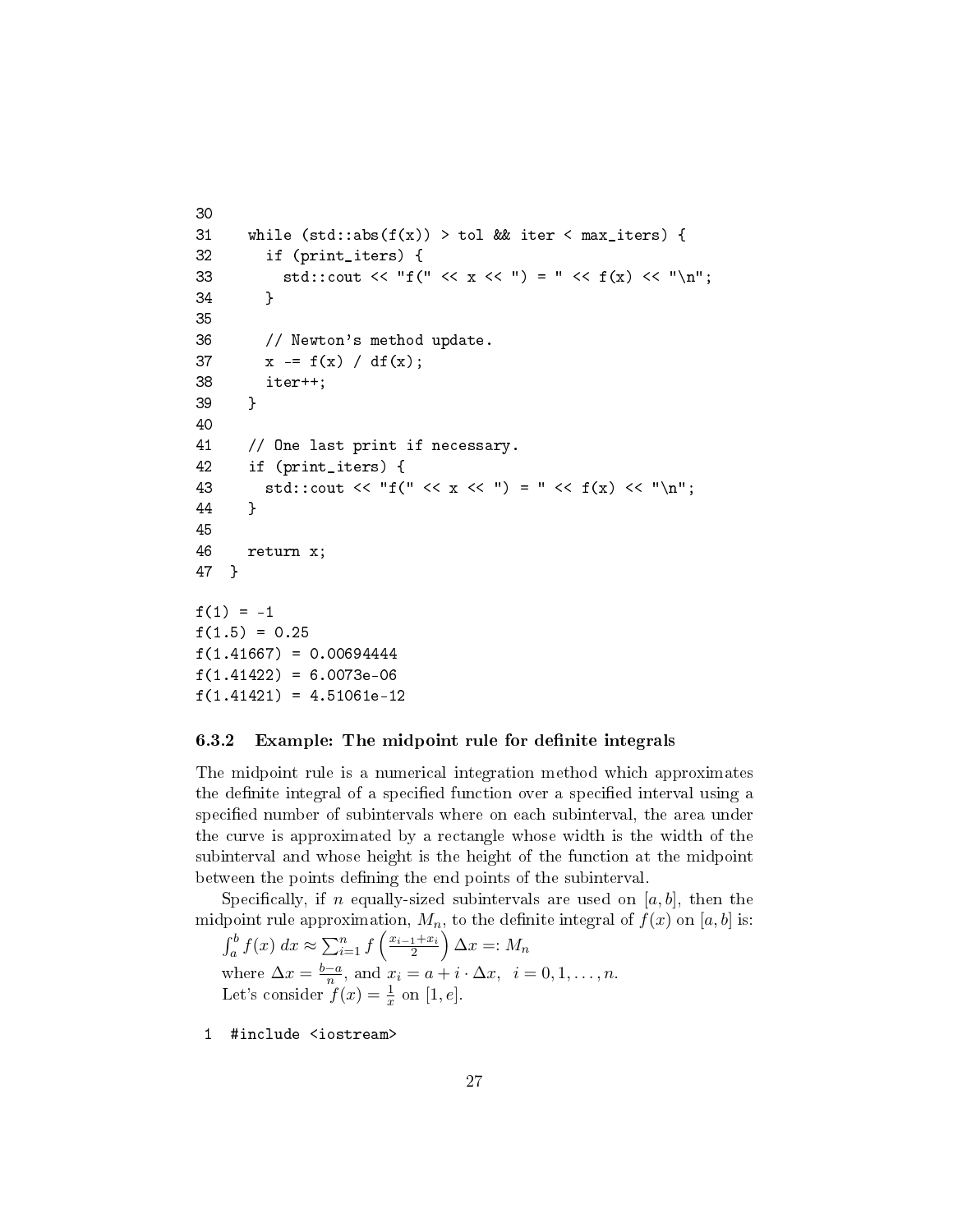```
2 #include <cmath>
 3
 4 const double E = std::exp(1.0);5
 6 // The function to be integrated.
 7 double func(double x);
 8
 9 // Compute the midpoint rule approximation to
10 // the definite integral of 'f' from 'a' to 'b'
11 // using 'n' subintervals.
12 double midpoint_rule(double (*f)(double), double a, double b, int n);
13
14
15 int main() {
16 for(int n=2; n <= 20; n += 2) {
17 std::cout << "n = " << n << ", "
18 \langle\langle M_n = \rangle \langle\langle m_n = \rangle \langle\langle m_n = \rangle \langle\langle m_n = \rangle \langle\langle m_n = \rangle \langle\langle m_n = \rangle \langle\langle m_n = \rangle \langle\langle m_n = \rangle \langle\langle m_n = \rangle \langle\langle m_n = \rangle \langle\langle m_n = \rangle \langle\langle m_n = \rangle \langle\langle m_n = \rangle \langle\langle m_n = \rangle \langle\langle m_n = \rangle \langle\langle m_n = \rangle \langle\langle m_n = \rangle \langle\langle m_n = \rangle \19 }
20
21 return 0;
22 }
23
24 double func(double x) { return 1.0 / x; }
25
26 double midpoint_rule(double (*f)(double), double a, double b, int n) {
27 double xi;
28 double xi_prev = a;
29 double dx = (b-a) / n;
30 double sum;
31
32 for(int i=1; i <= n; i++) {
33 xi = a + i * dx;34 sum += f(0.5*(xi_prev + xi));
35 xi_prev = xi;
36 }
37
38 return sum*dx;
39 }
n = 2, M_n = 0.97636
```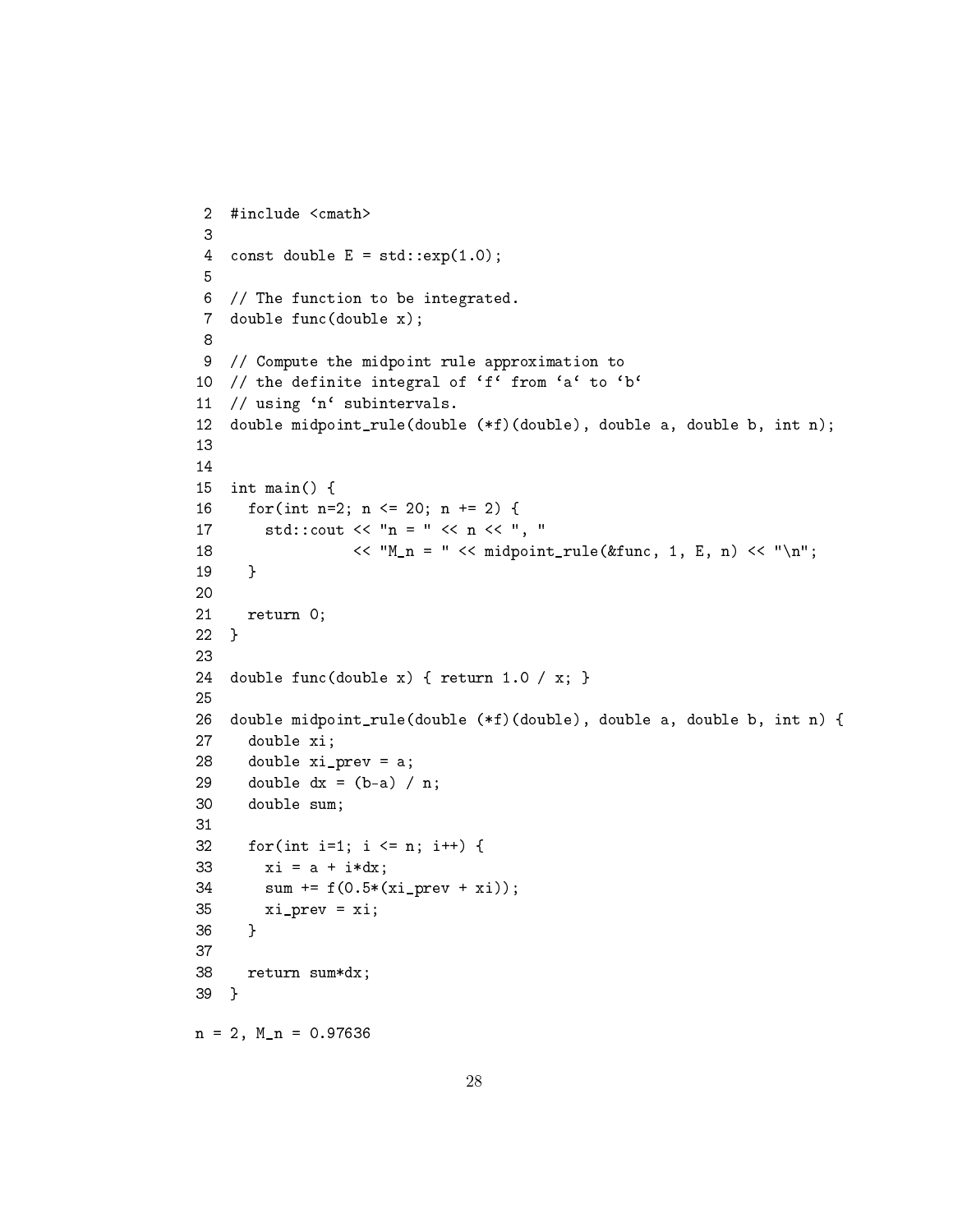$n = 4$ ,  $M_n = 0.993575$  $n = 6$ ,  $M_n = 0.997091$  $n = 8$ ,  $M_n = 0.998353$  $n = 10$ ,  $M_n = 0.998942$  $n = 12$ ,  $M_n = 0.999264$  $n = 14$ ,  $M_n = 0.999459$  $n = 16$ ,  $M_n = 0.999585$  $n = 18$ ,  $M_n = 0.999672$  $n = 20$ ,  $M_n = 0.999734$ 

## <span id="page-28-0"></span>7 Object-oriented programming

New data types can be created by writing a new class. A class has state variables and functions that act on the state variables. An instance of a class is called an object. Let's write a vector class that improves upon the default double array.

#### <span id="page-28-1"></span>7.1 Example: a vector class

#### <span id="page-28-2"></span>7.1.1 The header file

Create the header file, vector.h:

```
1 #ifndef VECTOR_H
2 #define VECTOR_H
3
4 namespace vec {
5 class vector {
6 public:
7 // Constructor. This function is called when the object is created.
8 vector(unsigned len);
9
10 // Destructor. This function is called when the object is destroyed.
11 \tilde{v}vector();
12
13 // length accessor.
14 unsigned len() const;
15
16 // data accessor.
17 double & element(unsigned i) const;
```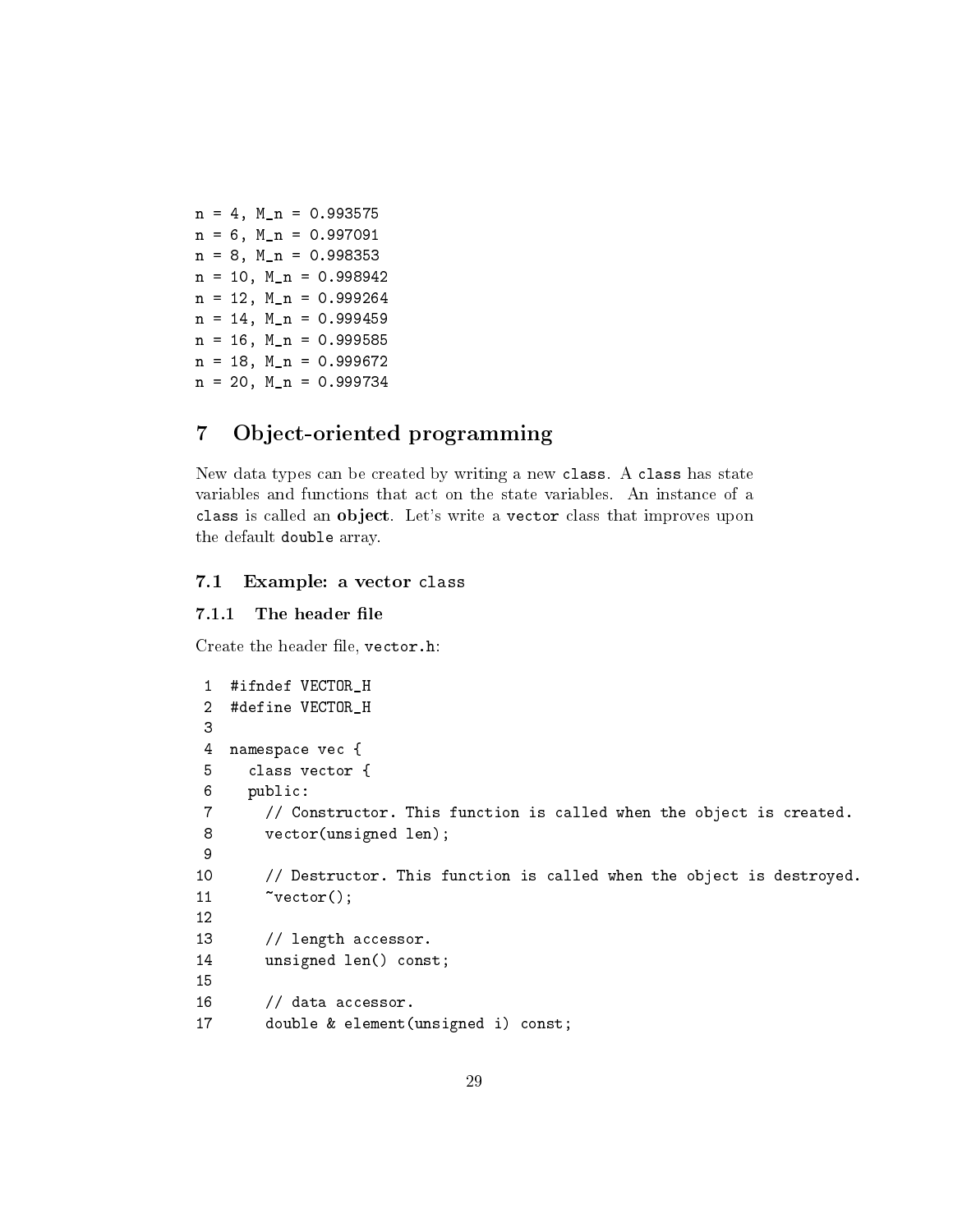```
18
19 // Simple print function.
20 void print() const;
21
22 private:
23 unsigned length;
24 double * data;
25 void check_index(unsigned i) const;
26 };
27 }
28 #endif
```
First note the macro guards, #ifndef, #define, and #endif, as well as the namespace, vec, wrapping the class declaration. Macro guards and namespaces were previously discussed when we initially introduced [how to](#page-22-0) write header and implementation files.

Now, within the namespace, we've declared a class, vector, which contains public and private variables and function declarations. Private functions and variables may only be accessed through the public methods. This means if you created an instance of the class, vector, you would not be able to access the private variable directly. You could only call the **public** member-functions, which, in turn, may manipulate the private membervariables, or call the private member-functions. Splitting variables and functions into public and private helps to ensure that other libraries and programs use your class as intended.

Thus far, this class has 5 public member-functions, 2 private membervariables, and 1 private member-function. The first two member functions are special, the **constructor** and **destructor**, respectively. The constructor is called explicitly when you declare a new instance of this class, while the destructor is usually called implicitly when the object is deleted or when it goes out of scope.

Notice that the method for accessing elements of vector is called element and its return type is a **reference** [\(discussed previously\)](#page-9-0). This allows us to use this function on both the left side of assignment operators, i.e., to assign values to vector components, and on the right side of assignments, i.e., to treat it as the value of the component.

Finally, notice that some member function declarations end with the keyword, const. Functions with such a signature are not allowed to modify member variables, and they are also not allowed to call other non const member functions.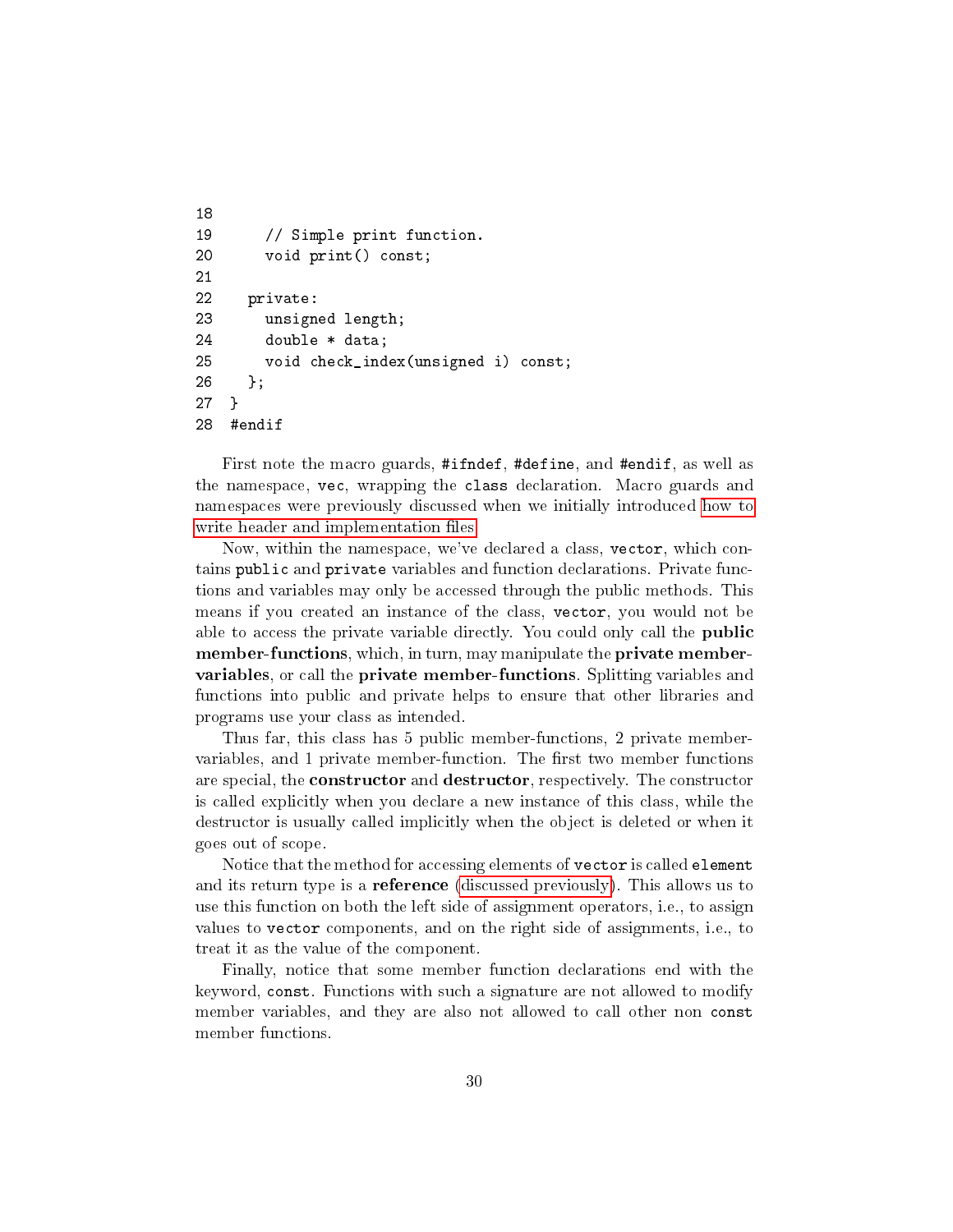#### <span id="page-30-0"></span>7.1.2 The implementation file

Create the implementation file, vector.cpp:

```
1 #include <iostream>
 2 #include <cstdlib>
 3 #include "vector.h"
 4
5 namespace vec {
 6 vector::vector(unsigned len) {
 7 this->length = len;
 8 this->data = new double[len];
 9 // Initialize data to zeros.
10 for(int i=0; i < this->len(); i++) { this->data[i] = 0.0; }
11 }
12
13 vector:: vector() {
14 delete [] this->data;
15 }
16
17 unsigned vector::len() const {
18 return this->length;
19 }
20
21 double & vector::element(unsigned i) const {
22 #ifndef NDEBUG
23 check_index(i);
24 #endif
25 return this->data[i];
26 }
27
28 void vector::print() const {
29 for(int i=0; i < this->len(); i++) {
30 std::cout << this->data[i] << \langle \rangle',
31 }
32 }
33
34 void vector::check_index(unsigned i) const {
35 if (i < 0 || i >= this->length) {
36 std::cerr << "ERROR: index, " << i << ", is out-of-bounds.\n"
37 \langle\langle "(valid indices are 0-" \langle\langle (this->length-1) \langle\langle ")\ranglen";
```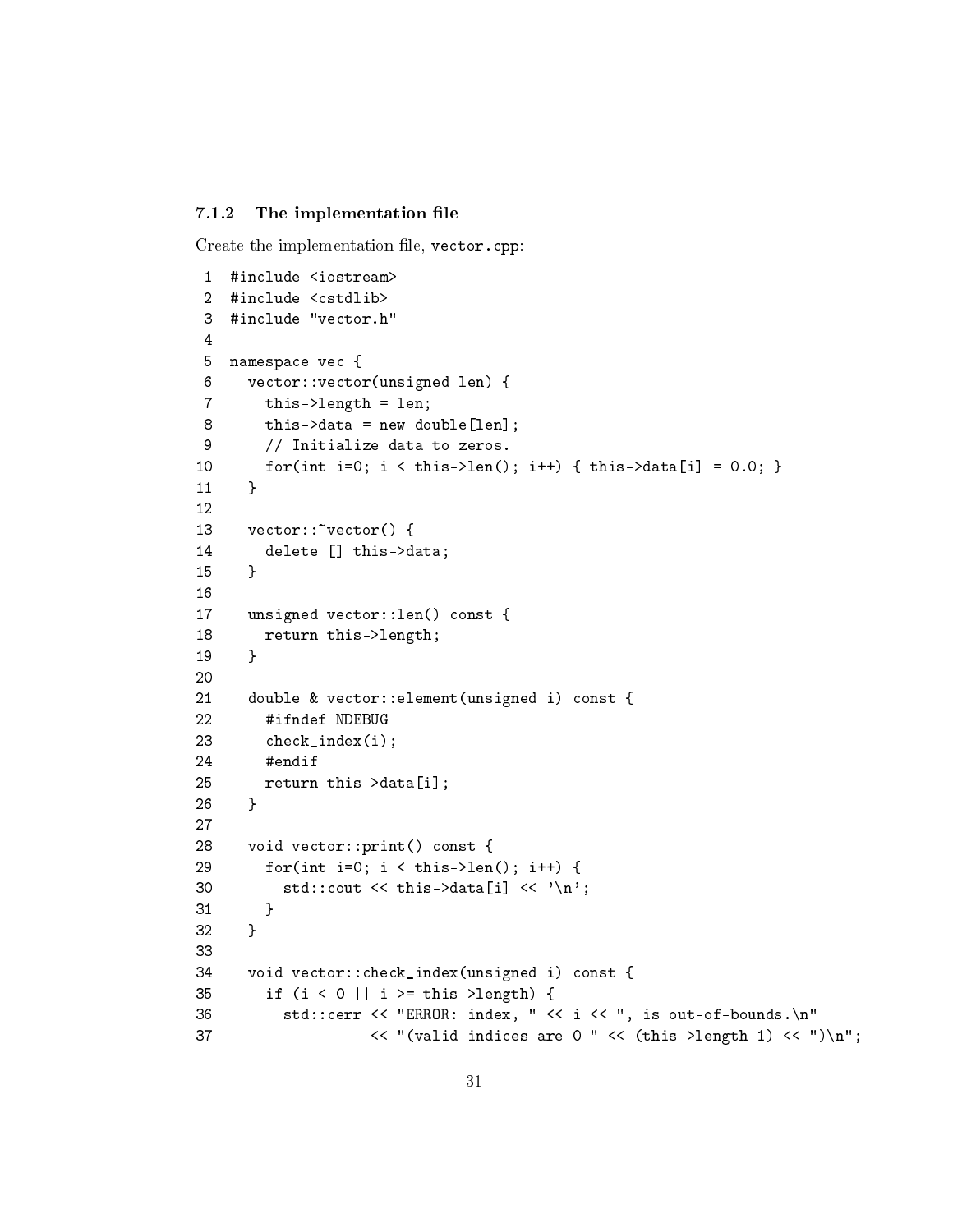```
38 exit(1);
39 }
40 }
41 }
```
Note that we again wrap the implementations in the same namespace as wrapped by the class declaration. Also observe how each member-function is prepended by vector::.

The keyword, this, is a pointer to the calling object. Writing, this->, is equivalent to (\*this)., and in fact, can be used for any pointer. Thus, this->length is equivalent to (\*this).length.

Observe how the private member function, check\_index, is used in the public element accessor function. If this library is compiled with the flag, -DNEDUBG, then the check function will not be called. You could read this flag as "define no debug". Thus, when this flag is present, the debug function check\_index is called whenever the element accessor is called. The check\_index function simply checks if the provided index is out-of-bounds for the vector. If it is, an informative message is printed, and the program terminates prematurely by calling exit(1). Such assertions with informative messages are a good practice, and will likely save you lots of headaches in the future.

#### <span id="page-31-0"></span>7.1.3 Example usage

Ok. Let's see some example usage, by creating a main.cpp, containing:

```
1 #include <iostream>
2 #include "vector.h"
3
4 int main() {
5 vec:: vector v(5);
6
7 std::cout << "'v' has length = " << v.len() << "\n";
8
9 v.element(0) = -1.27;10 v.element(3) = 3.1;
11
12 v.print();
13
14 v.element(5) = 1234.0;
```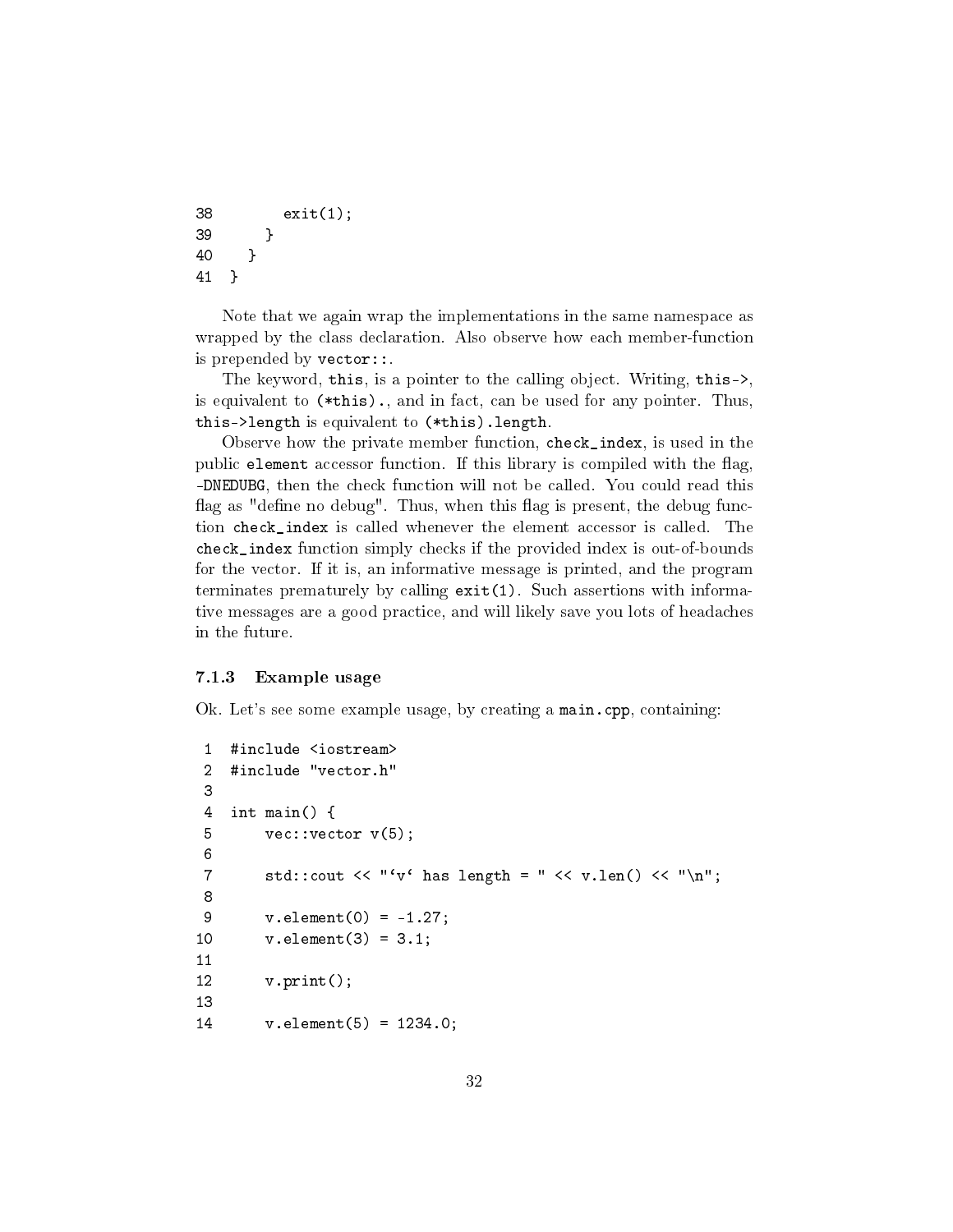```
15
16 return 0;
17 }
```
Let's first compile with our check\_index debugger function in place:

```
g++ -c vector.cpp
g++ vector.o main.cpp
./a.out
```
If successful, you should see:

```
'v' has length = 5
-1.27
0
0
3.1
\OmegaERROR: index, 5, is out-of-bounds.
(valid indices are 0-4)
```
Now let's run without check\_index:

```
g++ -DNDEBUG -c vector.cpp
g++ vector.o main.cpp
./a.out
```
Upon running, you will likely see some extensive list of errors when the element beyond the array's length is attempted to be accessed. Again, by liberally sprinkling these sorts of assertions through your code, you will (sometimes) find debugging much easier. After you're fairly certain that your code is working, you can simply compile with -DNEDUBG.

#### <span id="page-32-0"></span>7.1.4 Operator overloading

The  $v$  element(i) accessor is a bit clunky. We can replace this with the more natural,  $v[i]$ , by **overloading** the  $[]$  operator. Indeed, [we can over](http://en.cppreference.com/w/cpp/language/operators)[load many](http://en.cppreference.com/w/cpp/language/operators) of the normal  $C++$  operators, e.g.  $+, -, =$ , etc. Some of these operators require more careful consideration when implementing class that utilizes dynamic memory allocation, such as our vector class.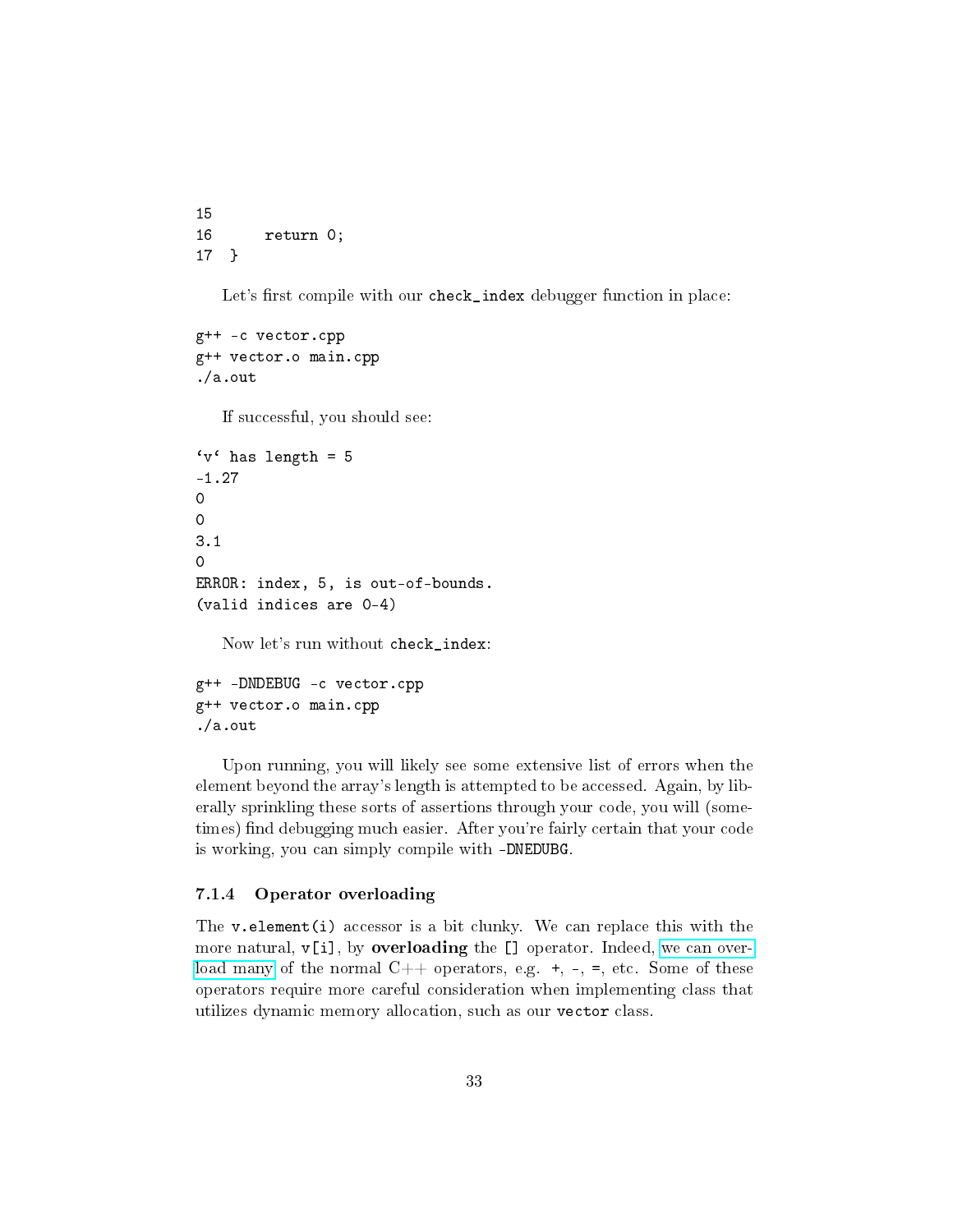Overloading operator[] In the header file, replace the element function declaration with:

```
1 // data accessor.
2 double & operator[](unsigned i) const;
```
and in the implementation file, replace the element implementation with:

```
1 double & vector::operator[](unsigned i) const {
2 #ifndef NDEBUG
3 check_index(i);
4 #endif
5 return this->data[i];
6 }
```
Just think of operator[] as the new name of the function, element. We can now use the overloaded operator just like how we would use the [] for operator for accessing array components, expect now our overloaded operator function is called instead.

```
1 \quad v[0] = -1.27;2 \text{ v} [3] = 3.1;
   Compile and run:
g++ -c vector.cpp && g++ vector.o main.cpp && ./a.out
   and you should see:
-1.27
0
0
3.1
0
   just like before.
```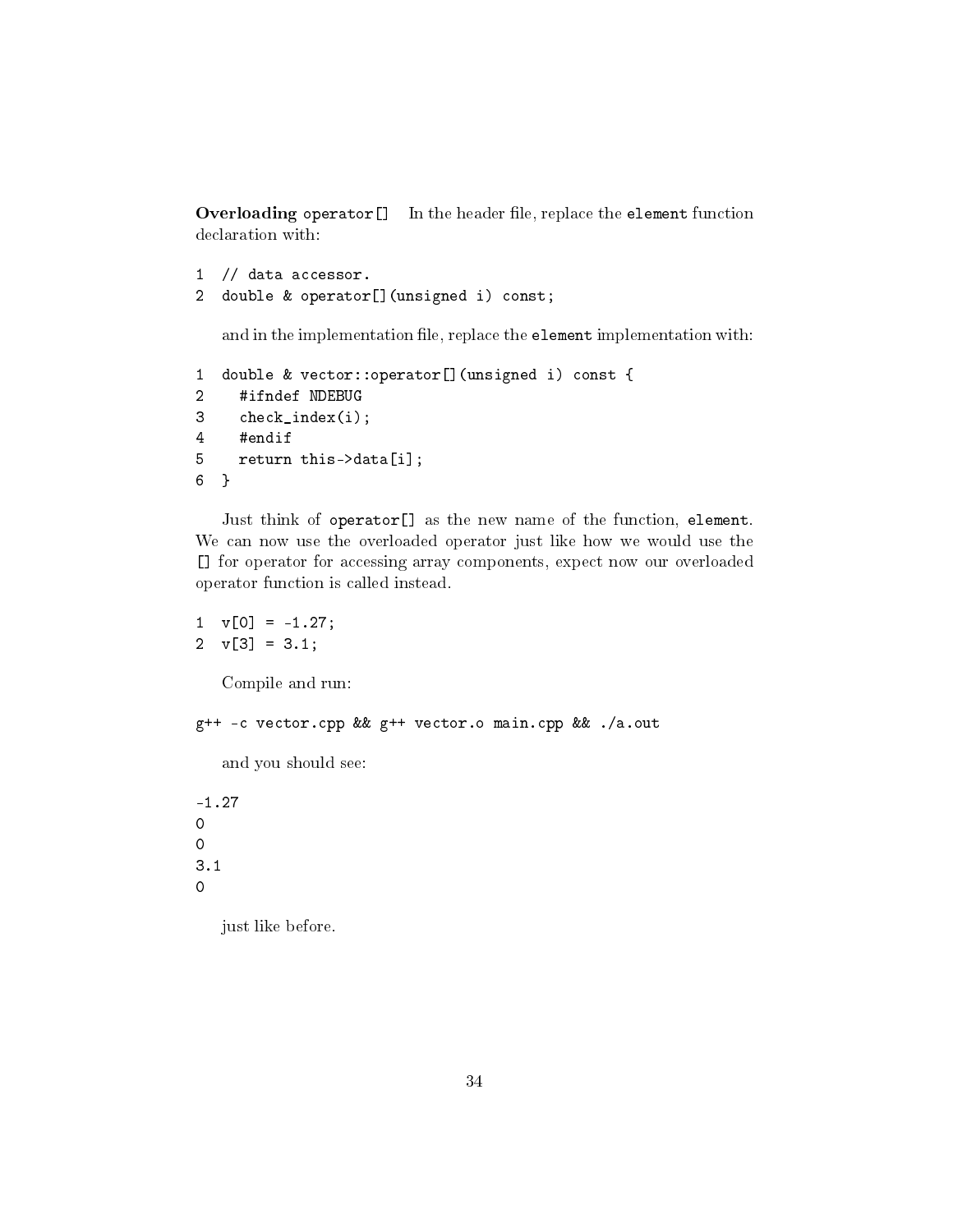**Overloading operator=** Let's overload the = operator so we can assign one vector to another. We'll write in a way such that the vector on the left hand side is overwritten by the one on the right.

Let's add a declaration to the header file,

```
1 // assignment operator.
```
2 vector & operator=(const vector & src);

and let's add to the implementation file,

```
1 vector & vector::operator=(const vector & src) {
2 // Delete the old data.
3 delete [] this->data;
4
5 // Initialize the new data.
6 this->length = src.len();
7 this->data = new double[this->len()];
8
9 // Copy over the new data.
10 for(int i=0; i < this->len(); i++) {
11 this ->data[i] = src[i];
12 }
13
14 return *this;
15 }
```
Now, let's assume the vector instance, v, from above is still defined, and we'll create a new vector:

```
1 vec:: vector w(14);
2 w = v;3 w.print();
  This should print,
```
-1.27 0 0 3.1 0

Notice that  $w$  is intially defined to be of length 14, but this is overwritten, and its new length is the length of v. Also note that all of w's old data is deleted.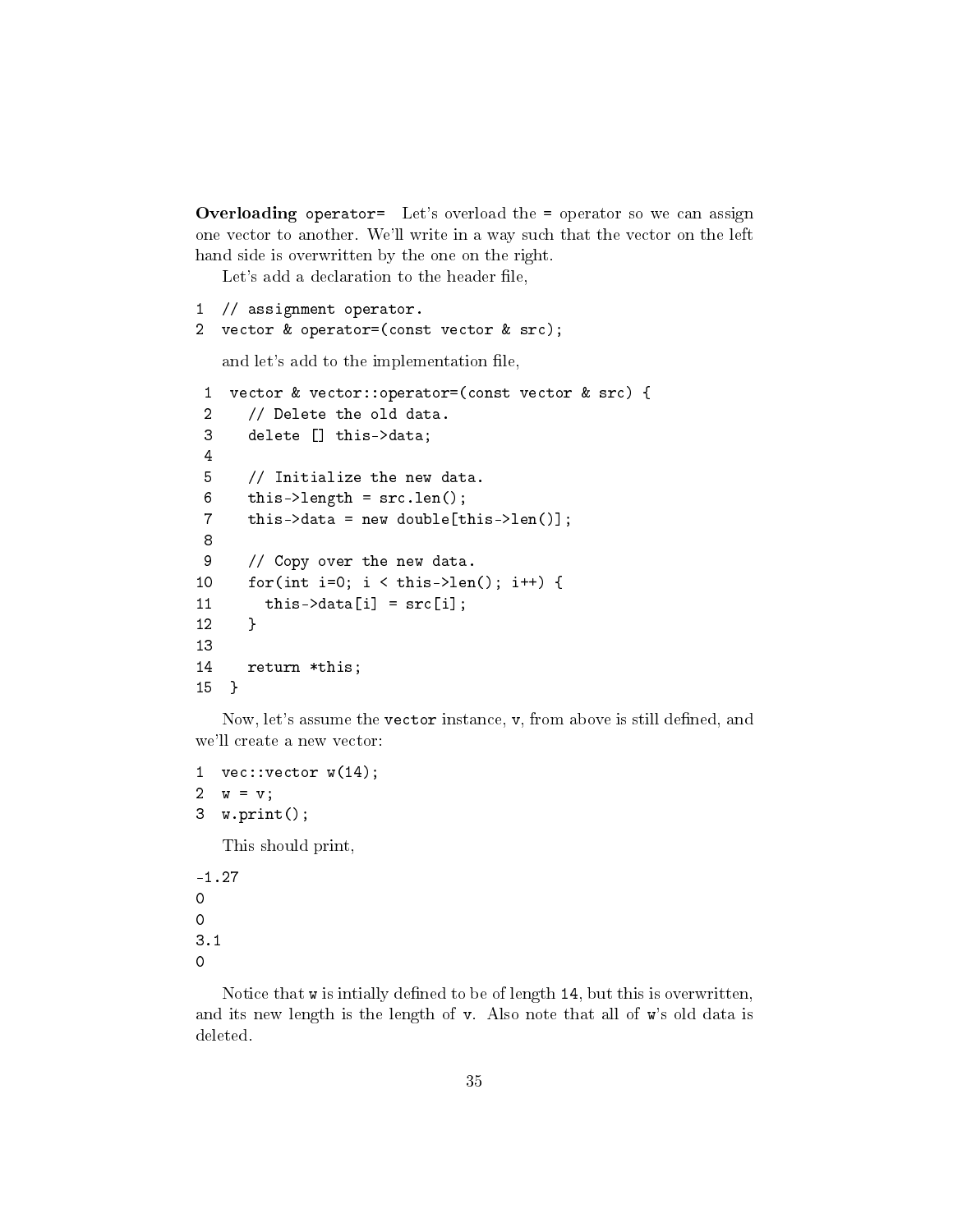#### <span id="page-35-0"></span>7.1.5 The copy constructor

It may be tempting at this point to attempt to initialize w from v directly:

```
1 vec:: vector w = v;
```
If you attempt this currently, you will see all sorts of errors. This is because this type of intialization does not call the assignment operator. It calls the copy constructor. The assignment operator is only called when the object has already been intialized. Writing the previous line of code is essentially equivalent to

```
1 vec:: vector w(v);
```
In other words, the constructor is called with the existing vector,  $v$ , as the argument, but we have not written a constructor yet with such a call signature.

The constructor can be overloaded, i.e., we can write multiple versions of the constructor function, and the one that matches the correct call signature will be used. This function overloading behavior actually applies to all functions in  $C++$ .

Let's add the copy constructor declaration to the header file:

```
1 // Copy constructor.
```

```
2 vector(const vector & src);
```
and let's add its implementation:

```
1 vector::vector(const vector & src) {
2 this->length = src.len();
3 this->data = new double[this->len()];
4
5 // Copy over the data.
6 for(int i=0; i < this->len(); i++) {
7 this->\text{data}[i] = \text{src}[i];8 }
9 }
```
Now we compile and run something like:

```
1 vec:: vector w = v;
2 w.print();
```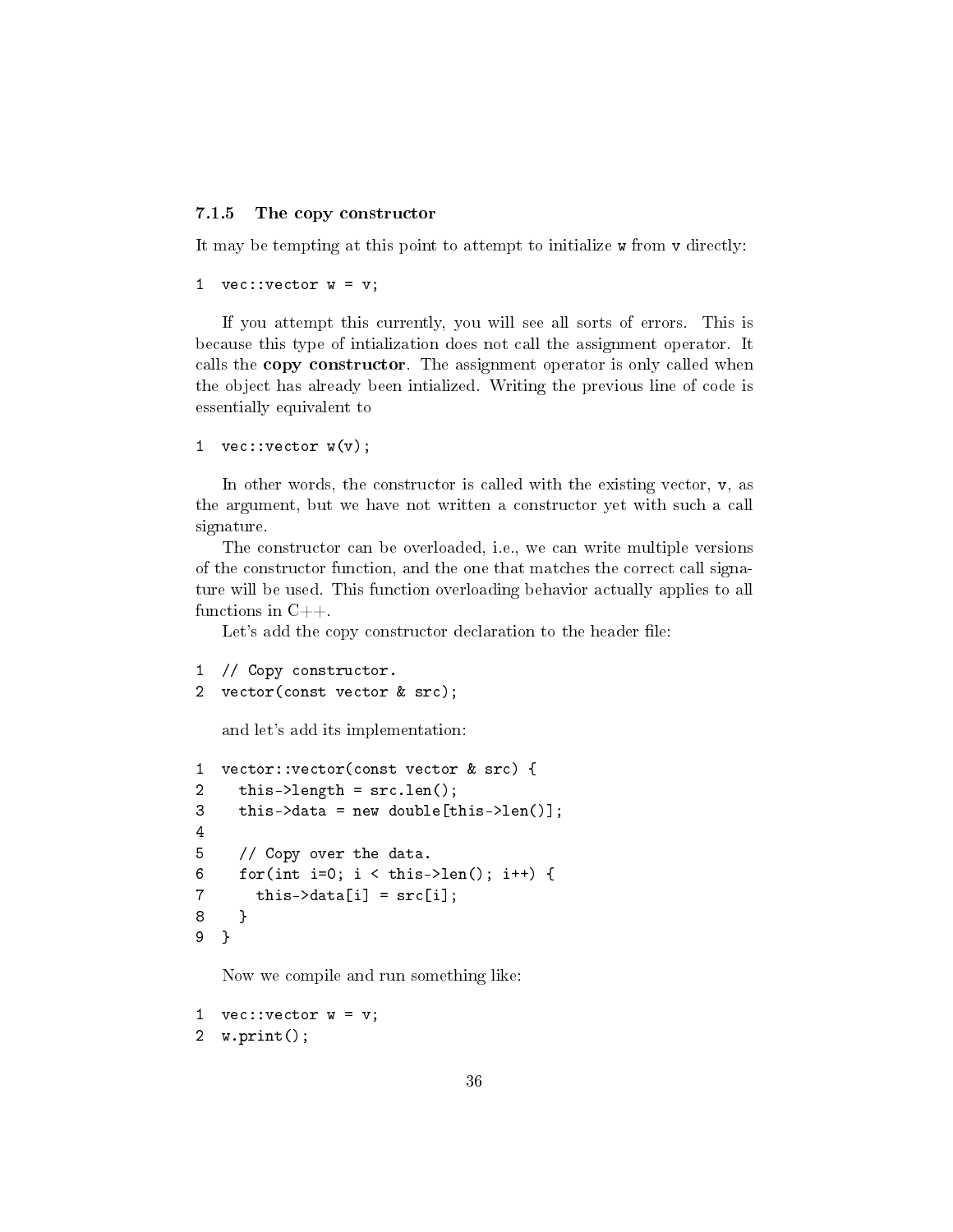```
we will see:
```
-1.27 0 0 3.1 0

#### <span id="page-36-0"></span>7.1.6 Friend functions

Non-member functions may access private member variables and private member functions of by labeling them as friend. This is useful in situations where it is not clear that function should be "called on" an object, i.e. object.method(params). Friend functions should be declared in the class declaration, but their implementation is not prepended with class::, which is necessary for member functions.

Overloading operator\* As an example, we'll overload operator\* to implement scalar multiplication.

Because scalar multiplication should commute, let's add the following two declarations to our header file:

```
1 friend vector operator*(const vector & v, double s);
2 friend vector operator*(double s, const vector & v);
```
Let's implement the first by adding to the declaration file:

```
1 vector operator*(const vector & v, double s) {
2 // Copy v to start.
3 vector result = v;
4 // Then multiply all entries by scalar, s.
5 for(int i=0; i < v.len(); i++) {
6 result[i] \neq s;7 }
8 return result;
9 }
```
Observe how we didn't prepend vector:: before operator\* because these are friend functions.

Now, we can use the first implementation to achieve the second: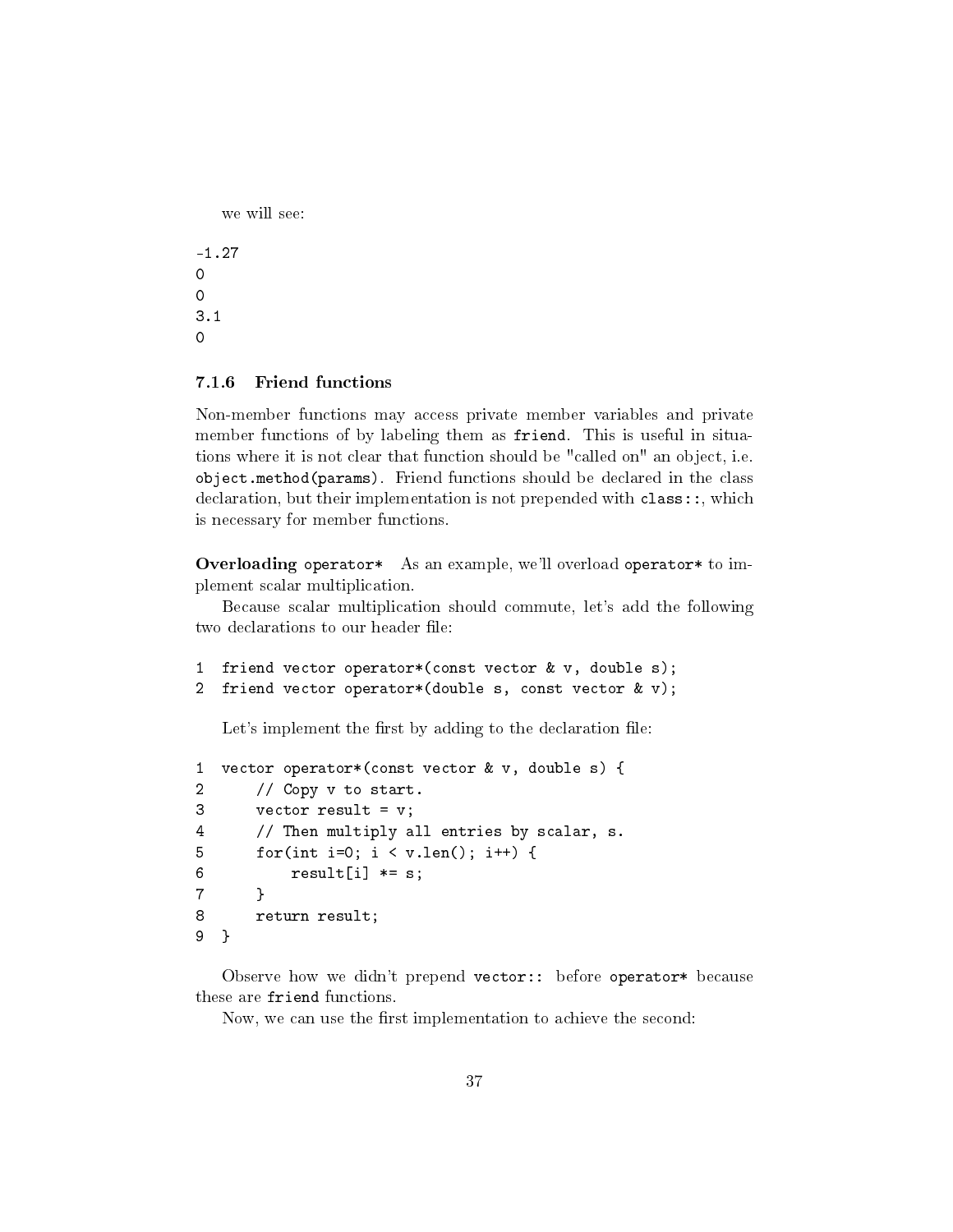```
1 vector operator*(double s, const vector & v) {
2 return v*s;
3 }
  And let's try it out:
1 #include <iostream>
2 #include "vector.h"
3
4 int main() {
5 vec:: vector v(5);
6<br>7
       v[0] = -1.27;8 \text{ v}[3] = 3.1;9
10 vec:: vector w = 2*v;
11
12 w.print();
13
14 std::count << "\n";15
16 w = w*0.5;17
18 w.print();
19
20 return 0;
21 }
  prints:
-2.54
0
```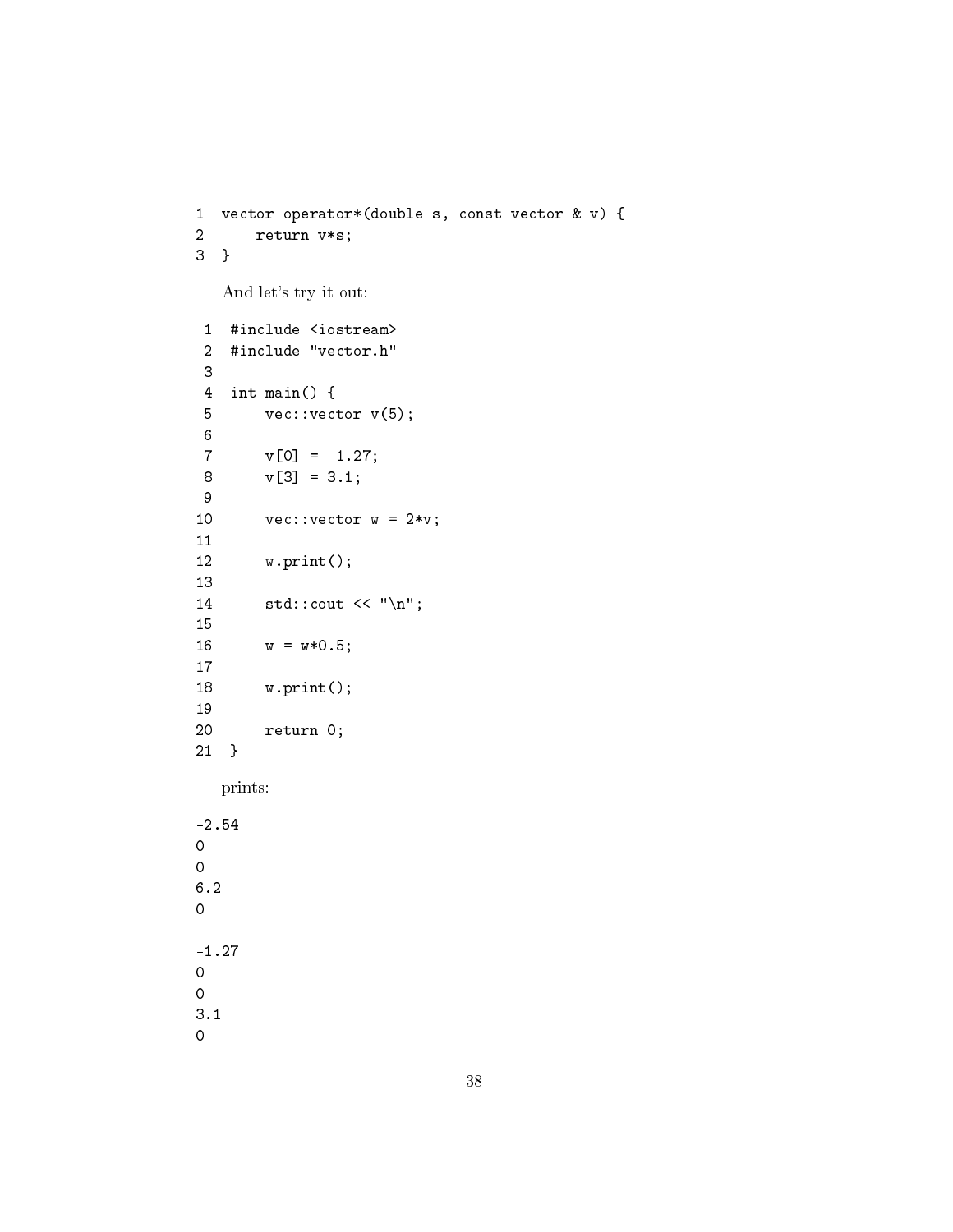Other binary arithmetic operators could also be implements as friend functions, e.g., vector addition and subtraction and component-wise multiplication and division. Component-wise multiplication would overload operator\* for a third time but would accept two vectors as function arguments.

Overloading operator« We may overload operator« to send things to the output stream. This is a more  $C++$  way to print than our current print function. We overload this operator by adding the following friend declaration to the header:

```
1 friend std::ostream & operator<<(std::ostream & outs, const vector & v);
```
Note that the ostream object belongs to the std namespace. Next, we add to the implementation file:

```
1 std::ostream & operator<<(std::ostream & outs, const vector & v) {
2 for(int i=0; i < v.len(); i++) {
3 outs \langle v \cdot \text{data}[i] \rangle \langle v \cdot \text{w} \rangle;
4 }
```
So now we stream the vector to std::cout just as we do for printing numbers and strings to the screen:

```
1 #include <iostream>
2 #include "vector.h"
3
4 int main() {
5 vec::vector v(5);
6
V[0] = -1.27;8 \text{ v} [3] = 3.1;9
10 std::cout << v;
11
12 return 0;
13 }
```
which prints

-1.27 0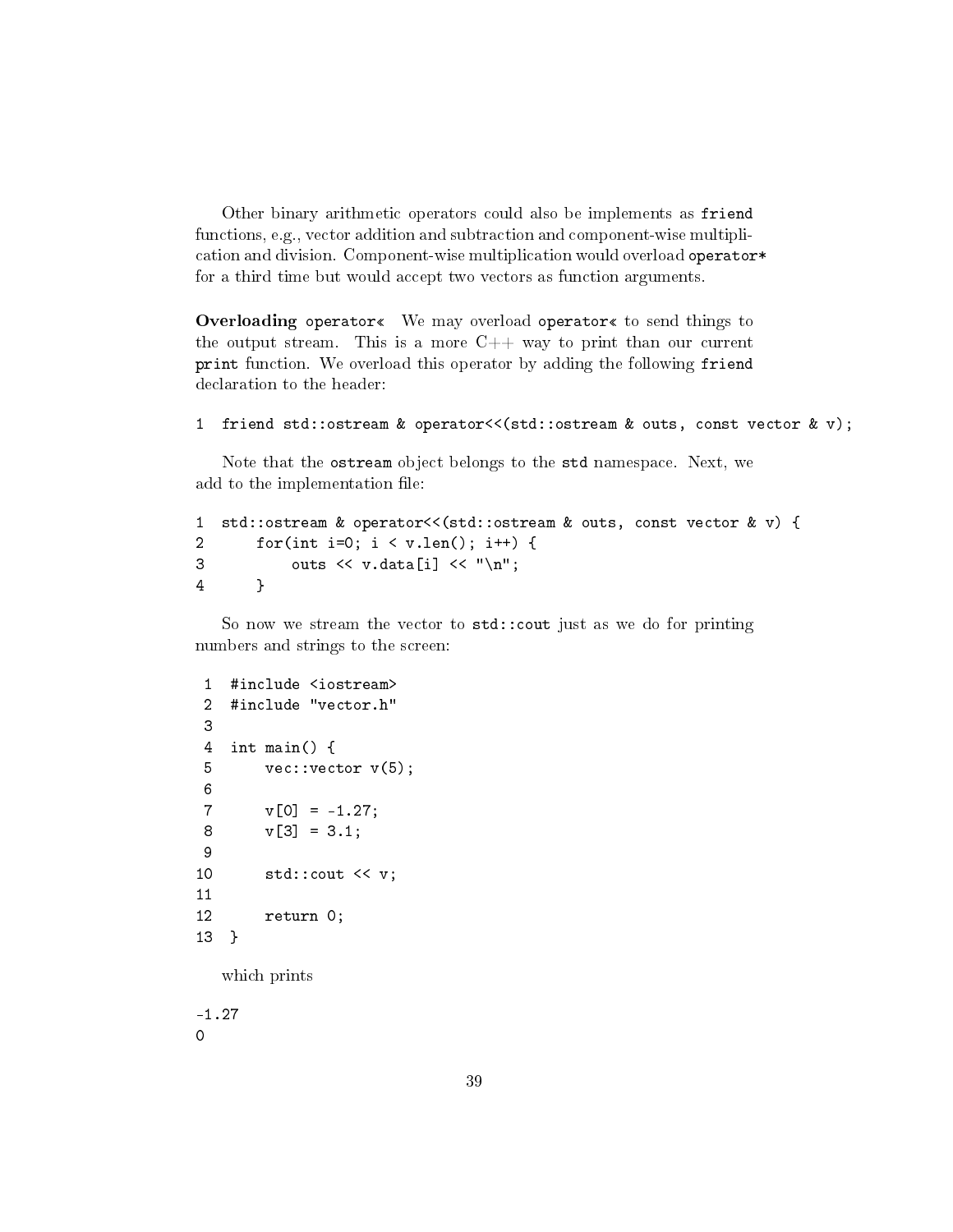0 3.1 0

#### <span id="page-39-0"></span>7.2 Templating: a matrix class

Template classes allow you to generalize your classes. We will introduce the concept of templating by creating a templated matrix class. Below is a barebones template class for a matrix type. Note that the implementations for templates must all go in the header file; they cannot be split into seperate implementation files.

```
1 #ifndef MATRIX_H
2 #define MATRIX_H
3
4 #include <iostream>
5 #include <cstdlib>
6
7 namespace mtx {
8 template<class T>
9 class matrix {
10 public:
11 // Default empty constructor.
12 matrix() {}
13
14 // Constructor from matrix dimensions.
15 matrix(int m, int n) {
16 this->m = m; this->n = n;
17 \text{this}-\text{data} = \text{new } T[m*n];18 // Initialize to zeros.
19 for(int i=0; i < m*n; i++) this->data[i] = T(0);
20 }
21
22 // Copy constructor.
23 matrix(const matrix & src) : matrix(src.m, src.n) {
24 for(int i=0; i < m; i++) {
25 for(int j=0; j < n; j++) {
26 (*this)(i,j) = src(i,j);27 }
28 }
```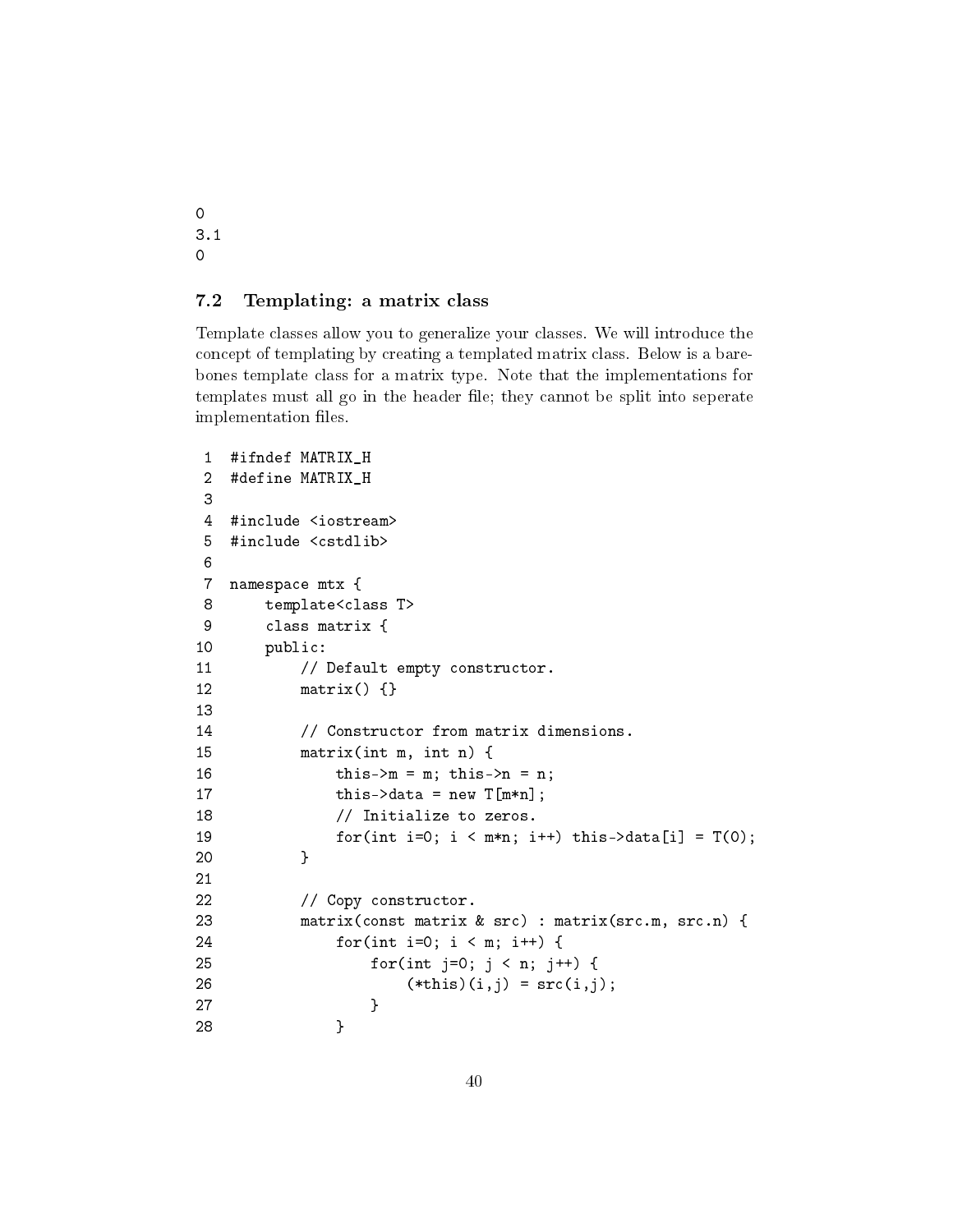```
29 }
30
31 // Destructor.
32 ~matrix() { delete [] this->data; }
33
34 int n_rows() const { return this->m; }
35 int n_cols() const { return this->n; }
36
37 // Element accessor.
38 T & operator()(int i, int j) const {
39 #ifndef NDEBUG
40 check_indices(i,j);
41 #endif
42
43 // Data stored in row-major.
44 int k = i * this - > n + j;45
46 return this->data[k];
47 }
48 protected:
49 T * data;
50 int m; // n_rows
51 int n; // n_cols
52 void check_indices(int i, int j) const {
53 if (i < 0 || i >= this->m) {
54 std::cerr << "Invalid row index, " << i << ".\n"
55 << "Valid row indices are: 0-" << (this->m-1)
56 << ".\n\sqrt{n}";57 exit(1);
58 }
59 if (j < 0 || j >= this->n) {
60 std::cerr << "Invalid column index, " << j << ".\n"
61 << "Valid column indices are: 0-" << (this->n-1)
62 << ".\n\sqrt{n}";63 exit(1);
64 }
65 }
66 };
67 }
68
```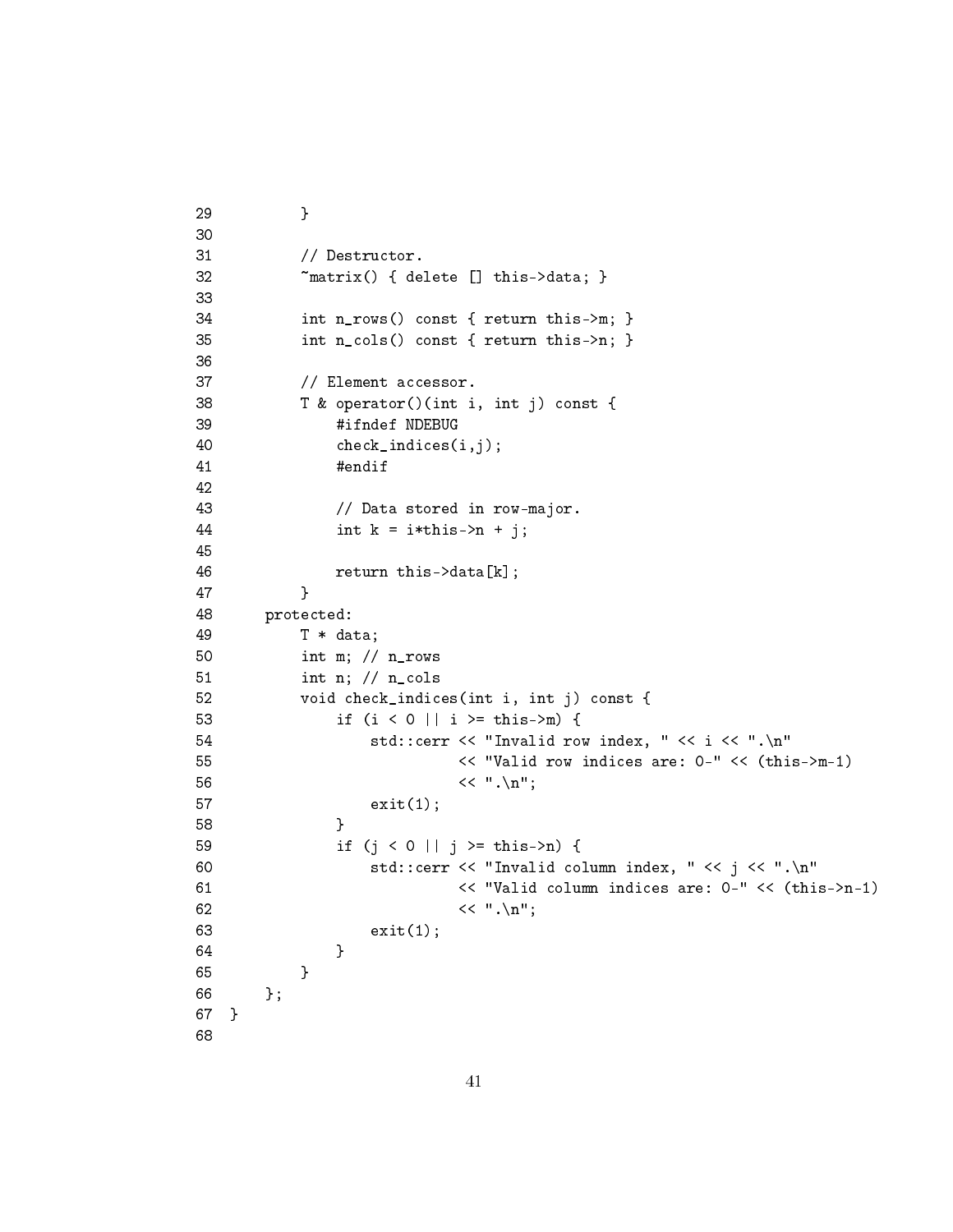#### 69 #endif

Observe how the class declaration begins with the statement, template<class T>. When new instances of the class, matrix, are instantiated, the type, T, must be specified. Notice that the private variable now holds a pointer to type, T, and the element accessor returns a reference to to type, T. Compare this to our previous vector class where each vector instance held type, double.

Also notice that the copy constructor uses something called an argument list. We've used it to call the initial constructor before proceeding with the copying of components from the matrix instance,  $src$ . To use this type of syntax (i.e., initializer lists) you may have to compiel with the flag  $-std=c++11, e.g., g++ -std=c++11$  main.cpp.

Finally, observe that rather the keyword, private, we have used the keyword protected. This will allow inherited classes to use the private member variables and functions. We will talk about inheritance later, but for now, it essentially the same as marking these things as private.

Here is some example usage:

```
1 #include <iostream>
2 #include "matrix.h"
3
4 int main() {
5 mtx::matrix<float> A(10, 10);
6 mtx::matrix<double> B(10, 12);
7
8 A(0,0) = 3.14;
9 B(2,4) = -2*A(0,0);10
11 std::count \leq A(0,0) \leq N''\n12 std::cout \langle \langle B(2,4) \langle \langle "\langle n";
13
14 mtx::matrix<double> C = B;
15 mtx::matrix<bool> D(3,3);
16
17 std::cout << C(2,4) << \lnot\ \n";
18 std::cout << D(0,0) << "\n;
19
20 C(0,12);
21
```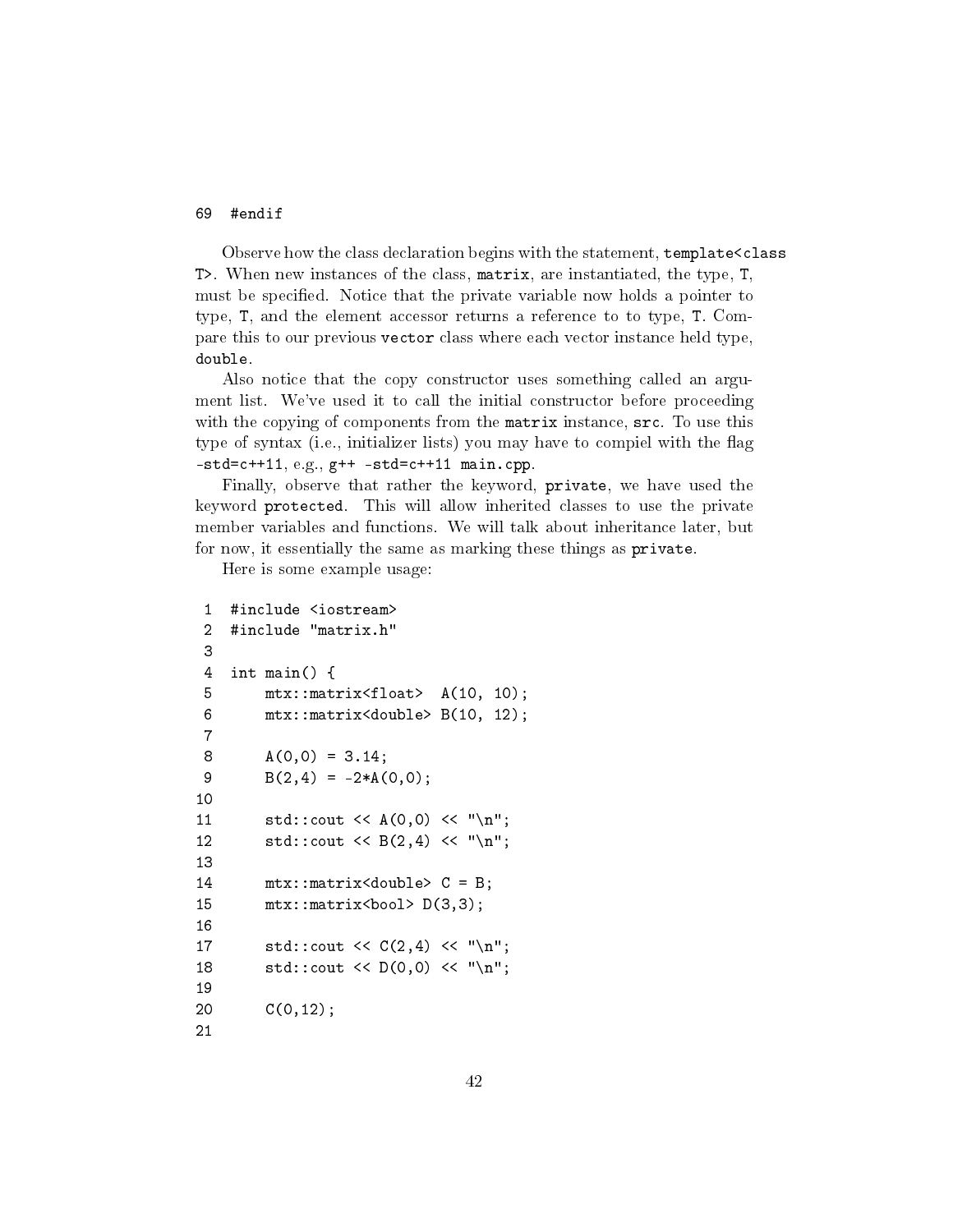22 return 0; 23 } Outputs: 3.14 -6.28 -6.28 0 Invalid column index, 12. Valid column indices are: 0-11.

#### <span id="page-42-0"></span>7.2.1 Overloading operator\*

Let us overload operator\* to implement matrix multiplication. It would also make sense to overload operator\* with other call signatures to implement scalar multiplication or vector broadcasting, but for now we will just stick with matrix multiplication.

Add the following two non-friend, non-member functions. They should be defined just after the class definition, but they should remain in the body of namespace, mtx.

```
1 template<class T>
2 matrix<T> operator*(const matrix<T> & L, const matrix<T> & R) {
3 #ifndef NDEBUG
4 check_sizes_for_matmul(L, R);
5 #endif
6
7 matrix<T> P(L.n_rrows(), R.n_cols());
8 for(int i=0; i < L.n_rows(); i++) {
9 for(int j=0; j < R.n_cols(); j++) {
10 // Inner product between row 'i' of matrix, 'L'
11 \frac{1}{\sqrt{a}} and column 'j' of matrix, 'R'.
12 for(int k=0; k < L.n_cols(); k++) {
13 P(i,j) += L(i,k)*R(k,j);14 }
15 }
16 }
17
18 return P;
19 }
```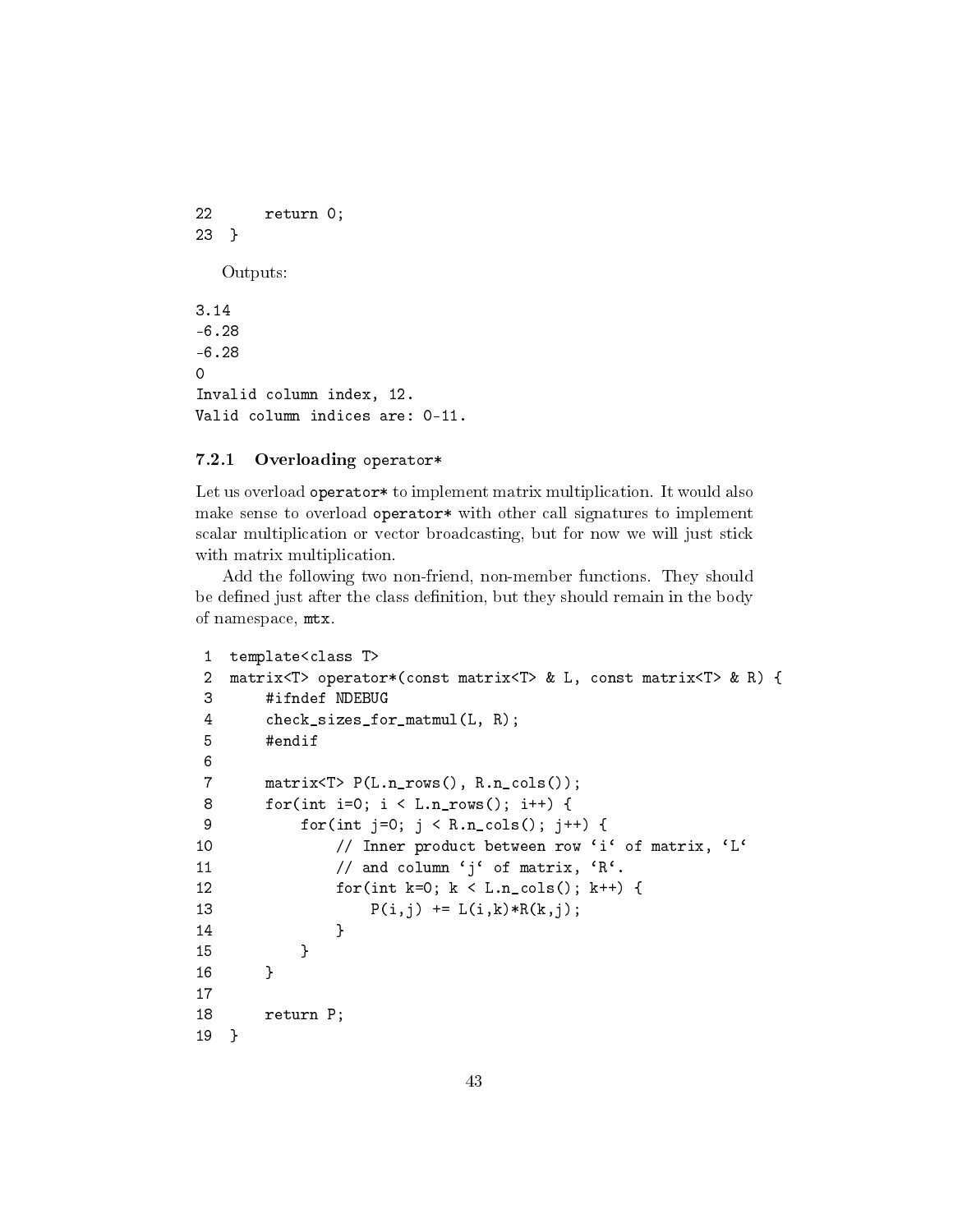```
20
21 template<class T>
22 void check_sizes_for_matmul(const matrix<T> & L, const matrix<T> & R) {
23 if (L.n_cols() != R.n_rows()) {
24 std::cerr << "Size mismatch for matrix multiplication.\n"
25 \langle\langle\cdot\rangle\rangle = \langle\cdot\rangle = \langle\cdot\rangle = \langle\cdot\rangle = \langle\cdot\rangle = \langle\cdot\rangle = \langle\cdot\rangle = \langle\cdot\rangle = \langle\cdot\rangle = \langle\cdot\rangle = \langle\cdot\rangle = \langle\cdot\rangle = \langle\cdot\rangle = \langle\cdot\rangle = \langle\cdot\rangle = \langle\cdot\rangle = \langle\cdot\rangle = \langle\cdot\rangle = \langle\cdot\rangle = \langle\cdot26 \langle\langle\cdot\rangle\rangle = \langle\cdot\rangle = \langle\cdot\rangle = \langle\cdot\rangle = \langle\cdot\rangle = \langle\cdot\rangle = \langle\cdot\rangle = \langle\cdot\rangle = \langle\cdot\rangle = \langle\cdot\rangle = \langle\cdot\rangle = \langle\cdot\rangle = \langle\cdot\rangle = \langle\cdot\rangle = \langle\cdot\rangle = \langle\cdot\rangle = \langle\cdot\rangle = \langle\cdot\rangle = \langle\cdot\rangle = \langle\cdot27 exit(1);
28 }
29 }
```
Note that because we've chosen to implement these functions as nonmember and non-friend, we must prefix the function definitions with template <class T>. This isn't necessary when the functions were declared inside of the class body (i.e., member or friend functions) since the class declaration already begins with template<class T>.

We've added a simple matrix multiplcation function above and a debugger functions to ensure that if two matrices are multiplied, that it is welldefined to do so. Otherwise, we print an error message and abort, as with the element accessor function. We've also wrapped the debugger function with compiler macros, so that it can be left out if we choose to do so.

Here is some example usage:

```
1 #include <iostream>
2 #include "matrix.h"
3
4 int main() {
5 mtx::matrix<double> A(2,2);
6 mtx::matrix<double> B(2,3);
7
8 A(0,0) = A(0,1) = A(1,0) = 1; A(1,1) = -1;9
10 B(0,0) = B(1,0) = 1;11 B(0,1) = B(1,1) = -1;12 B(0,2) = B(1,2) = 3;13
14
15 mtx::matrix<double> C = A*B;
16
17 for(int i=0; i < C.n_{r}rows(); i++) {
```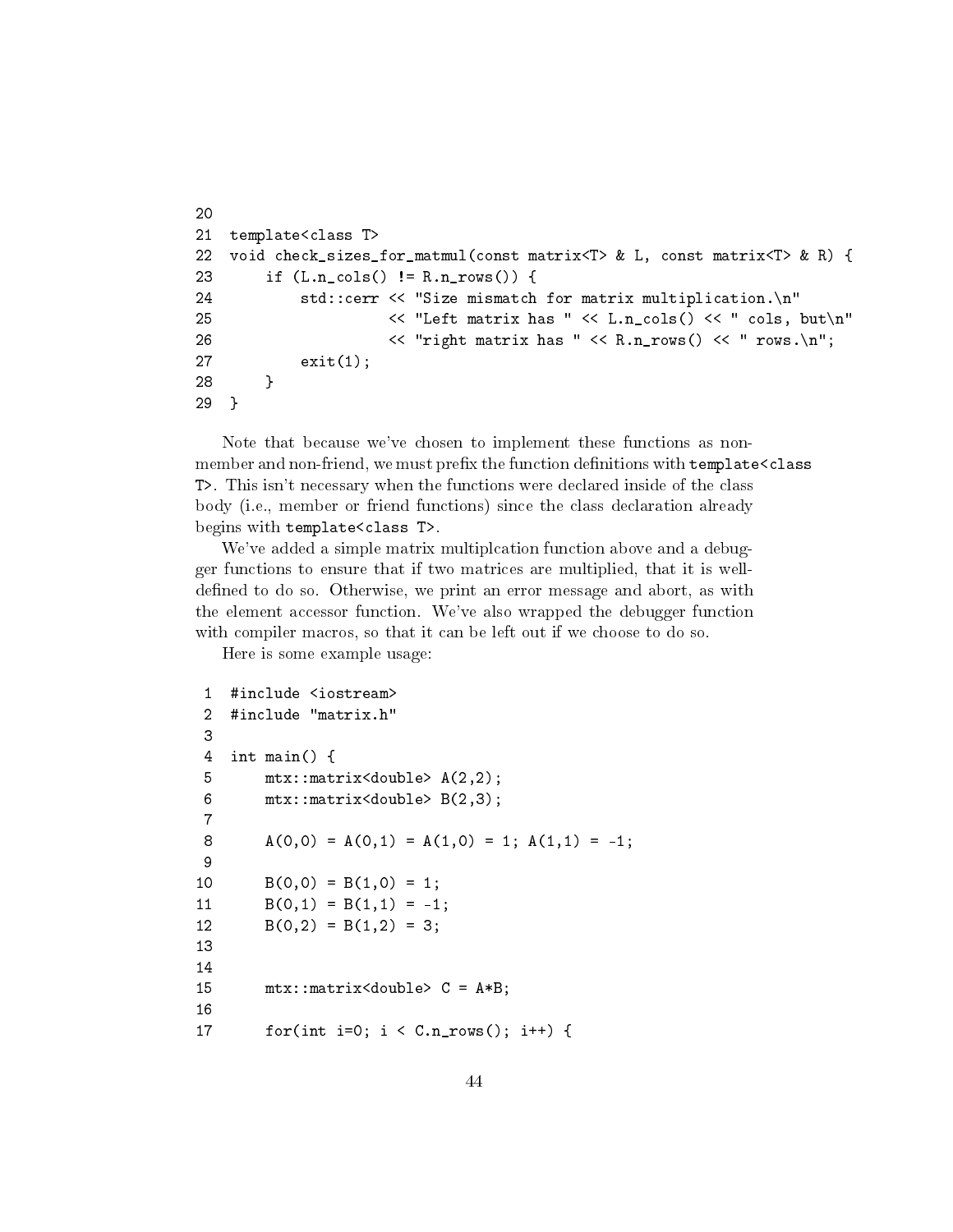```
18 for(int j=0; j < C.n_cols(); j++) {
19 std::count \lt C(i,j);20 if (j < C.n_cols()-1)
21 std::cout << ", ";
22 }
23 std::cout \langle \langle \rangle "\n";
24 }
25
26 B*A;
27
28 return 0;
29 }
  Output:
2, -2, 6
0, 0, 0
Size mismatch for matrix multiplication.
Left matrix has 3 cols, but
right matrix has 2 rows.
```
### <span id="page-44-0"></span>7.3 Inheritance

Often classes have a natural, hierarchical structure. For example, a row or column vector could be seen as natural "subclass" of the matrix class. So, supposing we had only written the matrix class, it would be nice if we could write a row or column vector class that inherited many of the properties of the parent matrix class, but with additional properties, unique to the vector classes. This is what inheritance may allow us to do.

Let's create another couple of vector classes, called rowvec and colvec in a file called vectors.h:

```
1 #ifndef VECTORS_H
2 #define VECTORS_H
3
4 #include "matrix.h"
5
6 namespace vec {
7 // Row vector class inherits from the matrix class.
8 template<class T>
9 class rowvec : public mtx::matrix<T> {
```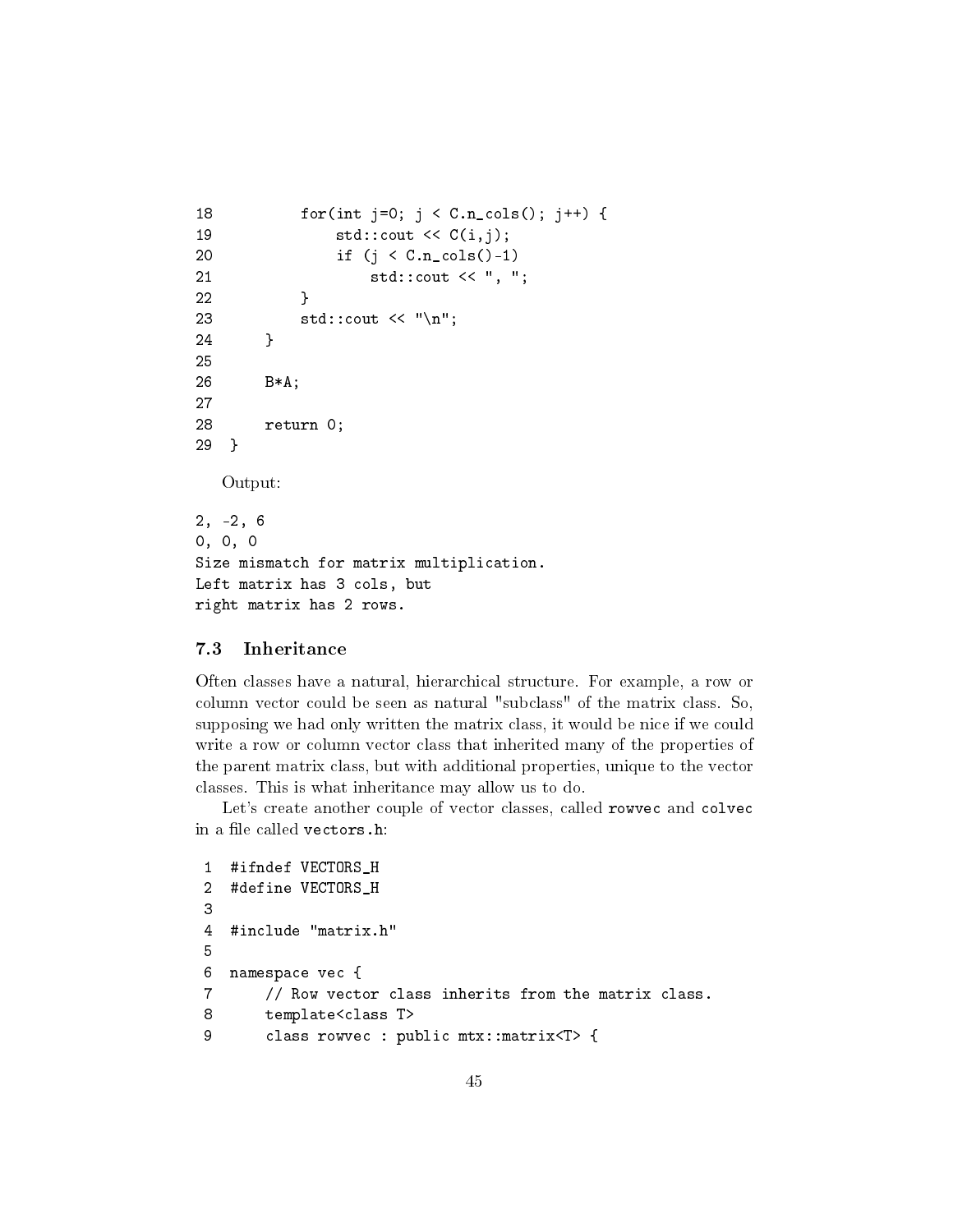```
10 public:
11 // Constructor.
12 rowvec(int n) : mtx::matrix<T>(1, n) {}
13
14 // A length function.
15 int len() const { return this->n_cols(); }
16
17 // Accessors.
18 T & operator()(int i) const { return mtx::matrix<T>::operator()(0, i); }
19 // Add [] as a possibility, too.
20 T & operator[](int i) const { return (*this)(i); }
21   };
22
23 // Column vector class also inherits from the matrix class.
24 template<class T>
25 class colvec : public mtx::matrix<T> {
26 public:
27 // Constructor.
28 colvec(int n) : \text{mtx}: \text{matrix} < \text{tn}, 1) {}
29
30 // A length function.
31 int len() const { return this->n_rows(); }
32
33 // Accessor.
34 T & operator()(int i) const { return mtx::matrix<T>::operator()(i, 0); }
35 // Add [] as a possibility, too.
36 T & operator[](int i) const { return (*this)(i); }
37 };
38 }
39
40 #endif
```
We have defined two classes in the vec namespace, rowvec and colvec. Notice that the declaration of the rowvec class is slightly augmented,

1 class rowvec : public mtx::matrix<T> {  $2 / / ...$ 3 };

This says that the rowvec class inherits all the methods and variables defined for the matrix class. The keyword protected, rather than private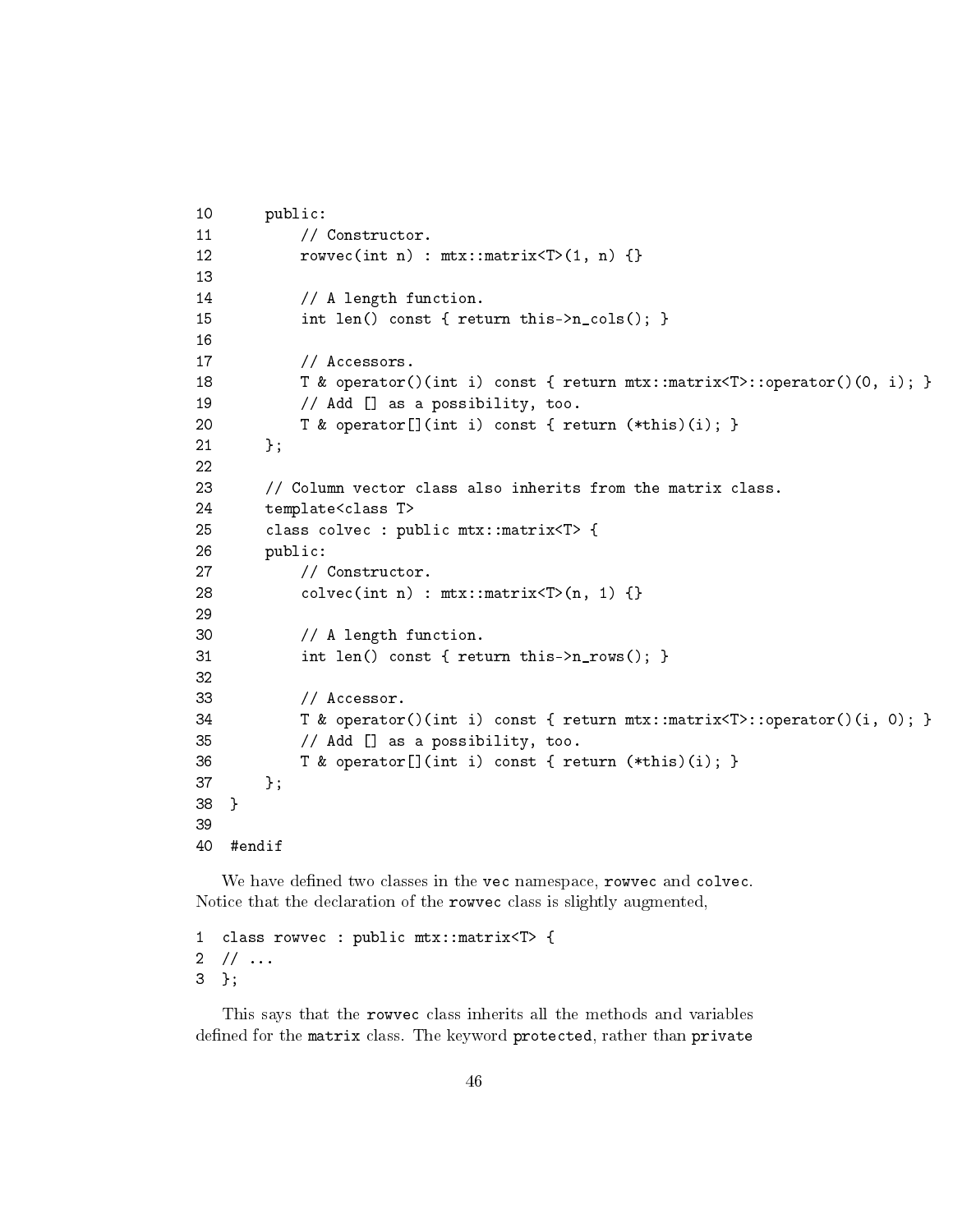in the matrix class allows derived classes access to these variables and functions. The keyword, public, in the class declaration above signals that every rowvec<T> instance may be cast as a matrix<T> instance. This means that functions (such as our operator  $*$  in the mtx namespace) which expect matrix types in argument, can also now accept rowvec types: rowvec instances will be cast as matrix instances when possible.

Next, observe that the constructor simply calls the parent class constructor, with an argument of 1 for the number of rows. We also add a len() function which returns 'n<sub>cols</sub>()', calling the parent class function. len() is more natural for a vector class.

Finally, operator() is overwritten so that only a single argument is necessary. In the body, we simply call the parent class method. We also add operator[], which duplicates the functionality of operator().

Notice that any other methods that exist for the parent class, matrix, have been inherited. For example, it is not necessary to write a new destructor function since this already exists for the parent and the functionality is the same.

In the same, vec, namespace we have declared a colvec class which is analogous to the rowvec class except with the dimensions swapped.

Let's check out an example:

```
1 #include <iostream>
2 #include "matrix.h"
3 #include "vectors.h"
4
5 int main() {
6 vec::rowvecfloat> x(5);
7 vec::colvec<float> y(5);
8
9 for(int i=0; i < x.len(); i++) {
10 x(i) = i;11 y[i] = -i; // elements may be accessed with either operator.
12 }
13
14 // 'rowvec' and 'colvec' inherit from 'matrix',
15 // so 'operator*' is well-defined if the shapes
16 // align, which always do for 'rowvec' * 'colvec'.
17 // However, the result is a 'matrix' object.
18 mx:matrix/fload> a = x*y;19
```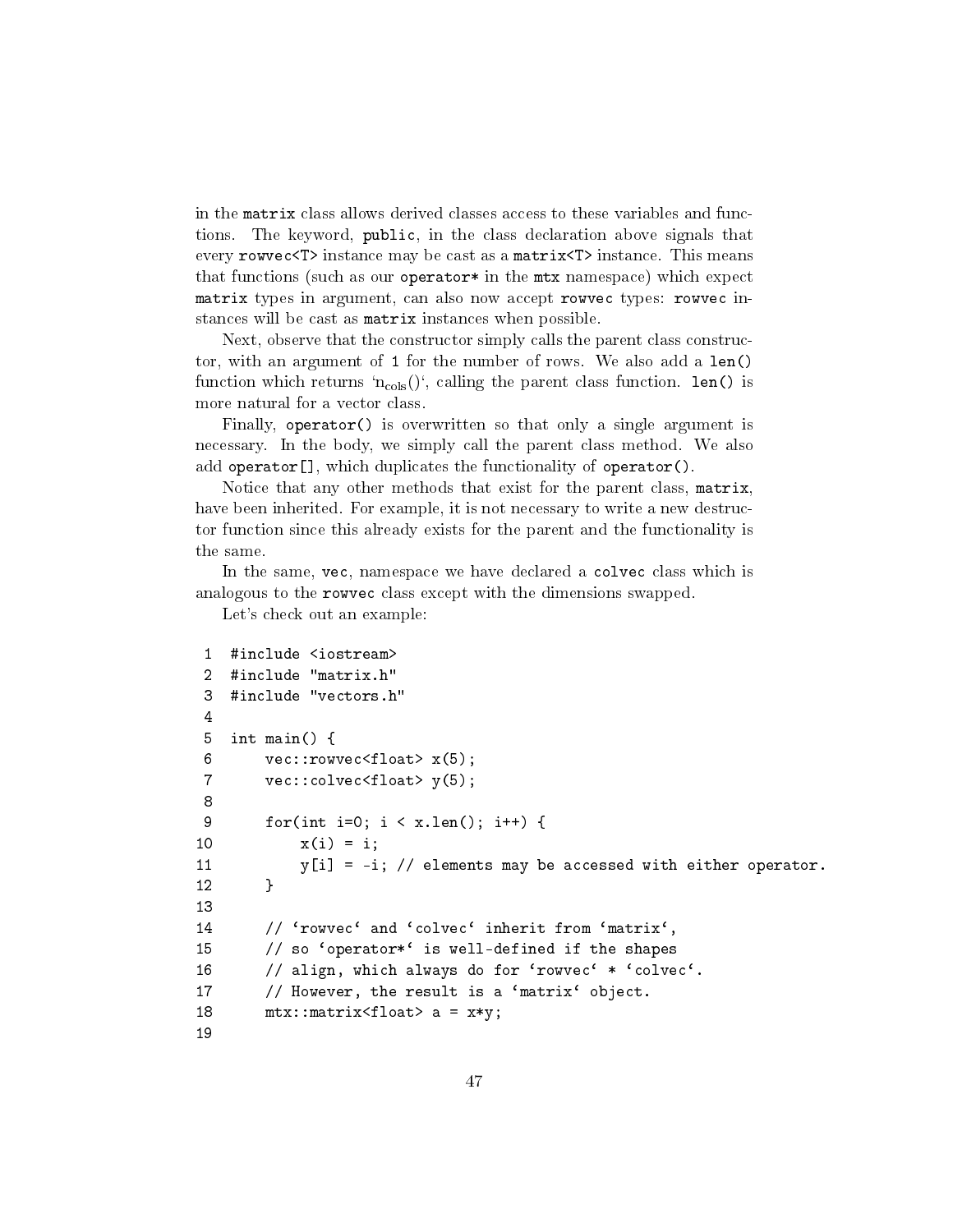```
20 std::cout << a.n_rows() << ", " << a.n_cols()
21 << " ... " << a(0,0) << " \n\quad22
23 return 0;
24 }
```
This prints:

 $1, 1 \ldots -30$ 

So operator\* works by casting both the rowvec and colvec arguments as matrix types. The dimensions of these matrices match for matrix multiplication and the resulting 1x1 matrix is returned. Let's overwrite this behavior to return a scalar instead of a matrix when the operation, rowvec\*colvec is performed. Add the inside the vec namespace but outside the class declarations:

```
1 // Overwrite the matrix inherited 'operator*'
2 // so that a scalar is returned when a 'rowvec' and
3 // 'colvec' are multiplied.
4 template<class T>
5 T operator*(const rowvec<T> & x, const colvec<T> & y) {
6 // Use the inherited matrix operator defined in the `mtx` namespace.
7 mtx::matrix(T > a = mtx::operator*(x,y);8 // Grab the only entry.
9 T z = a(0,0);10 // And return it.
11 return z;
12 }
```
Observe that we can call the operator\* function in the mtx namespace, just like any other function. Now, the product between a rowvec and a colvec is more natural:

```
1 #include <iostream>
2 #include "matrix.h"
3 #include "vectors.h"
4
5 int main() {
6 vec::rowvecfloat> x(5);
7 vec::colvec<float> y(5);
```